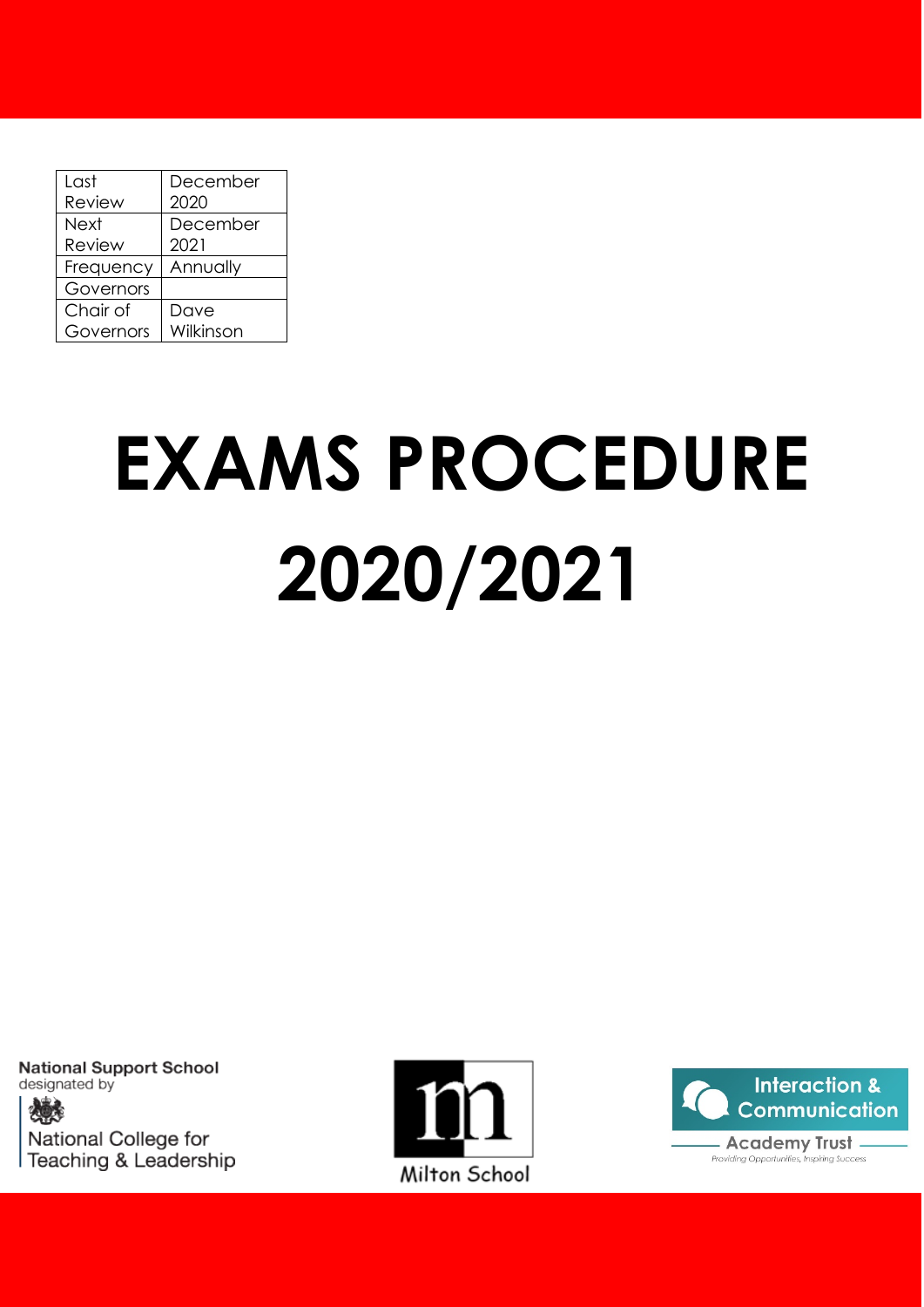

I

# **Key staff involved in the Exams Procedure**

| Role                                                       | Name(s)                                                                                    |
|------------------------------------------------------------|--------------------------------------------------------------------------------------------|
| Head of centre                                             | <b>Amanda Costello (Principal)</b>                                                         |
| Exams<br><b>Officer</b><br>line<br>manager (Senior leader) | <b>Nicola Preece (Assistant Principal)</b>                                                 |
| Exams Officer                                              | <b>Helena Fallon</b>                                                                       |
| <b>SENCO</b>                                               | <b>Amanda Costello</b>                                                                     |
| Senior leader(s)                                           | Amanda Costello, Carol Leighton, Nicola Preece,<br><b>Shaun Redfern, Felicity Leighton</b> |
| <b>IT Network Manager</b>                                  | <b>Daniel Earl</b>                                                                         |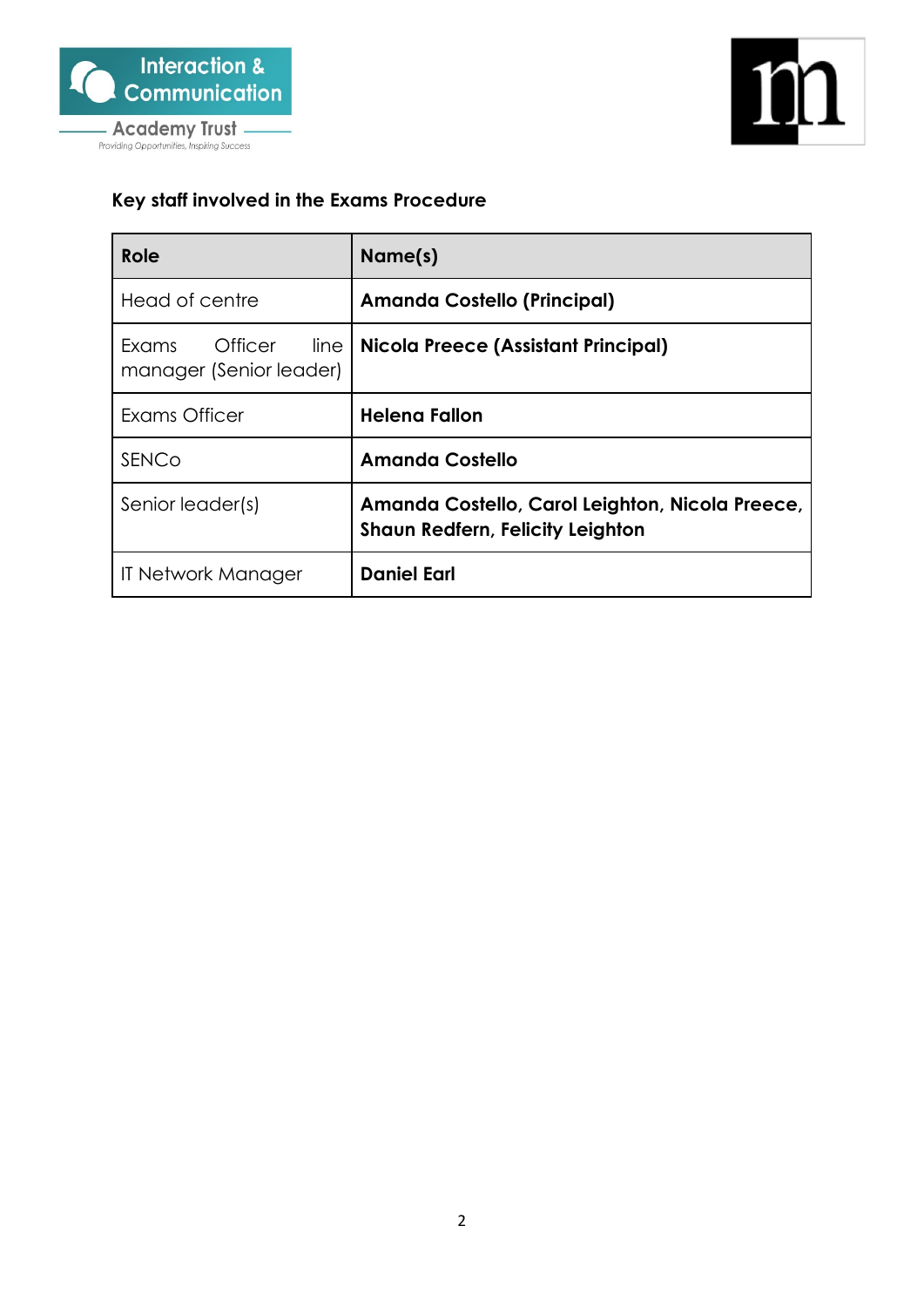

Providing Opportunities, Inspiring Success



# **Purpose of the procedure**

The centre is committed to ensuring that the exams management and administration process is run effectively and efficiently and in compliance with the published JCQ regulations and awarding body requirements.

This exam procedure will ensure that:

- all aspects of the centre's exam process is documented, supporting the exams contingency plan, and other relevant exams-related policies, procedures and plans are signposted to
- the workforce is well informed and supported
- all centre staff involved in the exams process clearly understand their roles and responsibilities
- all exams and assessments are conducted according to JCQ and awarding body regulations, guidance and instructions, thus maintaining the integrity and security of the exam/assessment system at all times
- exam candidates understand the exams process and what is expected of them

This procedure is reviewed annually to ensure ways of working in the centre are accurately reflected and that exams and assessments are conducted to current JCQ (and awarding body) regulations, instructions and guidance.

This procedure will be communicated to all relevant centre staff.

### **Roles and responsibilities overview**

**The head of centre** is the individual who is accountable to the awarding bodies for ensuring that the centre is always compliant with the published JCQ regulations and awarding body requirements in order to ensure the security and integrity of the examinations/assessments.

**The examinations Officer** is the person appointed by the head of centre to act on behalf of, and be the main point of contact for, the centre in matters relating to the general administration of awarding body examinations and assessments.

**The head of centre may not appoint themselves as the examinations Officer.**  A head of centre and an examinations Officer are two distinct and separate roles. [\(GR](http://www.jcq.org.uk/exams-office/general-regulations) 2)

### **Head of centre responsibilities**

The 'head of centre' is the most senior operational Officer in the organisation. This may be the headteacher of a school, the principal of a college, the Chief Executive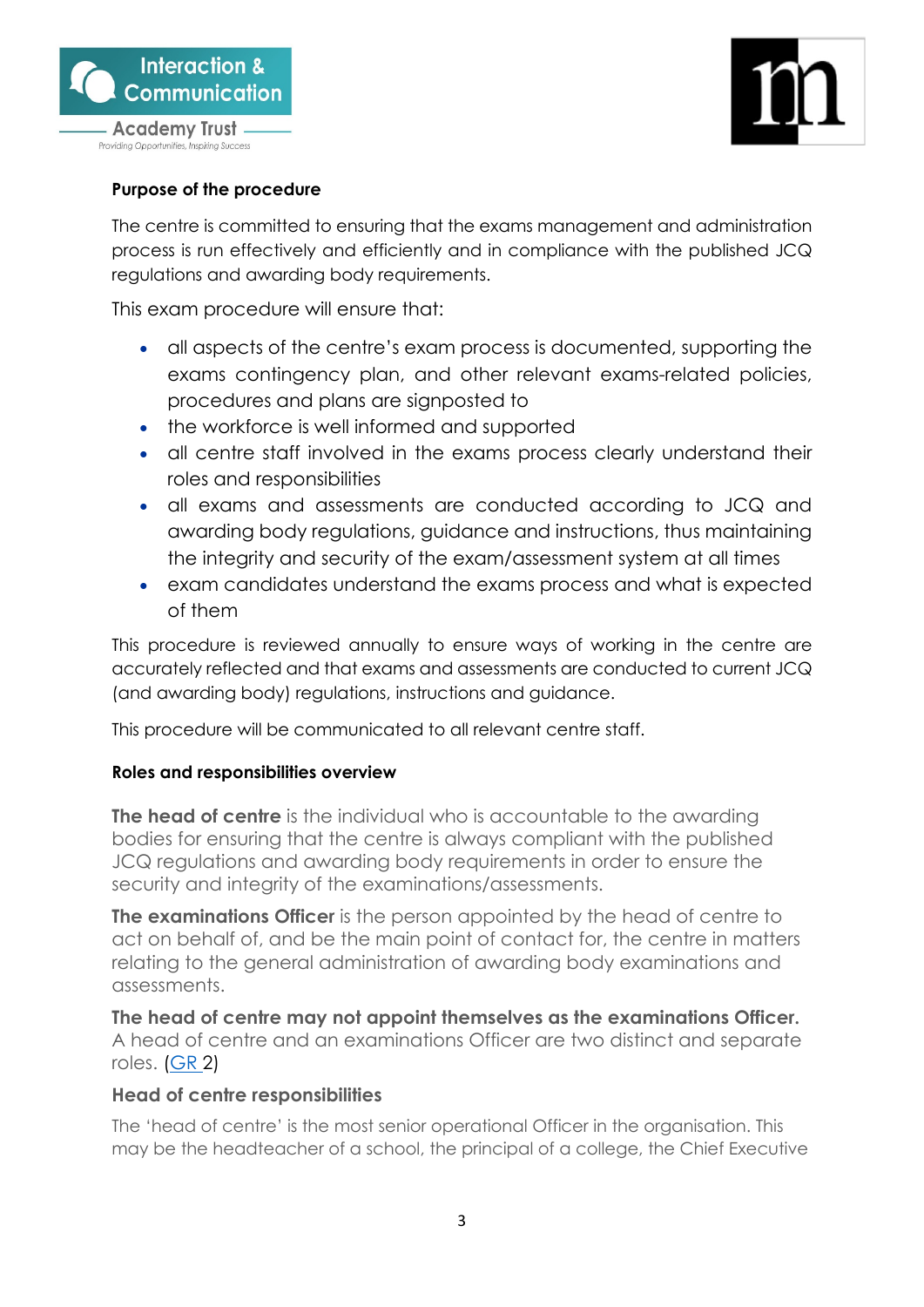

the

Officer of an Academy Trust or the Managing Director of a company or training provider. It is



responsibility of the head of entre to ensure that all staff comply with the instructions in this booklet.

For details about specific head of centre responsibilities, see sections 1, 8, 11, 12, 13, 16, 24, Appendix 1, section 6 and Appendix 8. [\(ICE](http://www.jcq.org.uk/exams-office/ice---instructions-for-conducting-examinations) Introduction)

# **Head of centre**

- Understands the contents, refers to and directs relevant centre staff to annually updated JCQ publications including:
	- o [General Regulations for Approved Centres](http://www.jcq.org.uk/exams-office/general-regulations) (GR)
	- o [Instructions for Conducting Examinations](http://www.jcq.org.uk/exams-office/ice---instructions-for-conducting-examinations) (ICE)
	- o [Access Arrangements and Reasonable Adjustments](http://www.jcq.org.uk/exams-office/access-arrangements-and-special-consideration/regulations-and-guidance) (AA)
	- o [Suspected Malpractice -](http://www.jcq.org.uk/exams-office/malpractice) Policies and Procedures (SM)
	- o [Instructions for conducting non-examination assessments](http://www.jcq.org.uk/exams-office/non-examination-assessments) (NEA) (and the instructions for conducting coursework)
	- o [A guide to the special consideration process](http://www.jcq.org.uk/exams-office/access-arrangements-and-special-consideration/regulations-and-guidance) (SC)
- Ensures the centre has appropriate accommodation to support the size of the cohorts being taught including appropriate accommodation for candidates requiring access arrangements for exams and assessments

# **National Centre Number Register**

- Takes responsibility for confirming, on an annual basis, that they are aware of and adhering to the latest version of the JCQ's regulations by responding to the head of centre's declaration which is managed as part of the National Centre Number Register (NCNR) annual update
- Understands that this responsibility cannot be delegated to a member of the senior leadership team or the examinations Officer, and acknowledges that failure to respond to the NCNR annual update, and/or the head of centre's declaration, will result in:
	- o the centre status being suspended
	- o the centre not being able to submit examination entries
	- o the centre not receiving or being able to access question papers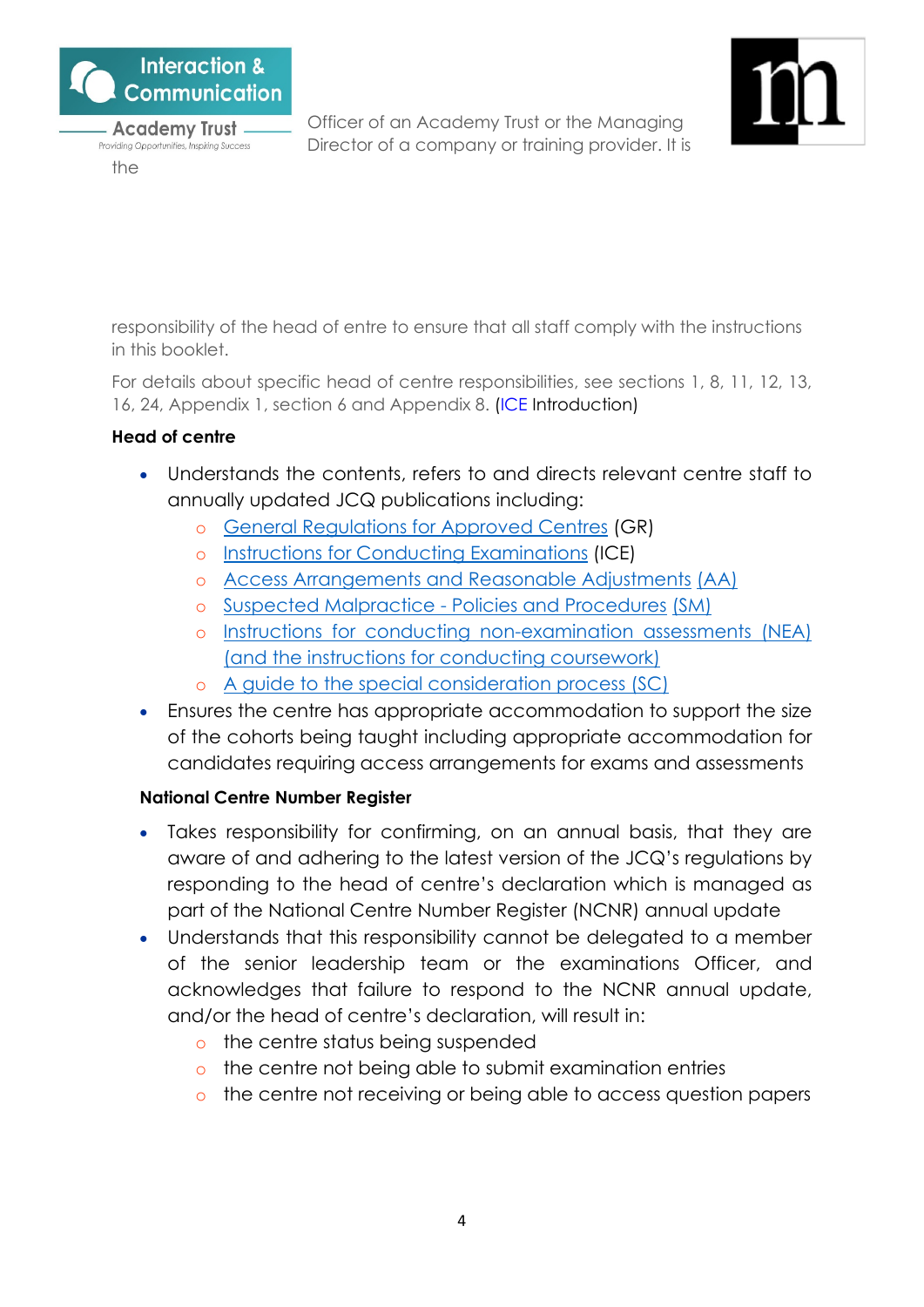



# **Recruitment, selection and training of staff**

- Retains a workforce of an appropriate size and competence, including sufficient managerial and other resource, to undertake the delivery of the qualification as required by an awarding body. This includes taking reasonable steps to ensure occupational competence where this is required for the assessment of specific qualifications
- Provides fully qualified teachers to mark non-examination assessments, and/or fully qualified assessors for the verification of centre-assessed components
- Enables the relevant senior leader(s), the examinations Officer (EO) and the SENCo to receive appropriate training and support in order to facilitate the effective delivery of examinations and assessments within the centre, and ensure compliance with the published JCQ regulations
- Appoints a SENCo who will determine appropriate arrangements for candidates with learning difficulties and disabilities

### **Internal governance arrangements**

• Has in place a written escalation process should the head of centre, or a member of the senior leadership team with oversight of examination administration, be absent

### **Escalation Process**

The Escalation Process (Exams) can be found in the Examinations Office Procedures File.

It is the responsibility of the **head of centre** to ensure that his/her centre... has in place a written escalation process should the head of centre, or a member of the senior leadership team with oversight of examination administration, be absent [\(GR](http://www.jcq.org.uk/exams-office/general-regulations) 5.3)

- Has in place a member of the senior leadership team who will provide support and guidance to the examinations Officer and ensure that the integrity and security of examinations and assessments is maintained throughout an examination series
- Ensures centre staff undertake key tasks within the exams process and meet internal deadlines set by the EO
- Makes sure that a teacher, a tutor or a senior member of centre staff who teaches the subject being examined, is not an invigilator during an examination

### **Delivery of qualifications**

• Delivers qualifications, as required by the awarding body, in accordance with relevant equality legislation. This includes but is not limited to ensuring that qualifications are made available to all candidates capable of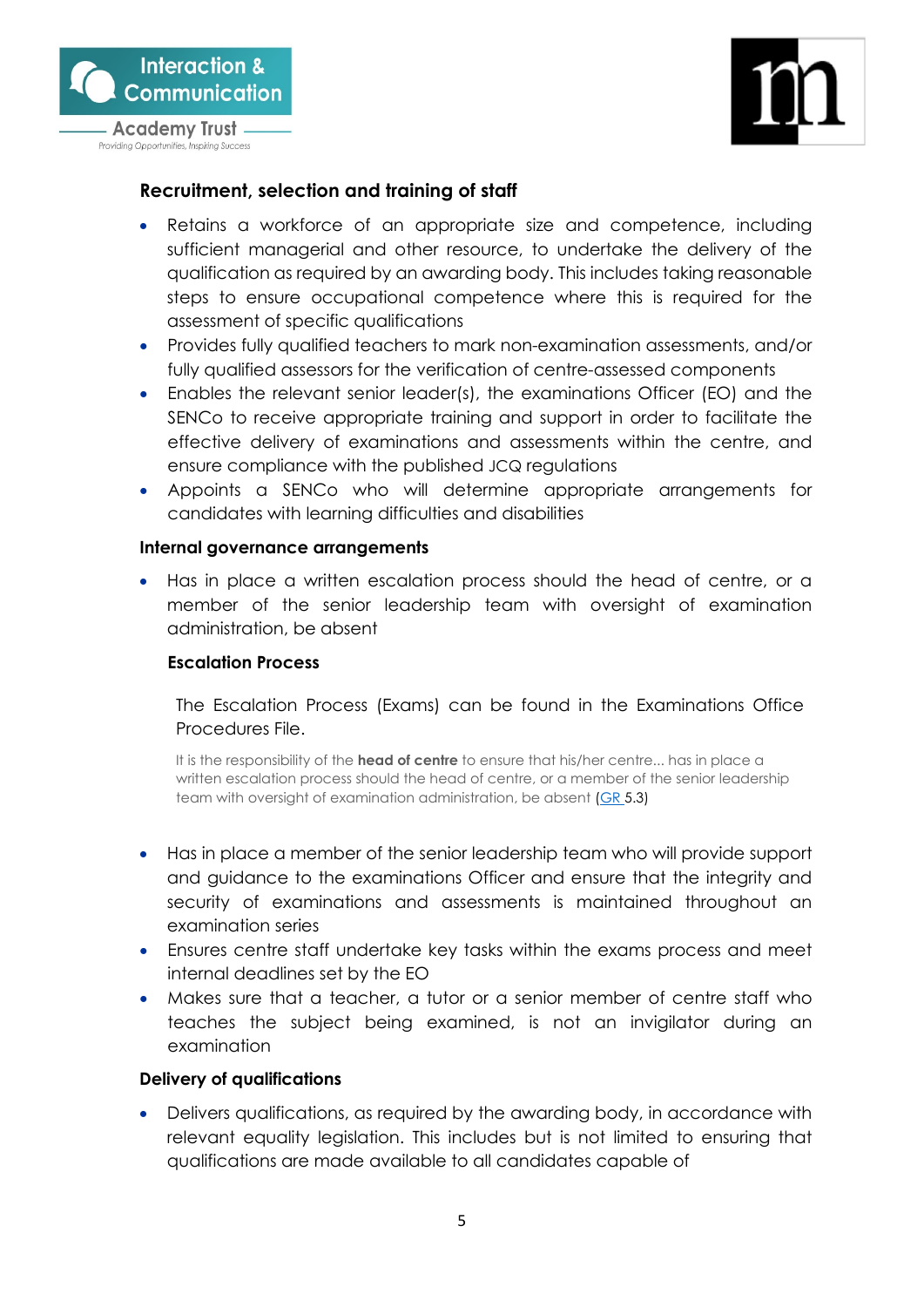

Providing Opportunities, Inspiring Success

undertaking them and seeking reasonable adjustments for disabled candidates

• Enables candidates to receive sufficient and up to date laboratory experience, or relevant training where required by the subject concerned

### **Public liability**

• Complies with local health and safety rules which are in place and that the centre is adequately covered for public liability claims

### **Security of assessment materials**

- Takes all reasonable steps to maintain the integrity of the examinations/assessments, including the security of all assessment materials, by ensuring:
	- o the location of the centre's secure storage facility in a secure room solely assigned to examinations for the purpose of administering secure examination materials
	- o appropriate arrangements are in place to ensure that confidential materials are only handed over to authorised members of centre staff
	- o access to the secure room and secure storage facility is restricted to the authorised two to six keyholders (ensuring only persons authorised by the head of centre and the exams Officer are allowed access to the centre's secure storage facility as one of the two to six key holders)
	- o the relevant awarding body is immediately informed if the security of question papers or confidential supporting instructions is put at risk
	- o that arrangements are in place to check that the correct question paper packets are opened by authorised members of centre staff
- Makes arrangements to receive, check and store question papers and examination material safely and securely at all times and for as long as required in accordance with the current JCQ publication Instructions for conducting examinations
- Makes arrangements to receive and issue material received from the awarding bodies to staff and candidates, and notify them of any advice and instructions relevant to the examinations and assessments
- Allows candidates access to relevant pre-release materials on, or as soon as possible after, the date specified by the awarding bodies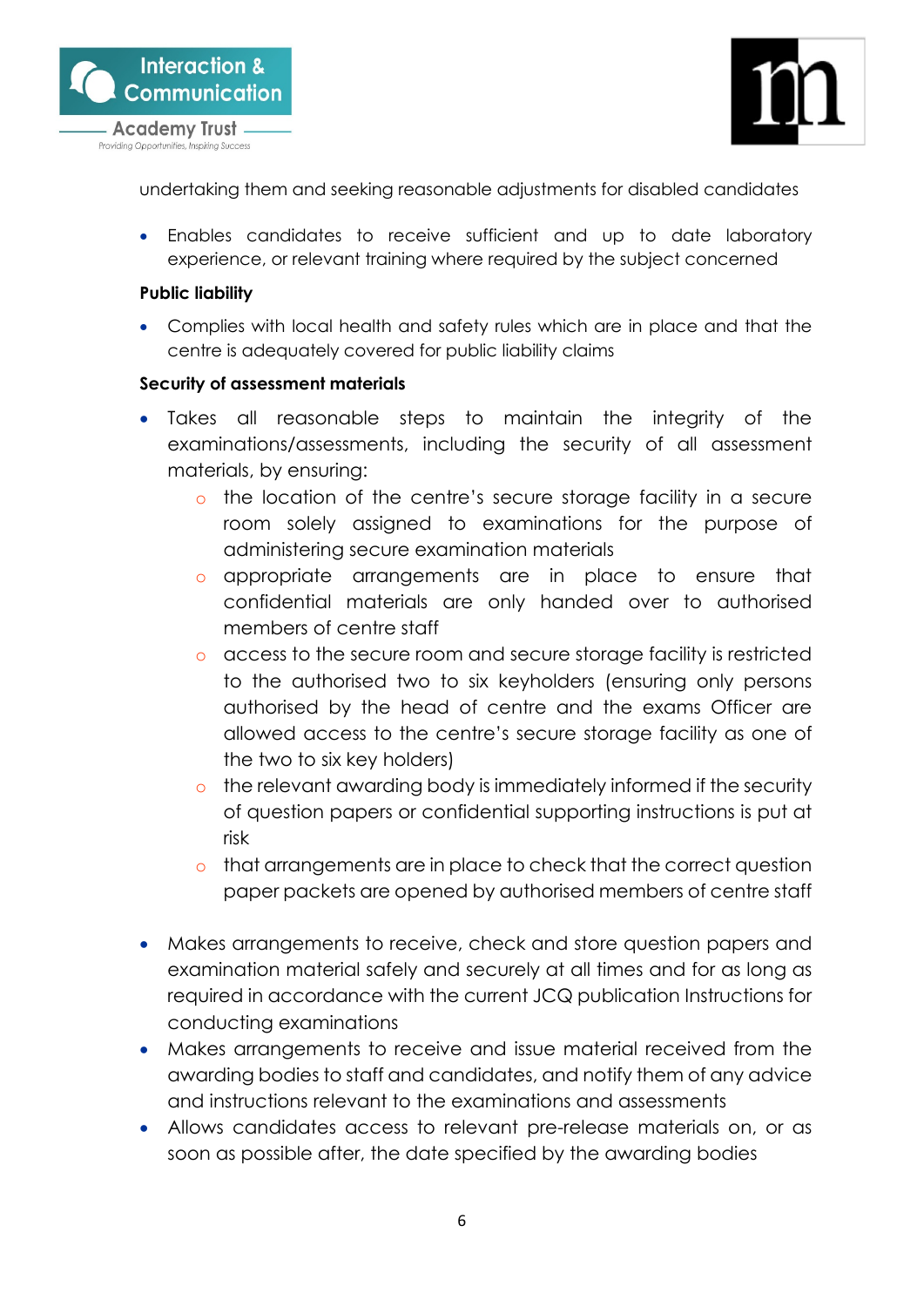

Providing Opportunities, Inspiring Success



- Obtains written approval from the relevant awarding body before permitting a third party to deliver any part of a qualification including assessments
- Through taking an ethical approach and working proactively to avoid malpractice among students and staff takes all reasonable steps to prevent the occurrence of any malpractice/maladministration before, during the course of and after examinations have taken place
- Ensures irregularities are investigated and informs the awarding bodies of any cases of alleged, suspected or actual incidents of malpractice or maladministration, involving a candidate or a member of staff, are reported to the awarding body immediately
- Ensures risks to the exam process are assessed and appropriate risk management processes/contingency plans are in place (that allow the senior leadership team to act immediately in the event of an emergency or staff absence)

# **Exam Contingency Plan**

The Exam Contingency Plan can be found in the Examinations Office Procedures File.

It is the responsibility of the head of centre to ensure that his/her centre… has in place the following policies available for inspection… a written examination contingency plan which covers all aspects of examination administration. This will allow members of the senior leadership team to act immediately in the event of an emergency or staff absence. The examination contingency plan should reinforce procedures in the event of the centre being unavailable for examinations, or on results day, owing to an unforeseen emergency [\(GR](http://www.jcq.org.uk/exams-office/general-regulations) 5.3)

• Ensures required internal appeals procedures are in place and drawn to the attention of candidates and (where relevant) their parents/carers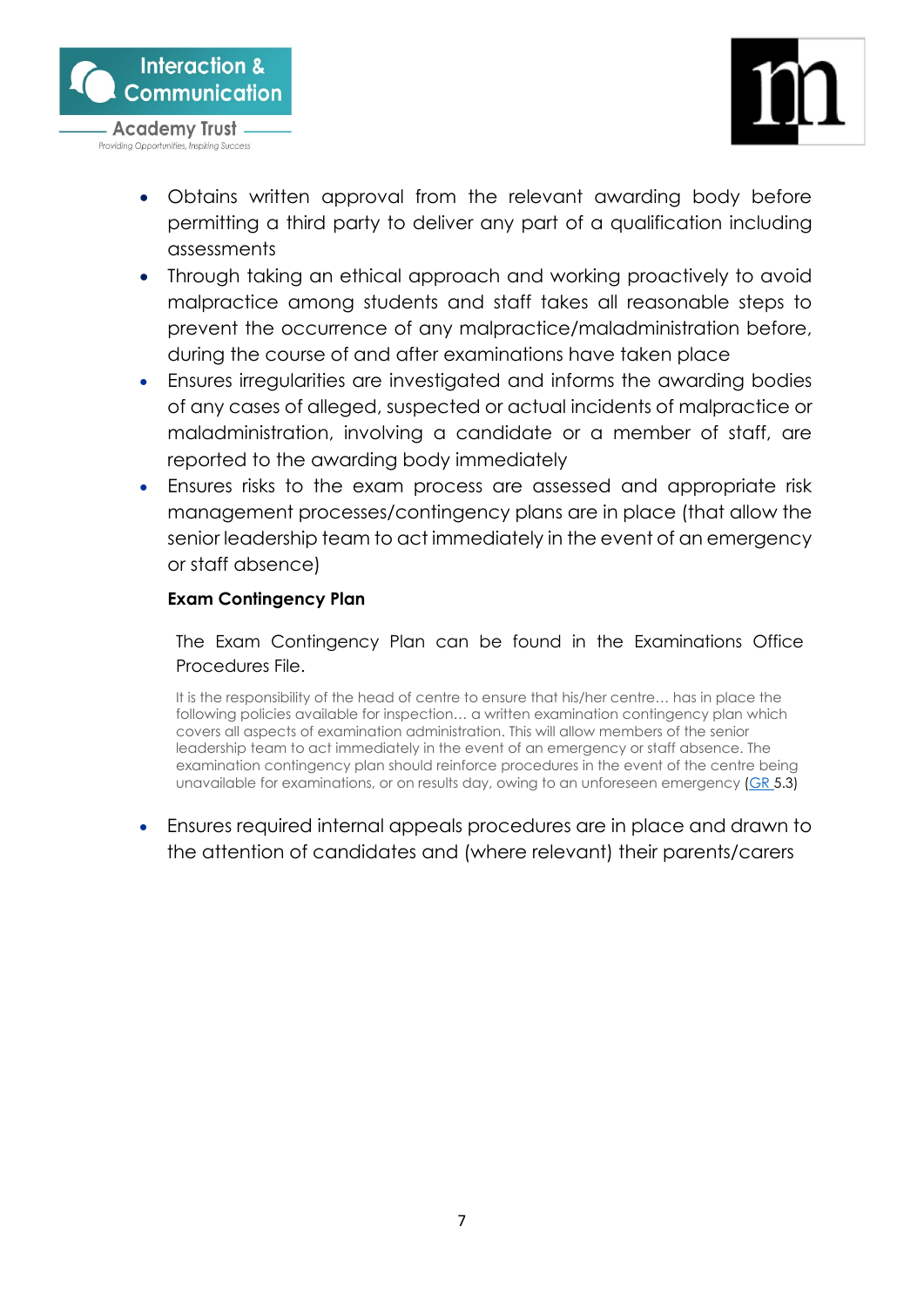

### **Internal Appeals Procedures**

### **Internal appeals procedures for candidates and staff**

Please see the document called "Internal Appeals Procedures 2020-21" this can be found and is available to view on the school network for both staff and pupils. It is also held in the Exams Officer Procedures and Policies file and is available to view upon request.

The centre will… have in place and be available for inspection purposes, a **written** internal appeals procedure relating to internal assessment decisions and to ensure that details of this procedure are communicated, made widely available and accessible to all candidates… [\(GR](http://www.jcq.org.uk/exams-office/general-regulations) 5.7)

…have available for inspection purposes and draw to the attention of candidates and their parents/carers, a **written** internal appeals procedure to manage disputes when a candidate disagrees with a centre decision not to support a clerical re-check, a review of marking, a review of moderation or an appeal... [\(GR](http://www.jcq.org.uk/exams-office/general-regulations) 5.13)

• Ensures the centre's equalities procedure demonstrating the centre's compliance with relevant legislation is in place and details the processes followed in respect of identifying the need for, requesting and implementing access arrangements

### **Equalities Procedure**

The Equalities Procedure (Exams) can be found and is available to view on the school network. It is also held in the Exams Officer Procedures and Policies file and is available to view upon request.

It is the responsibility of the **head of centre** to ensure that his/her centre... has in place the following policies available for inspection… a written equalities procedure

…delivers qualifications, as required by the awarding body, in accordance with relevant equality legislation. This includes but is not limited to ensuring that qualifications are made available to all candidates capable of undertaking them and seeking reasonable adjustments for disabled candidates

**The head of centre/senior leadership team will**… recognise its duties towards disabled candidates, including private candidates, as defined under the terms of the Equality Act 2010**†**. This **must** include a duty to explore and provide access to suitable courses, through the access arrangements process submit applications for reasonable adjustments and make reasonable adjustments to the service the centre provides to disabled candidates;

**†**or any legislation in a relevant jurisdiction other than England and Wales which has an equivalent purpose and effect [\(GR](http://www.jcq.org.uk/exams-office/general-regulations) 5.3, 5.4)

• Ensures a complaints and appeals procedure covering general complaints regarding the centre's delivery or administration of a qualification is in place and drawn to the attention of candidates and their parents/carers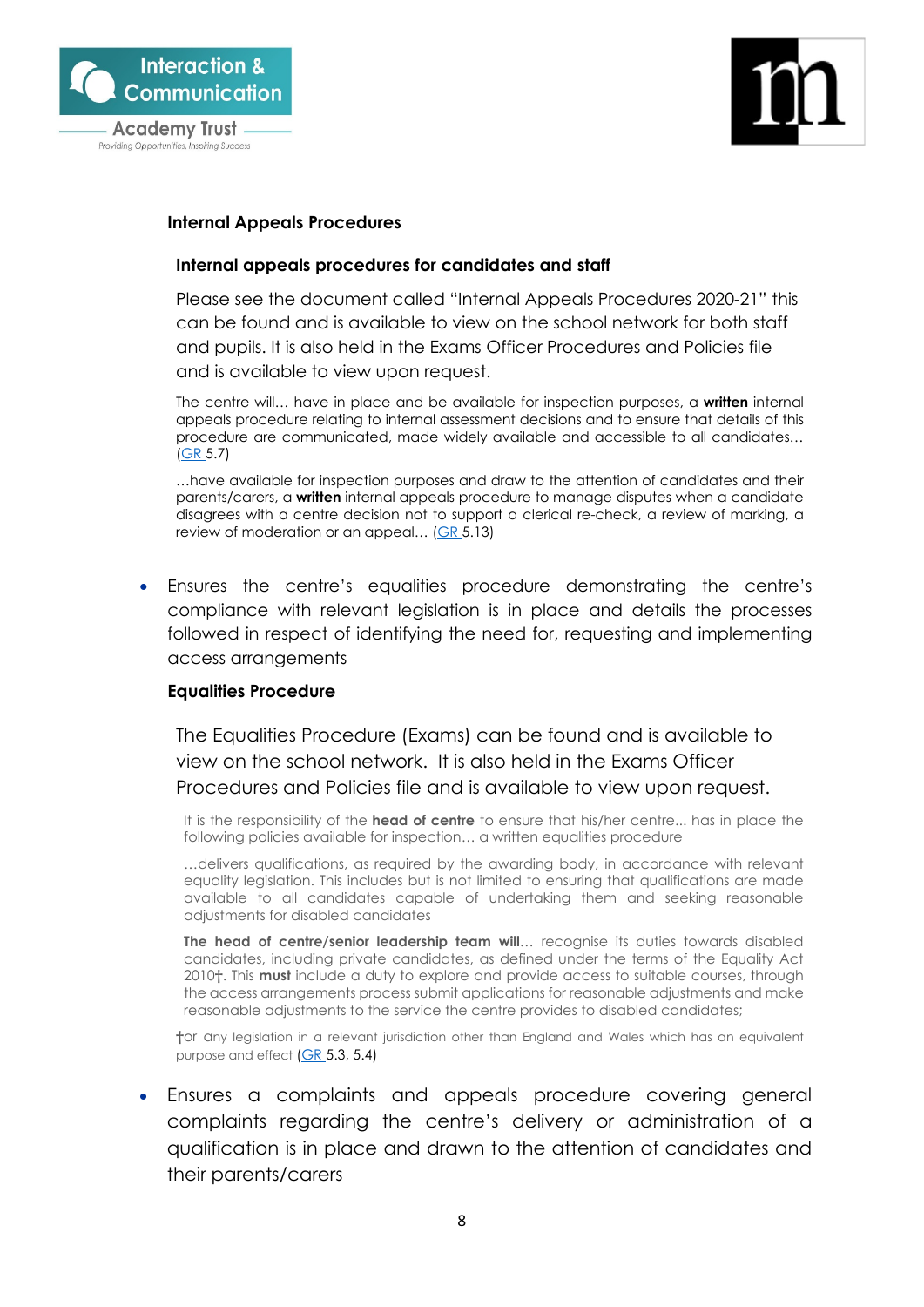



# **Complaints and Appeals Procedure (Exams)**

The structure outlined in the school's document "Concerns and Complaints Policy and Procedures" is followed in relation to any complaint received regarding the centre's delivery or administration of a qualification.

The Concerns and Complaints Policy and Procedures can be found on the school website and school network. A copy is also contained in the Exams Officer Policies and Procedures File and can be viewed on request.

The centre will… draw to the attention of candidates and their parents/carers their written complaints and appeals procedure which will cover general complaints regarding the centre's delivery or administration of a qualification. [\(GR](http://www.jcq.org.uk/exams-office/general-regulations) 5.8)

• Ensures the centre has a child protection/safeguarding procedure in place, including Disclosure and Barring Service (DBS) clearance, which satisfies current legislative requirements

### **Child Protection/Safeguarding Procedure**

The Safeguarding procedure can be found on the school website.

If external invigilators are employed by Milton School, the agencies employed to provide the staff, have previously ensured all staff supplied are DBS and List 99 checked. This is held on file by the Cover Manager in electronic format.

It is the responsibility of the **head of centre** to ensure that his/her centre... has in place the following policies available for inspection… a written child protection/safeguarding procedure, including Disclosure and Barring Service (DBS) clearance, which satisfies current legislative requirements... [\(GR](http://www.jcq.org.uk/exams-office/general-regulations) 5.3)

• Ensures the centre has a data protection procedure in place that complies with General Data Protection Regulation and Data Protection Act 2018 regulations

### **Data Protection Procedure**

The Data Protection Policy and GDPR Privacy Notice can be found on the school website. It is also held on the staff and student network.

The procedure for releasing results/certificates to candidates and sharing candidate results with parents/carers is:

If a candidate is unavailable to collect their results, they must nominate a named person to collect them on their behalf prior to the release of results.

The option to have them emailed to a specific email address is also available to candidates who are at the end of their key stage education and going onto further study.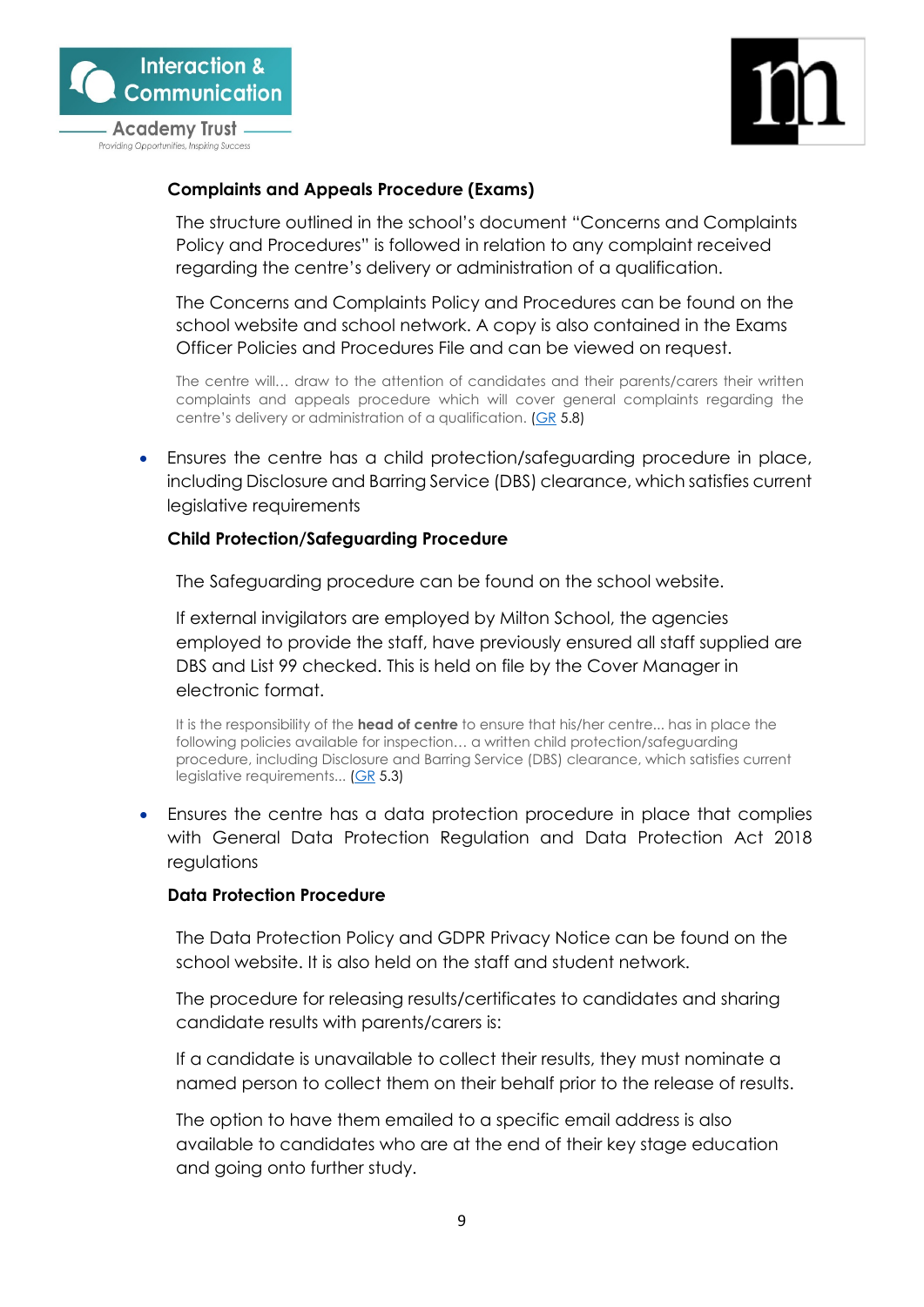



### A specific form is supplied for this purpose and must be left with the Exams Officer by the deadline set for receipt of the form for the request to be met.

It is the responsibility of the **head of centre** to ensure that his/her centre... has in place the following policies available for inspection… a written data protection procedure [\(GR](http://www.jcq.org.uk/exams-office/general-regulations) 5.3)

The centre will… ensure that all candidate data where required by the awarding body has been supplied to the awarding bodies within the terms of the General Data Protection Regulation, the Data Protection Act 2018 and the Freedom of Information Act 2000, and that candidates have been properly informed that this data has been transferred to the awarding bodies (see section 6, for more information)… [\(GR](http://www.jcq.org.uk/exams-office/general-regulations) 5.8)

### **Legislation on sharing information**

Under the principles of the General Data Protection Regulations 2018 and the Data Protection Act 2018, children and young adults can assume control over their personal information and restrict access to it from the age of 13. This suggests that candidate consent should be sought to share results or other exams-related information with a third party.

Other legislation and guidance may need to be taken into account regarding sharing information with parents, as example information from the DfE for schools regarding parental responsibility and school reports on pupil performance:

- Understanding and dealing with issues relating to parental responsibility [www.gov.uk/government/publications/dealing-with-issues-relating-to](https://www.gov.uk/government/publications/dealing-with-issues-relating-to-parental-responsibility/understanding-and-dealing-with-issues-relating-to-parental-responsibility)[parental-responsibility/understanding-and-dealing-with-issues-relating-to](https://www.gov.uk/government/publications/dealing-with-issues-relating-to-parental-responsibility/understanding-and-dealing-with-issues-relating-to-parental-responsibility)[parental-responsibility](https://www.gov.uk/government/publications/dealing-with-issues-relating-to-parental-responsibility/understanding-and-dealing-with-issues-relating-to-parental-responsibility)
- School reports on pupil performanc[e www.gov.uk/guidance/school-reports](https://www.gov.uk/guidance/school-reports-on-pupil-performance-guide-for-headteachers)[on-pupil-performance-guide-for-headteachers](https://www.gov.uk/guidance/school-reports-on-pupil-performance-guide-for-headteachers)

### **Publication of exam results**

Refer to ICO (Information Commissioner's Office) Schools, universities and [colleges](https://ico.org.uk/your-data-matters/schools/) information and [Exam results](https://ico.org.uk/your-data-matters/schools/exam-results/)

• Ensures the centre has documented processes in place relating to access arrangements and reasonable adjustments

### **Access Arrangements Procedure**

The Access Arrangements procedure can be found and available to view on the Staff and Student network It is also held in the Exams Officer Procedures and Policies file and is available to view upon request.

…The head of centre/senior leadership team will… have a **written** process in place to not only check the qualification(s) of their assessor(s) but that the correct procedures are followed as in Chapter 7 of the JCQ publication *Access Arrangements and Reasonable Adjust*ments… [\(GR](http://www.jcq.org.uk/exams-office/general-regulations) 5.4)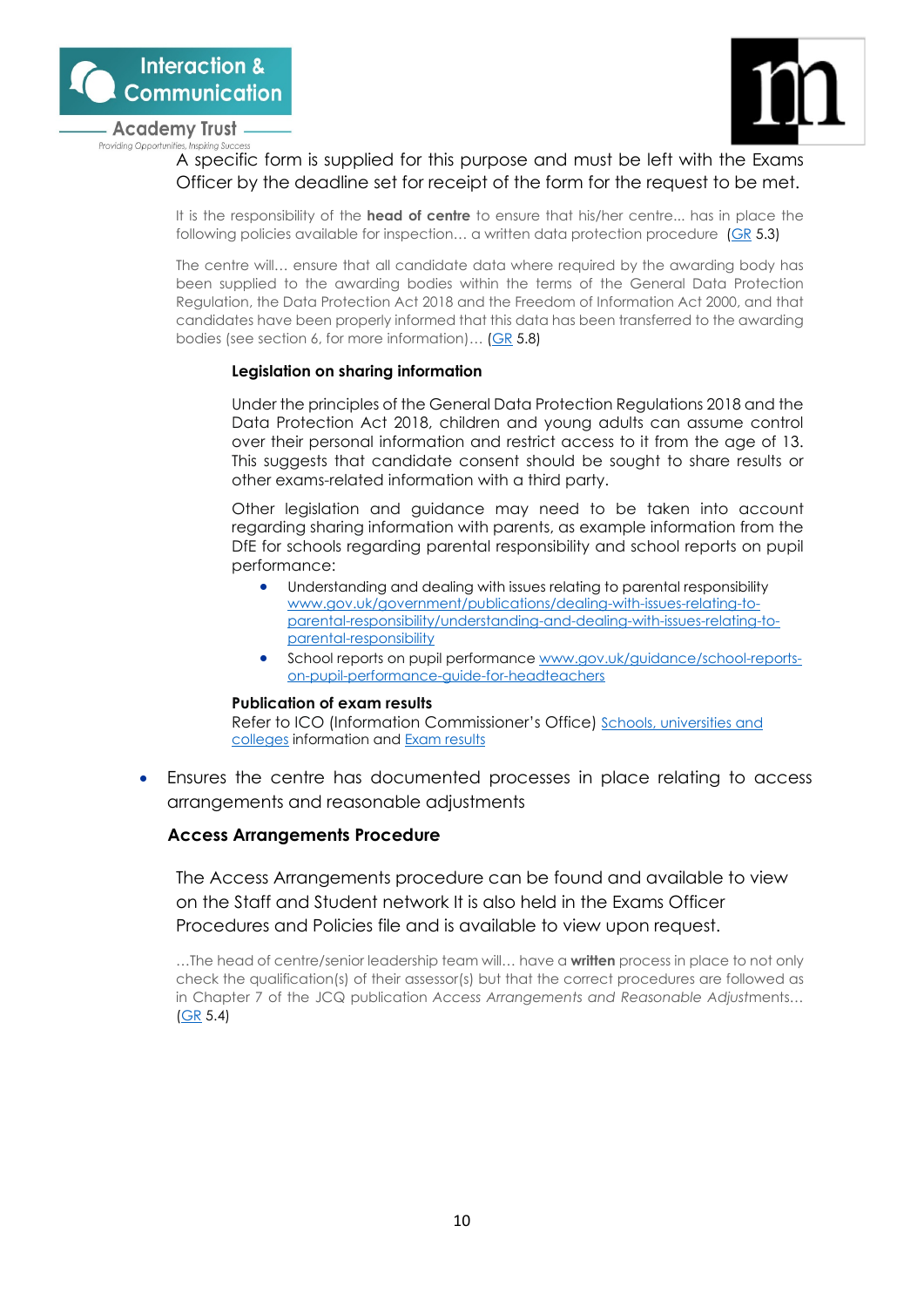

# **Conflicts of interest**

- Ensures the relevant awarding bodies are informed of any **Conflict of Interest** where
	- o a member of centre staff is taking a qualification at the centre which includes internally assessed components/units (taking at the centre as a last resort where unable to find an alternative centre)
	- o a candidate is being taught and prepared for a qualification which includes internally assessed components/units by a member of centre staff with a personal connection to the candidate
- Maintains records that confirm the measures taken/protocols in place to mitigate any potential risk to the integrity of the qualifications affected by the above, and where
	- o a member of exams office staff have a personal connection to a candidate being entered for exams and assessments at the centre or at another centre
	- o a member of centre staff is taking a qualification at the centre which does not include internally assessed components/units (taking at the centre as a last resort where unable to find an alternative centre)
	- o a member of centre staff is taking a qualification at another centre
- Ensures other relevant centre staff where they may be involved in the receipt and dispatch of confidential exam materials are briefed on the requirements for maintaining the integrity and confidentiality of the exam materials

Where a candidate is entered for an examination/assessment is related to a member of centre staff/invigilator, that member of staff is not allocated to invigilate/administer exams for that candidate. This requirement is ensured by the Exams Officer/Examinations Assistant in the Exam Officer's absence.

- It is the responsibility of the head of centre to ensure that his/her centre... manages Conflicts of Interest by informing the awarding bodies, before the published deadline for entries, of:
- any members of centre staff who are taking qualifications at their own centre which include internally assessed components/units;
- any members of centre staff who are teaching and preparing members of their family (which includes step-family, foster family and similar close relationships) or close friends and their immediate family (e.g. son/daughter) for qualifications which include internally assessed components/units; and
- maintains clear records of all instances where:
- exams office staff have members of their family (which includes step-family, foster family and similar close relationships) or close friends and their immediate family (e.g. son/daughter) being entered for examinations and assessments either at the centre itself or other centres;
- centre staff are taking qualifications at their centre which do not include internally assessed components/units;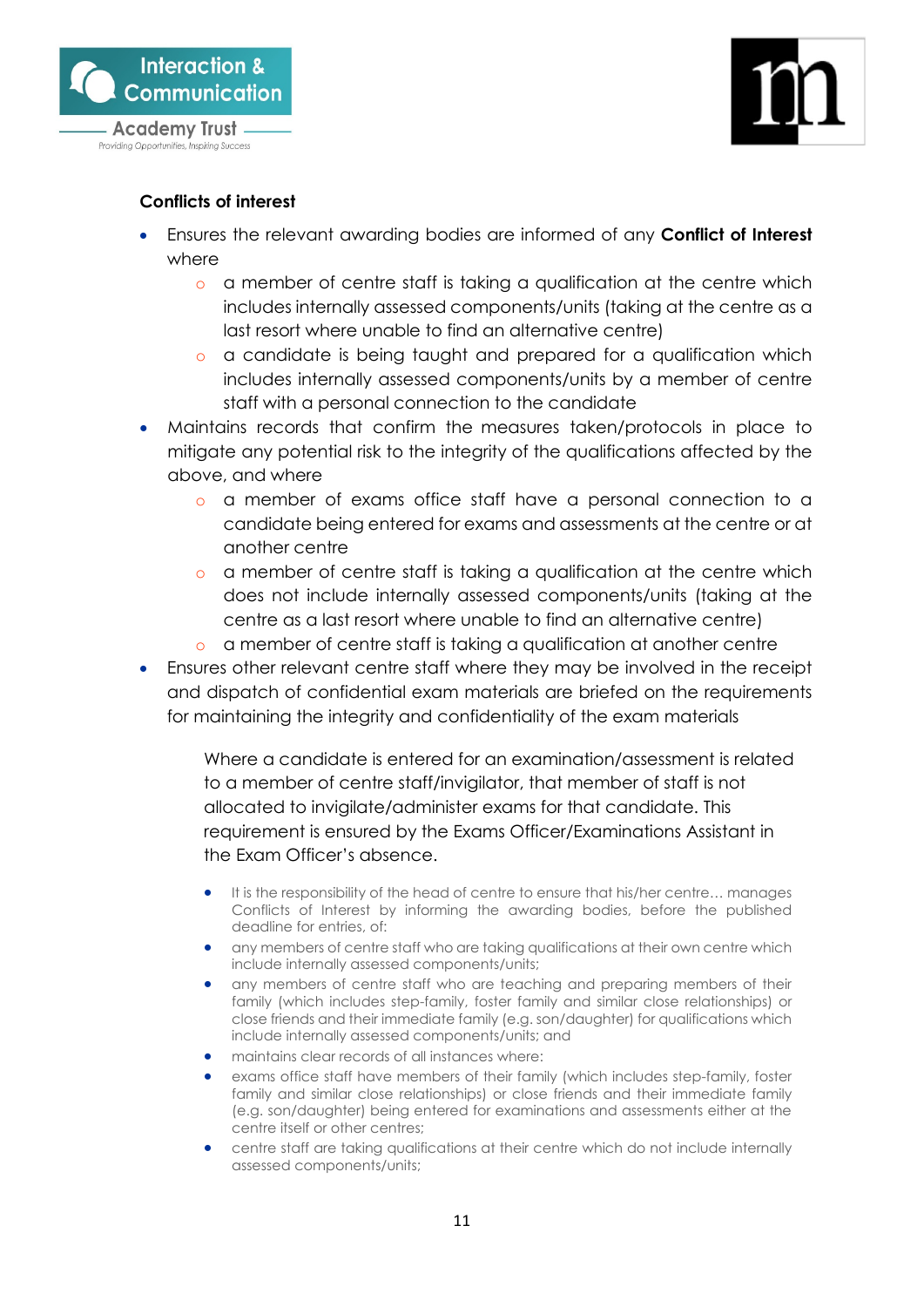



- **Academy Trust** Providing Opportunities, Inspiring Success
	- centre staff are taking qualifications at other centres.
	- The head of centre **must** ensure that the records include details of the measures taken to mitigate any potential risk to the integrity of the qualifications affected. The records may be inspected by a JCQ Centre Inspector and/or awarding body staff. They might be requested in the event of concerns being reported to an awarding body. The records **must** be retained until the deadline for reviews of marking has passed or until any appeal, malpractice or other results enquiry has been completed, whichever is later.
	- Heads of centre should note that entering members of centre staff for qualifications at their own centre **must** be as a last resort in cases where the member of centre staff is unable to find another centre.
	- The head of centre is responsible for ensuring that proper protocols are in place to prevent the member of centre staff having access to examination materials prior to the examination and that other centre staff are briefed on maintaining the integrity and confidentiality of the examination materials.
	- The head of centre **must** ensure that during the examination series the member of centre staff is treated in the same way as any other candidate entered for that examination, does not have access to examination materials and does not receive any preferential treatment. [\(GR](http://www.jcq.org.uk/exams-office/general-regulations) 5.3)
	- Ensures members of centre staff do **not** forward e-mails and letters from awarding body or JCQ personnel without prior consent to third parties or upload such correspondence onto social media sites and applications
	- Ensures members of centre staff do **not** advise parents/candidates to contact awarding bodies/JCQ directly nor provide them with addresses/email addresses of awarding body examining/assessment or JCQ personnel

### **Centre inspections**

- Co-operates with the JCQ Centre Inspection Service, an awarding body or a regulatory authority when subject to an inspection, an investigation or an unannounced visit, and takes all reasonable steps to comply with all requests for information or documentation made by an awarding body or regulatory authority as soon as is practical
- Allows all venues used for examinations and assessments, paperwork and secure storage facilities to be open to inspection
- Understands the JCQ Centre Inspector will identify him/herself with a photo ID card and must be accompanied throughout his/her tour of the premises, including inspection of the centre's secure storage facility

### **Exams Officer**

- Understands the contents of annually updated JCQ publications including:
	- o [General Regulations for Approved Centres](http://www.jcq.org.uk/exams-office/general-regulations)
	- o [Instructions for Conducting Examinations](http://www.jcq.org.uk/exams-office/ice---instructions-for-conducting-examinations)
	- o [Suspected Malpractice -](http://www.jcq.org.uk/exams-office/malpractice) Policies and Procedures
	- o [Post-results services](http://www.jcq.org.uk/exams-office/post-results-services) (PRS)
	- [A guide to the special consideration process](https://www.jcq.org.uk/exams-office/access-arrangements-and-special-consideration/regulations-and-guidance/)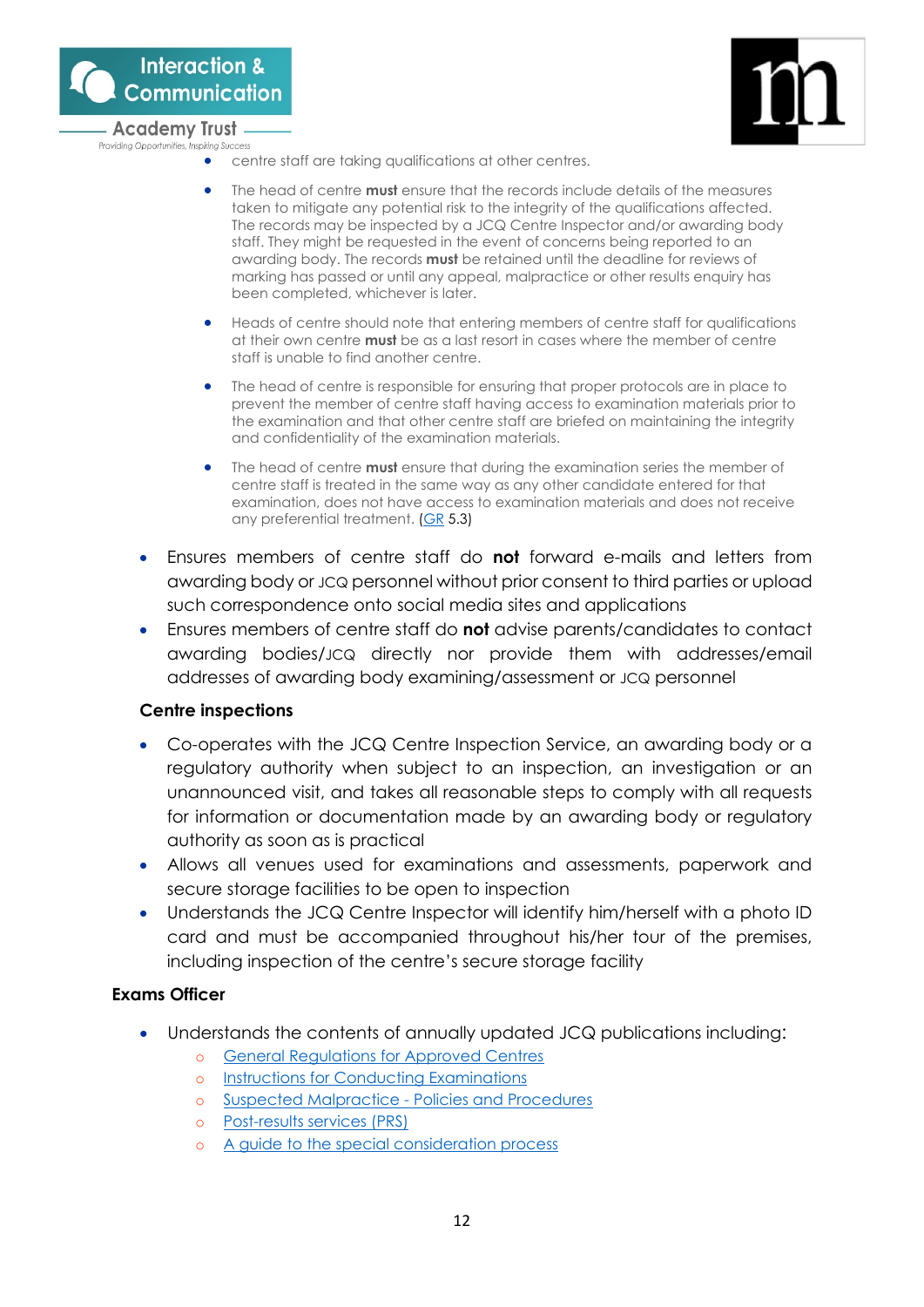



- Completes/submits the National Centre Number Register annual update (administered on behalf of the JCQ member awarding bodies by OCR [https://ocr.org.uk/administration/ncn-annual-update/\)](https://ocr.org.uk/administration/ncn-annual-update/) by the end of October each year
- Is familiar with the contents of annually updated information from awarding bodies on administrative procedures, key tasks, key dates and deadlines
- Ensures key tasks are undertaken and key dates and deadlines met
- Recruits, trains and deploys a team of internal/external invigilators; appoints lead invigilators, as required and keeps a record of the content of training provided to invigilators for the required period
- Works with the SENCo to ensure invigilators supervising access arrangement candidates and those acting as a facilitator supporting access arrangement candidates fully understand the respective role and what is and what is not permissible in the exam room
- Supports the head of centre in ensuring that awarding bodies are informed of any Conflict of Interest declared by members of centre staff and in maintaining records that confirm the measures taken/protocols in place to mitigate any potential risk to the integrity of the qualifications affected before the published deadline for entries
- Briefs other relevant centre staff where they may be involved in the receipt and dispatch of confidential exam materials on the requirements for maintaining the integrity and confidentiality of the exam materials

### **Senior leaders**

- Are familiar with the contents, refer to and direct relevant centre staff to annually updated JCQ publications including:
	- o [General Regulations for Approved Centres](http://www.jcq.org.uk/exams-office/general-regulations)
	- o [Instructions for Conducting Examinations](http://www.jcq.org.uk/exams-office/ice---instructions-for-conducting-examinations)
	- o [Access Arrangements and Reasonable Adjustments](http://www.jcq.org.uk/exams-office/access-arrangements-and-special-consideration/regulations-and-guidance)
	- o [Suspected Malpractice -](http://www.jcq.org.uk/exams-office/malpractice) Policies and Procedures
	- o [Instructions for conducting non-examination assessments](http://www.jcq.org.uk/exams-office/non-examination-assessments) (and the instructions for conducting coursework)
	- o [A guide to the special consideration process](http://www.jcq.org.uk/exams-office/access-arrangements-and-special-consideration/regulations-and-guidance)

# **Special educational needs co-ordinator (SENCo)**

- Understands the contents, refers to and directs relevant centre staff to annually updated JCQ publications including:
	- o [Access Arrangements and Reasonable Adjustments](http://www.jcq.org.uk/exams-office/access-arrangements-and-special-consideration/regulations-and-guidance)
- Leads on the access arrangements and reasonable adjustments process (referred to in this procedure as 'access arrangements')
- If not the qualified access arrangements assessor, works with the person appointed, on all matters relating to assessing candidates and ensures the correct procedures are followed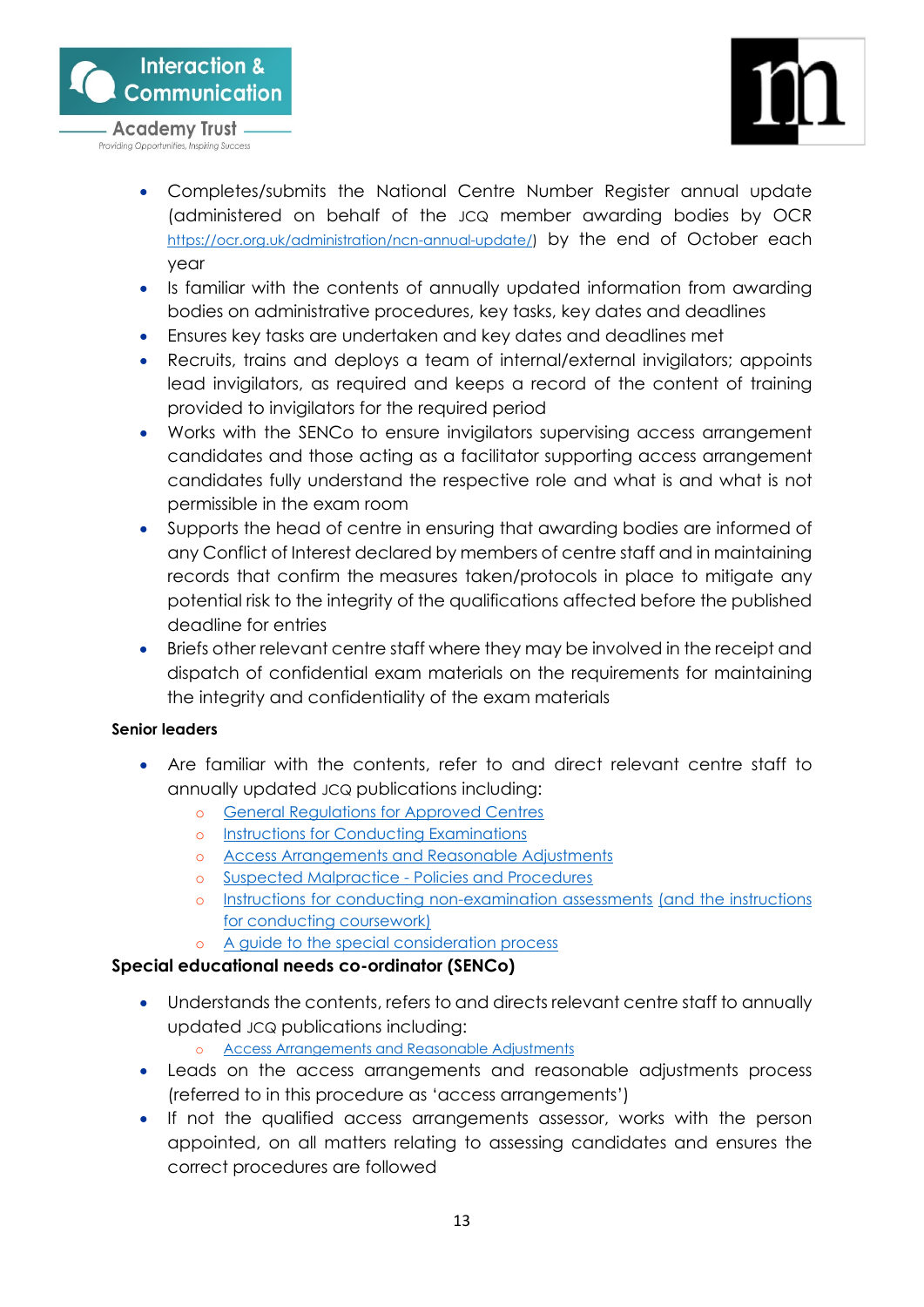



• Presents when requested by a JCQ Centre Inspector, evidence of the assessor's qualification

# **Senior leaders, Head of Faculty/Subject**

- Ensure teaching staff undertake key tasks, as detailed in this procedure, within the exams process (exam cycle) and meet internal deadlines set by the EO and SENCo
- Ensure teaching staff keep themselves updated with awarding body subject and teacher-specific information to confirm effective delivery of qualifications
- Ensure teaching staff attend relevant awarding body training and update events

# **Teaching staff**

- Undertake key tasks, as detailed in this procedure, within the exams process and meet internal deadlines set by the EO and SENCo
- Keep updated with awarding body subject and teacher-specific information to confirm effective delivery of qualifications
- Attend relevant awarding body training and update events

# **Invigilators**

- Attend/undertake training, update, briefing and review sessions as required
- Provide information as requested on their availability to invigilate
- Sign a confidentiality and security agreement and confirm whether they have any current maladministration/malpractice sanctions applied to them

# **Reception staff**

• Support the EO in the receipt and dispatch of confidential exam materials and follow the requirements for maintaining the integrity and confidentiality of the exam materials

### **Site staff**

• Support the EO in relevant matters relating to exam rooms and resources **Candidates**

Where applicable in this procedure, the term 'candidates' refers to candidates and/or their parents/carers.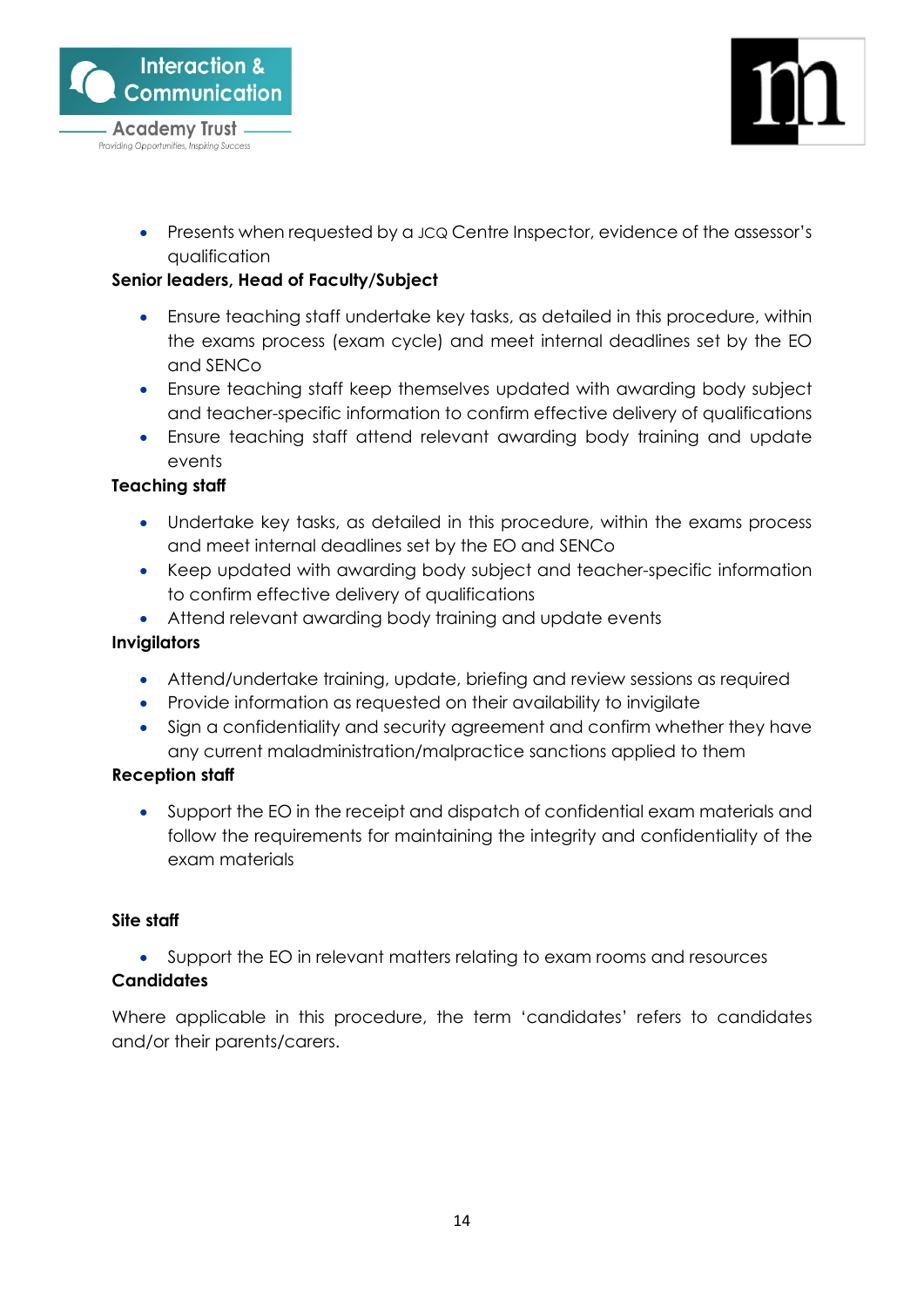



# **The Exam Cycle**

The exams management and administration process that needs to be undertaken for each **exam series** is often referred to as the **exam cycle** and relevant tasks required within this grouped into the following stages:

- planning
- entries
- pre-exams
- exam time
- results and post-results

This procedure identifies roles and responsibilities of centre staff within this cycle.

### **Planning: roles and responsibilities**

### Information sharing

### **Head of centre**

• Directs relevant centre staff to annually updated JCQ publications includin[g GR,](http://www.jcq.org.uk/exams-office/general-regulations) [ICE,](http://www.jcq.org.uk/exams-office/ice---instructions-for-conducting-examinations) [AA,](http://www.jcq.org.uk/exams-office/access-arrangements-and-special-consideration) [SM,](http://www.jcq.org.uk/exams-office/malpractice) [NEA](http://www.jcq.org.uk/exams-office/non-examination-assessments) (and the instructions for conducting coursework) and [SC](http://www.jcq.org.uk/exams-office/access-arrangements-and-special-consideration/regulations-and-guidance)

### **Exams Officer**

- Signposts relevant centre staff to JCQ publications and awarding body documentation relating to the exams process that have been updated
- Signposts relevant centre staff to JCQ information that should be provided to candidates
- As the centre administrator, approves relevant access rights for centre staff to access awarding body secure extranet sites

### Information gathering

### **Exams Officer**

- Undertakes an annual information gathering exercise in preparation for each new academic year to ensure data about all qualifications being delivered is up to date and correct
- Collates all information gathered into one central point of reference
- Researches awarding body guidance to identify administrative processes, key tasks, key dates and deadlines for all relevant qualifications
- Produces an annual exams plan of key tasks and key dates to ensure all external deadlines can be effectively met; informs key centre staff of internal deadlines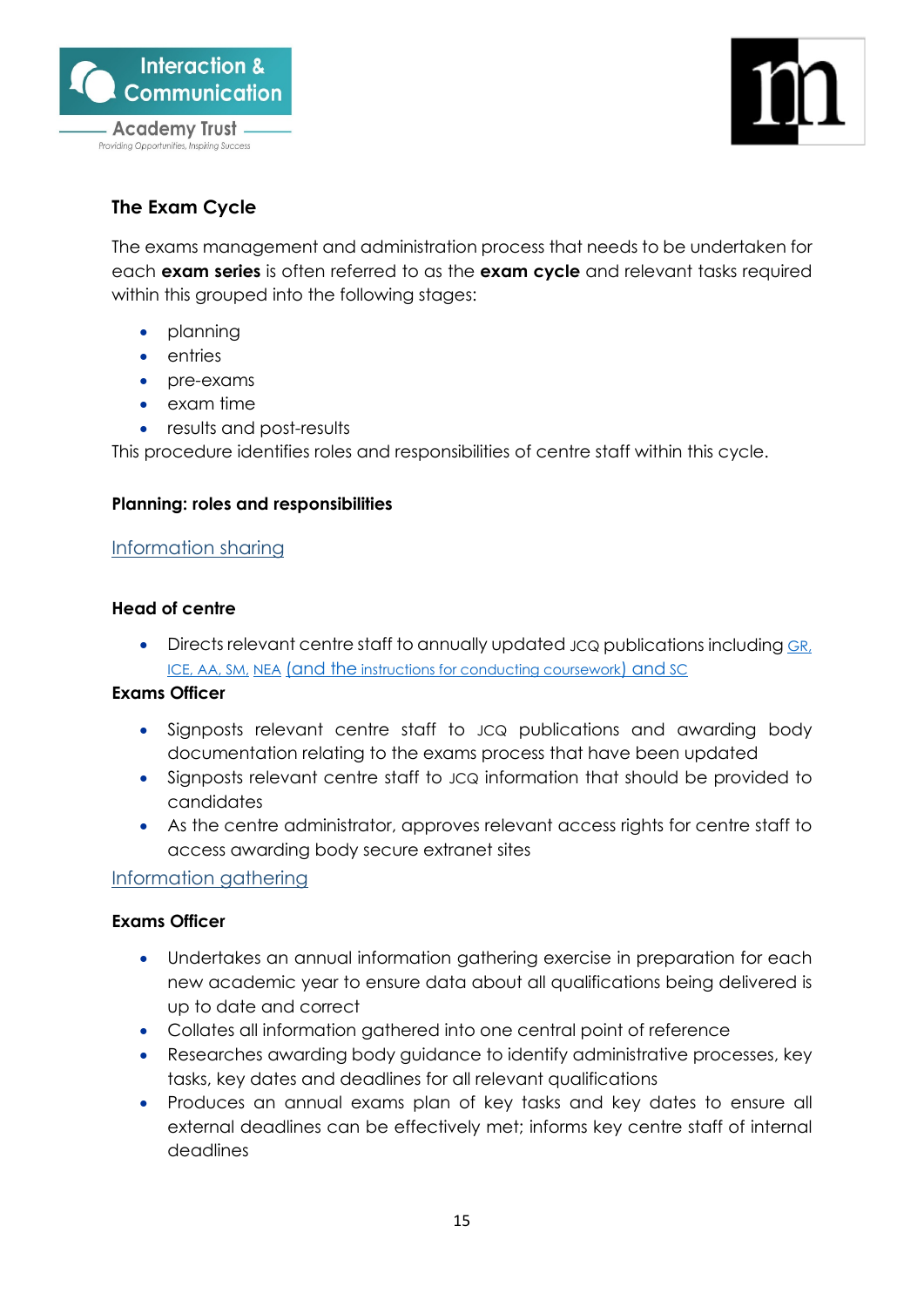



• Collects information on internal exams to enable preparation for and conduct of (insert the titles these internal exams are referred to in the centre)

# **Senior leaders/Head of Faculty/Head of Subject**

- Respond (or ensure teaching staff respond) to requests from the EO on information gathering
- Meet the internal deadline for the return of information
- Inform the EO of any changes to information in a timely manner minimising the risk of late or other penalty fees being incurred by an awarding body
- Note the internal deadlines in the annual exams plan and directs teaching staff to meet these

# Access arrangements

### **Head of centre**

- Ensures there is appropriate accommodation for candidates requiring access arrangements in the centre for all examinations and assessments
- Ensures a written process is in place to not only check the qualification(s) of the appointed assessor(s) but that the correct procedures are followed as per Chapter 7 of the JCQ publication [Access Arrangements and Reasonable Adjustments](http://www.jcq.org.uk/exams-office/access-arrangements-and-special-consideration/regulations-and-guidance)
- Ensures the SENCo is fully supported in effectively implementing access arrangements and reasonable adjustments once approved

### **SENCo**

- Assesses candidates (or works with the appropriately qualified assessor as appointed by the head of centre) to identify access arrangements requirements
- Gathers **evidence** to support the need for access arrangements for a candidate
- Liaises with teaching staff to gather evidence of **normal way of working** of an affected candidate
- Determines candidate eligibility for arrangements or adjustments that are centre-delegated
- Gathers signed **Personal data consent, Privacy Notice (AAO) and Data Protection confirmation** forms (from candidates where required)
- Applies for **approval** through **Access arrangements online** (AAO) via the **Centre Admin Portal** (CAP), where required or through the awarding body where qualifications sit outside the scope of AAO
- Keeps a file for each candidate for JCQ inspection purposes containing all the required documentation (if documentation is stored electronically, an e-folder must be created for each individual candidate. The candidate's e-folder must hold each of the required documents for inspection.
- Employs good practice in relation to the Equality Act 2010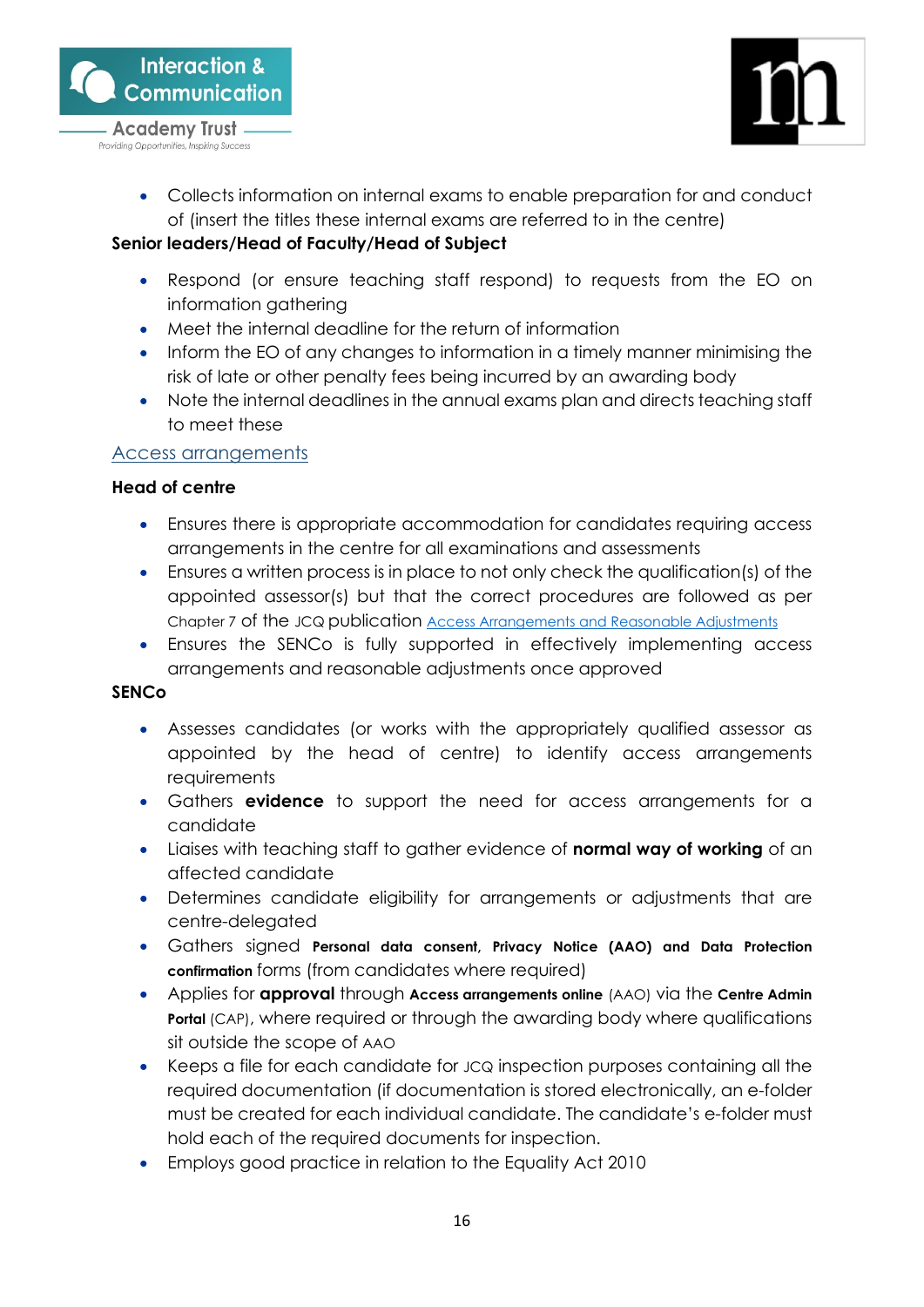



- Liaises with the EO regarding exam time arrangements for access arrangement candidates
- Ensures staff appointed to facilitate access arrangements for candidates are appropriately trained and understand the rules of the particular arrangement(s) and keeps a record of the content of training provided to facilitators for the required period
- Works with the EO to ensure invigilators and those acting as a facilitator fully understand the respective role and what is and what is not permissible in the exam room
- Provides and annually reviews a centre procedure on the **use of word processors** in exams and assessments

### **Word Processor Procedure (Exams)**

The Word processor procedure (exams), including the statement for inspection purposes detailing the criteria to award and allocate word processors for examinations, can be found on the Staff/Student VLE and in the Examinations Office Procedures and Policies File and is available to view upon request.

A centre must have a procedure on the use of word processors. A word processor cannot simply be granted to a candidate because he/she now wants to type rather than write in examinations or can work faster on a keyboard, or because he/she uses a laptop at home.

The use of a word processor must reflect the candidate's normal way of working within the centre. For example, where the curriculum is delivered electronically and the centre provides word processors to all candidates.

The centre may wish to set out the particular types of candidates which it considers would benefit from the use of a word processor. For example, a candidate with…

A member of the centre's senior leadership team must produce a statement for inspection purposes which details the criteria the centre uses to award and allocate word processors for examinations. [\(AA](http://www.jcq.org.uk/exams-office/access-arrangements-and-special-consideration) 5.8)

• Ensures criteria for candidates granted **separate invigilation within the centre** is clear, meets JCQ regulations and best meets the needs of individual candidates and remaining candidates in main exam rooms

### • **Access Arrangements – Smaller Room Criteria**

**Definition:** A smaller room is an arrangement where a number of students are in the same room for an exam, and where the number of students in the room does not exceed a normal class size.

The arrangement of a smaller room is at the discretion of the centre and not a JCQ access permission-based arrangement.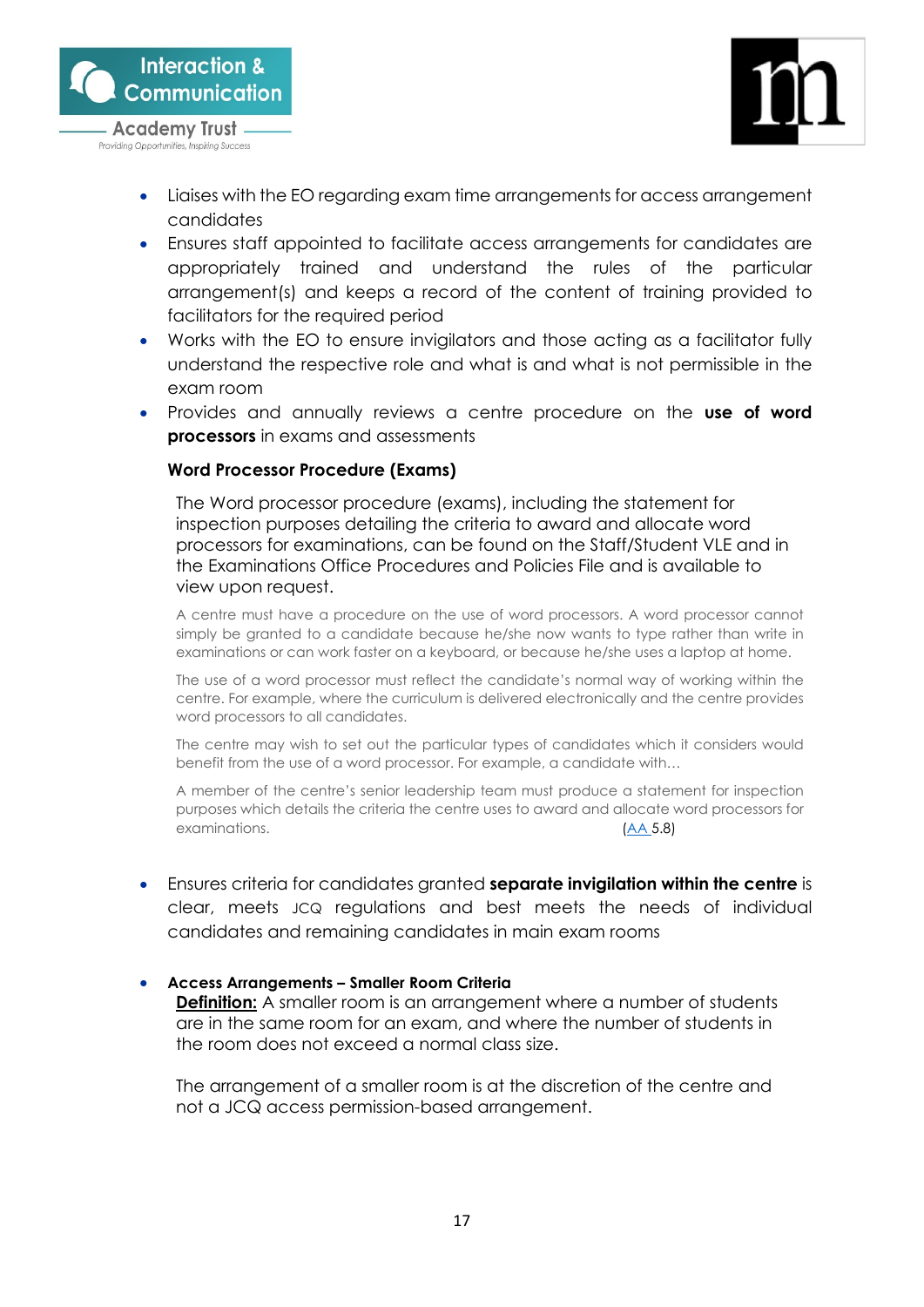



The request for a smaller room with evidence must be received by the Exams Office by the internal deadline for summer examinations, usually mid-January preceding the examination session.

The following criteria will be used to decide if the arrangement is granted after assessing the needs of each student and relevant evidence provided:

- 1. If a student is taught separately from the rest of their class as "normal practice" i.e. never or not often taught in the same room with the rest of their class group - the student **would be** allocated a smaller room;
- 2. If a student already has an access arrangement where a smaller room is a required part of that arrangement e.g. using a reader/scribe - the student **would be** allocated a smaller room;
- 3. If a student is receiving counselling or therapy for their condition e.g. anxiety, phobia, other - the student **would be** allocated a smaller room;
- 4. If a student has a medical reason which requires a smaller room and medical evidence has been provided - the student **would be** allocated a smaller room;
- 5. If a student requires the arrangement of a smaller room with a maximum specified number of students, where written evidence from a professional, medical/psychologist/educational, has been provided - the student **would be** allocated a smaller room.
- 6. If a student wants a smaller room and is taught in a classroom with the rest of their group – the student **would not be** allocated a smaller room and the student will be seated in the main hall for their exams

Students with the smaller room arrangement will be reviewed on an annual basis to take account of changing needs and evidence. The review will be conducted by the Specialist Teacher in charge of exam access arrangements in consultation with the Examinations Officer.

In the case of appeals to a refusal to agree the smaller room arrangement, the Vice Principal will have the final decision after reviewing all evidence presented on behalf of the student and the Examinations Office.

*For example, in the case of separate invigilation, the candidate's difficulties are established within the centre (see Chapter 4, paragraph 4.1.4) and known to a Form Tutor, a Head of Year, the SENCo or a senior member of staff with pastoral responsibilities.* 

Separate invigilation reflects the candidate's normal way of working in *internal school tests and mock examinations as a consequence of a longterm medical condition or long-term social, mental or emotional needs. [\(AA](http://www.jcq.org.uk/exams-office/access-arrangements-and-special-consideration/regulations-and-guidance) 5.16)*

*A candidate may only take their examinations under separate invigilation within the centre where he/she has an established difficulty - see section 5.16 of the JCQ publication Access Arrangements and Reasonable*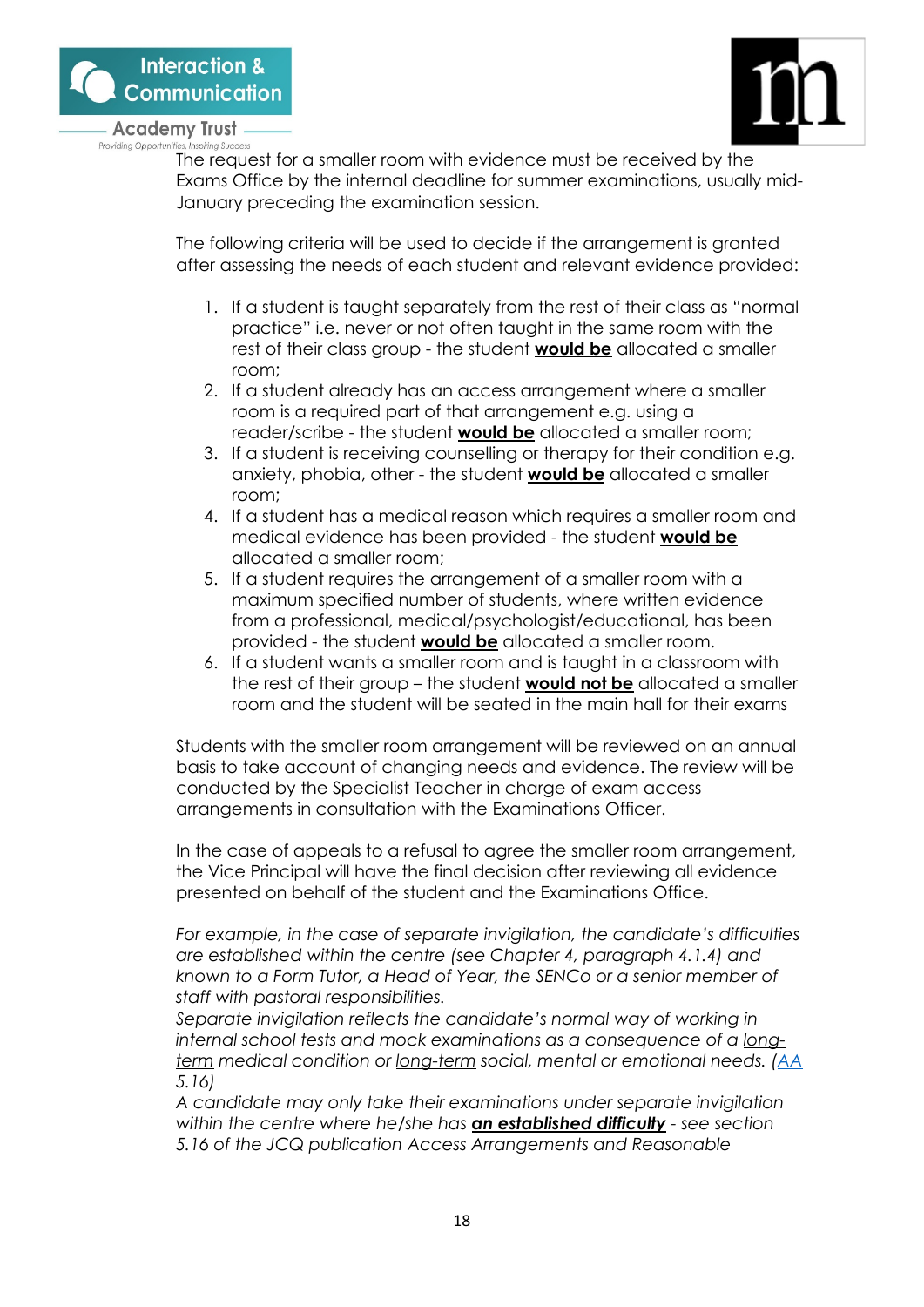

**Academy Trust** Providing Opportunities, Inspiring Success *Adjustments… [\[ICE](http://www.jcq.org.uk/exams-office/ice---instructions-for-conducting-examinations) 14]*

> **On occasion, access arrangement candidates without the smaller room arrangement, may also be placed in a smaller room. This will be done to maximise the school's resources and no student in this situation should assume that because they have been in a small room once that this will be normal practice.**

The SENCo must make their decision based on:

- whether the candidate has a substantial and long term impairment which has an adverse effect; and
- the candidate's normal way of working within the centre.

For example, in the case of separate invigilation, the candidate's difficulties are established within the centre (see Chapter 4, paragraph 4.1.4) and known to a Form Tutor, a Head of Year, the SENCo or a senior member of staff with pastoral responsibilities.

Separate invigilation reflects the candidate's normal way of working in internal school tests and mock examinations as a consequence of a long term medical condition or long term social, mental or emotional needs. [\(AA](http://www.jcq.org.uk/exams-office/access-arrangements-and-special-consideration) 5.16)

The SENCo, or an equivalent member of staff within a FE college, must ensure that the must ensure that the proposed access arrangement does not disadvantage or advantage the candidate. [\(AA](http://www.jcq.org.uk/exams-office/access-arrangements-and-special-consideration) 4.2.1)

A candidate may only take their examinations under separate invigilation within the centre where he/she has **an established difficulty** - see **section 5.16** of the JCQ publication *Access Arrangements and Reasonable Adjustments*…

Where candidates are subject to separate invigilation within the centre, the regulations and guidance within this booklet must always be adhered to. This is particularly so in relation to accommodation and invigilation arrangements (see sections 11 and 12). [\(ICE](http://www.jcq.org.uk/exams-office/ice---instructions-for-conducting-examinations) 14)

# **Senior leaders, Subject Leads, Teaching staff**

- Support the SENCo/Specialist Teacher in determining and implementing appropriate access arrangements
- Provide a statement for inspection purposes which details the criteria the centre uses to award and allocate word processors for examinations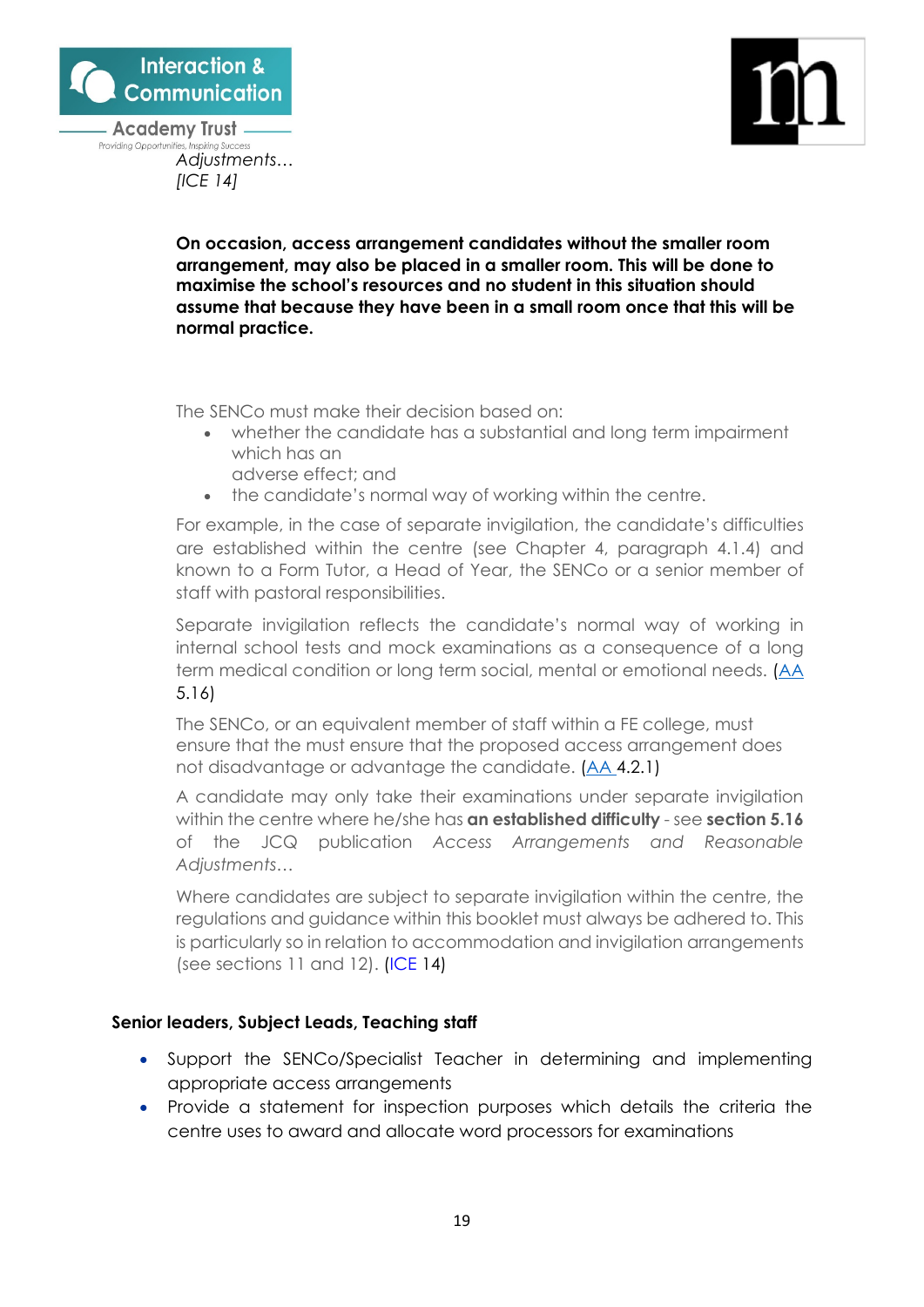



Internal assessment and endorsements

### **Head of centre**

### **Controlled assessments, coursework and non-examination assessments**

- Ensures arrangements are in place to co-ordinate and standardise all marking of centre- assessed components and ensures that candidates' centreassessed work is produced, authenticated and marked, or assessed and quality assured in accordance with the awarding bodies' instructions (including where relevant, private candidates)
- Ensures that teaching staff, in accordance with awarding bodies' instructions, return all subject-specific forms by the required date
- Provides fully qualified teachers to mark non-examination assessments
- Ensures an **internal appeals procedure** relating to internal assessment decisions is in place for a candidate to appeal against and request a review of the centre's marking (see Roles and responsibilities overview)
- Ensures a **non-examination assessment procedure** is in place for GCE and GCSE qualifications which include components of non-examination assessment (For CCEA GCSE centres this would be a controlled assessment procedure)

### **Non-examination Assessment Procedure**

Non-Examination Assessment Procedures for General qualifications and Non-Examination Assessment Procedures for Vocational Qualifications can be found on the School network and in the Exams Officer Procedures and Policies File and is available to view on request.

The centre will… have in place and be available for inspection purposes, a **written**  procedure with regard to the management of GCE and GCSE non-examination assessments; (For CCEA GCSE centres this would be a **written** controlled assessments procedure.) [\(GR](http://www.jcq.org.uk/exams-office/general-regulations) 5.7)

The JCQ requires each centre to have a non-examination assessment procedure in place:

- to cover procedures for planning and managing non-examination assessments;
- to define staff roles and responsibilities with respect to non-examination assessments;
- to manage risks associated with non-examination assessments.

A JCQ Centre Inspector will ask the examinations Officer to confirm that such a procedure is in place. The guidance provided in this document will help the head of centre to ensure that the centre's procedure is fit for purpose. The procedure will need to cover all types of nonexamination assessment.

Additionally, each centre must have available for inspection an internal appeals procedure relating to internal assessment decisions. [\(NEA](https://www.jcq.org.uk/exams-office/non-examination-assessments) 1)

• Ensures any irregularities relating to the production of work by candidates are investigated and dealt with internally if discovered prior to a candidate signing the authentication statement (where required) or reported to the awarding body if a candidate has signed the authentication statement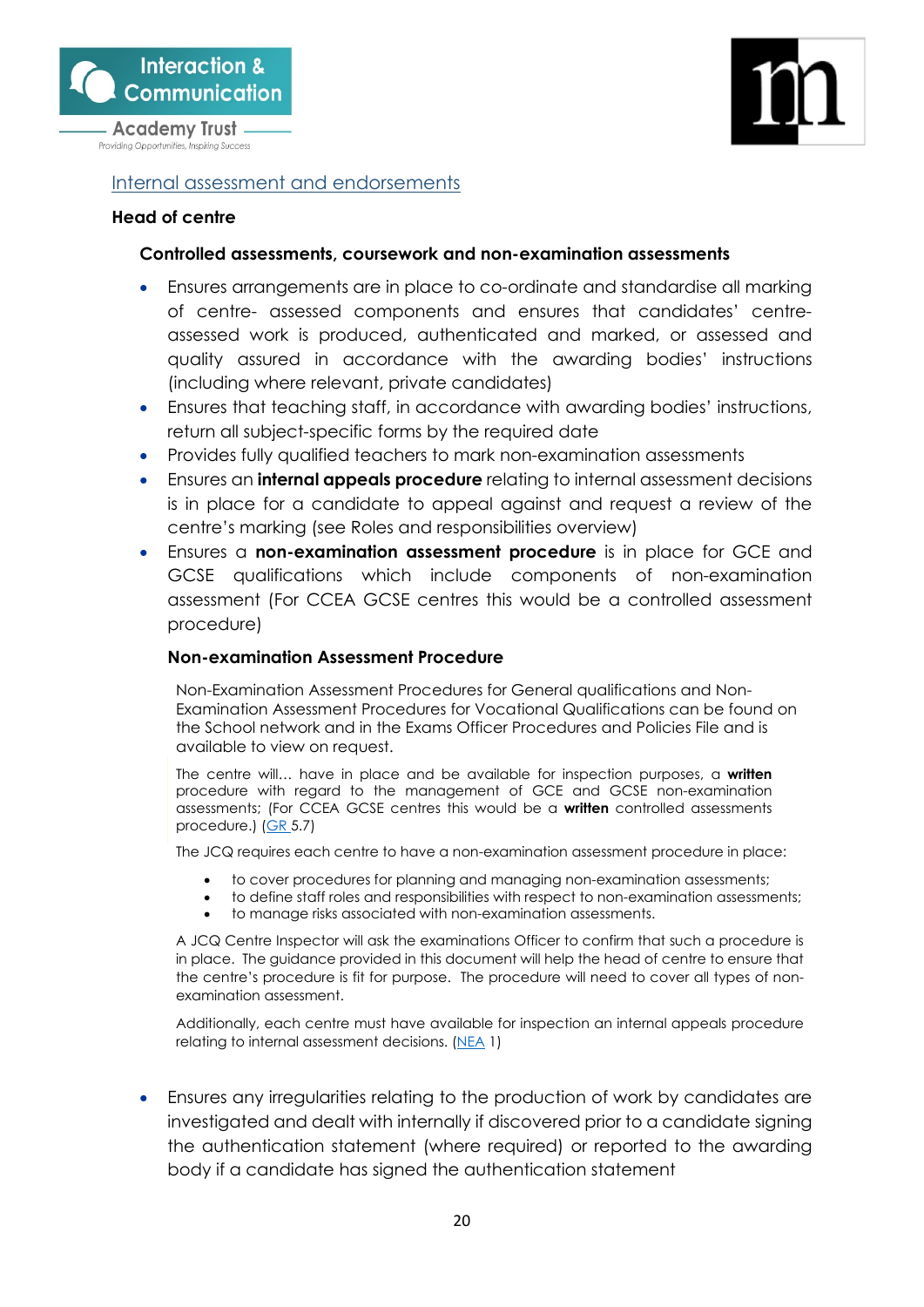



# **Senior leaders**

- Ensure teaching staff have the necessary and appropriate knowledge, understanding, skills, and training to set tasks, conduct task taking, and to assess, mark and authenticate candidates' work (including where relevant, private candidates)
- Ensure appropriate internal moderation, standardisation and verification processes are in place
- Ensure teaching staff delivering AQA Applied General qualifications, OCR Cambridge Nationals, Entry Level Certificate or Project qualifications (and CCEA GCE unitised AS and A-level qualifications WJEC GCE legacy AS and Alevel Health & Social Care) follow JCQ [Instructions for conducting coursework](http://www.jcq.org.uk/exams-office/coursework) and the specification provided by the awarding body
- Ensure teaching staff delivering GCE & GCSE specifications (which include components of non-examination assessment) follow JCQ [Instructions for conducting](http://www.jcq.org.uk/exams-office/non-examination-assessments)  [non-examination assessments](http://www.jcq.org.uk/exams-office/non-examination-assessments) and the specification provided by the awarding body
- For other qualifications, ensure teaching staff follow appropriate instructions issued by the awarding body
- Ensure teaching staff inform candidates of their centre assessed marks as a candidate may request a review of the centre's marking before marks are submitted to the awarding body

### **Teaching staff**

- Ensure appropriate instructions for conducting internal assessment are followed
- Ensure candidates are aware of JCQ and awarding body information for candidates on producing work that is internally assessed (coursework, nonexamination assessments, social media) prior to assessments taking place
- Ensure candidates are informed of their centre assessed marks as a candidate may request a review of the centre's marking before marks are submitted to the awarding body

### **Exams Officer**

- Identifies relevant key dates and administrative processes that need to be followed in relation to internal assessment
- Signposts teaching staff to relevant JCQ [Information for candidates documents](https://www.jcq.org.uk/exams-office/information-for-candidates-documents/) that are annually updated

### Invigilation

### **Head of centre**

- Ensures relevant support is provided to the EO in recruiting, training and deploying a team of invigilators
- Ensures, if contracting supply staff to act as invigilators, that such persons are competent and fully trained, understanding what is and what is not permissible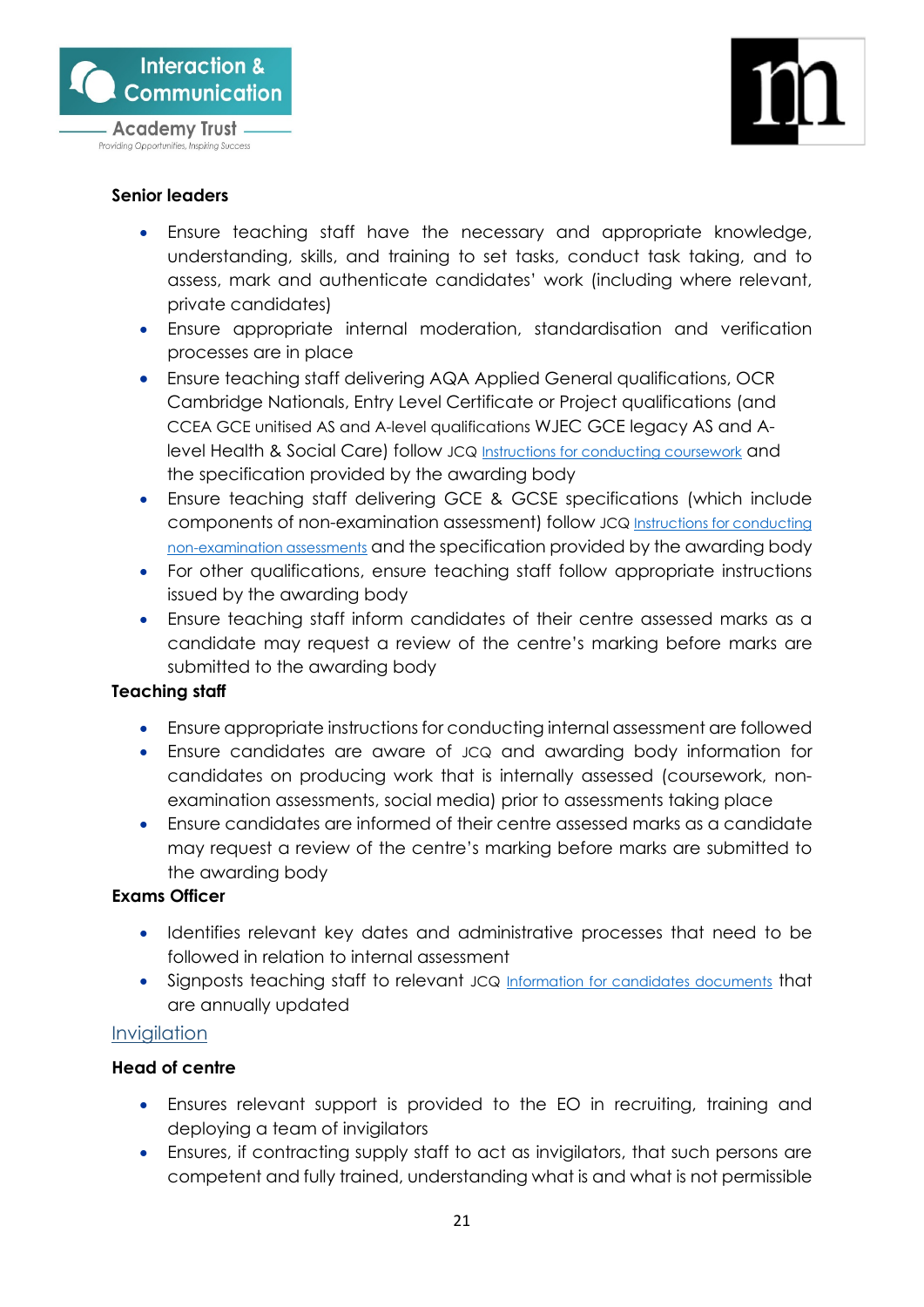

Providing Opportunities, Inspiring Success



(and not taking on its own an assurance from a recruitment agency, that this is the case)

• Determines if additional invigilators will be deployed in timed Art exams in addition to the subject teacher to ensure the supervision of candidates is maintained at all times

### • **Exams Officer**

- Recruits additional invigilators where required to effectively cover all exam periods/series' throughout the academic year
- Collects information on new recruits to identify if they have invigilated previously and if any current maladministration/malpractice sanctions are applied to them
- Provides training for new invigilators on the instructions for conducting exams and an annual update for the existing invigilation team so that they are aware of any changes in a new academic year before they are allocated to invigilate an exam
- Ensures invigilators supervising access arrangement candidates understand their role (and the role of a facilitator who may be supporting a candidate) and the rules and regulations of the access arrangement(s)
- Ensures invigilators are briefed on the access arrangement candidates in their exam room and made aware of the access arrangement(s) awarded (ensuring these candidates are identified on the seating plan) and confirms invigilators understand what is and what is not permissible
- Collects evaluation of training to inform future events

### **Entries: roles and responsibilities**

### Estimated entries

### **Exams Officer**

• Requests estimated or early entry information, where this may be required by awarding bodies, from Subject Leads/Class Teachers in a timely manner to ensure awarding body external deadlines for submission can be met

### **Estimated entries collection and submission procedure**

The Exams Officer will collect estimated entries information from Subject Leads/School data reports based on the course numbers for the entering year for each qualification as identified by the awarding body.

The Exams Officer will submit the figures for estimated entries by the awarding body deadline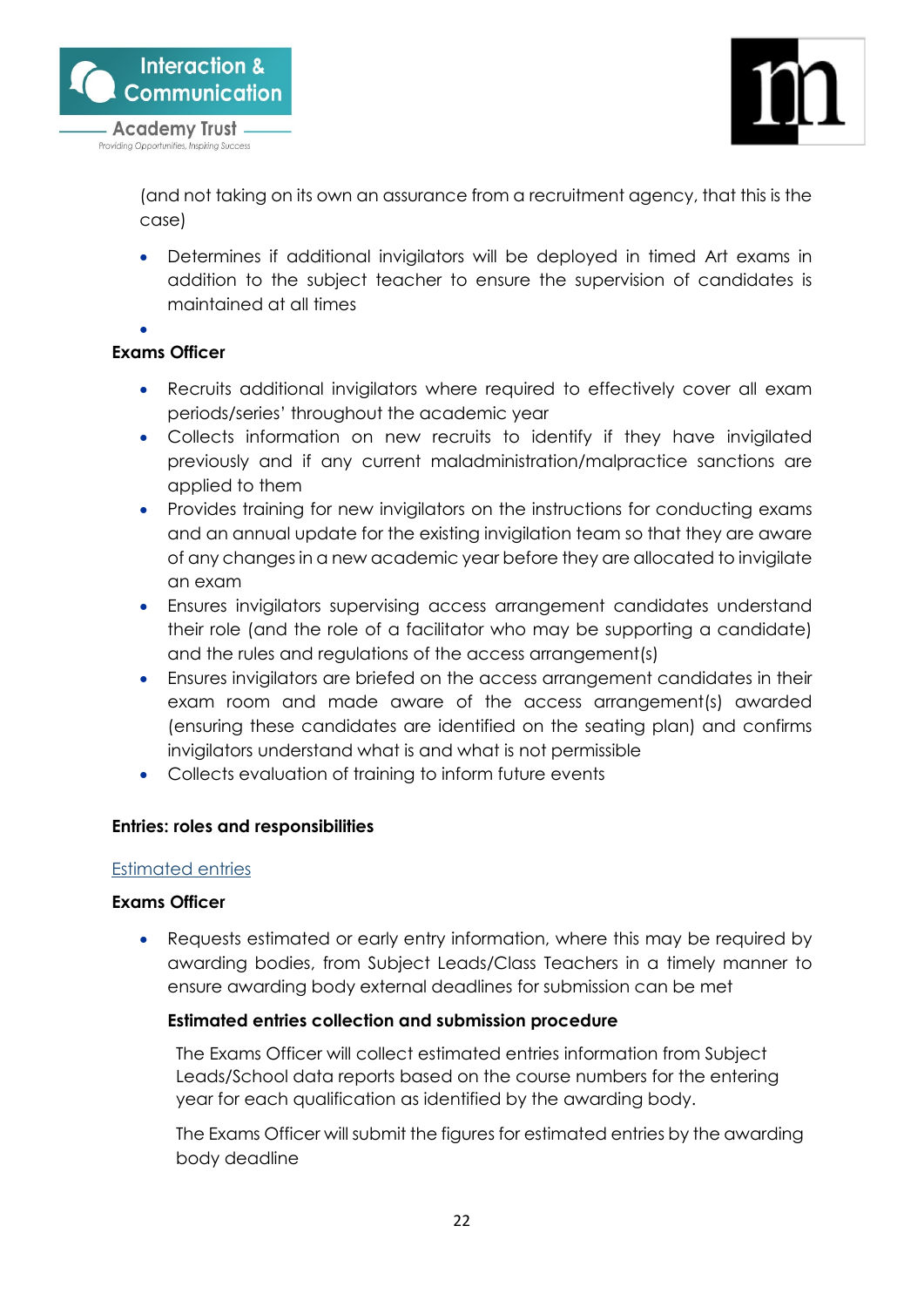

• Makes candidates aware of the JCQ **Information for candidates – Privacy Notice** at the start of a vocational qualification or when entries are being processed for a general qualification

# **Senior leaders**

- Provide entry information requested by the EO to the internal deadline
- Inform the EO immediately of any subsequent changes to entry information

# Final entries

# **Exams Officer**

- Requests final entry information from subject leads/class teachers in a timely manner to ensure awarding body external deadlines for submission can be met
- Informs subject leads/class teachers of subsequent deadlines for making changes to final entry information without charge
- Confirms with subject leads/class teachers final entry information that has been submitted to awarding bodies
- Ensures as far as possible that entry processes minimise the risk of entries or registrations being missed reducing the potential for late or other penalty fees being charged by awarding bodies
- Observes each awarding body's terms and conditions for the entry and withdrawal of candidates for their examinations and assessments

# **Final entries collection and submission procedure**

- The Exams Officer creates the entry mark-sheets for all subjects and classes using an internal spreadsheet document named "Examination final entries"
- The Exams Officer requests completion of the entry mark-sheets by the Subject Lead/Class Teacher line issuing dates that allow each item of the checking process to take place. It also allows time for the Exams Officer to follow up on any queries before the external awarding body entry deadline.
- The Exams Officer submits all entries electronically, generally using awarding body secure online sites.

The Exams Officer then deals with any queries regarding entry errors that may be highlighted by the awarding body.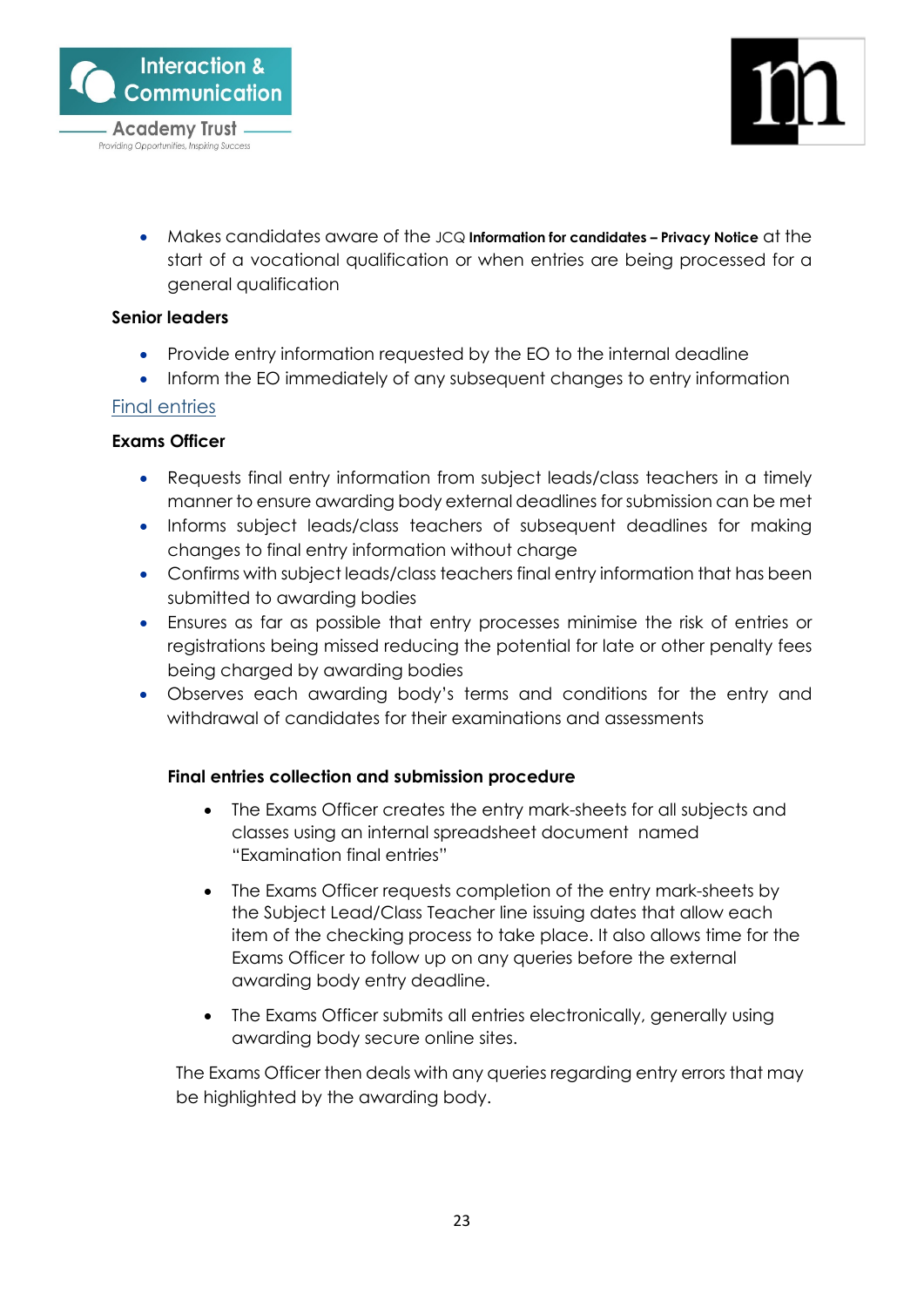



# **Senior leaders, Head of Faculty, Head of Subject**

- Provide information requested by the EO to the internal deadline
- Inform the EO immediately, or at the very least prior to the deadlines, of any subsequent changes to final entry information, which includes
	- o changes to candidate personal details
	- o amendments to existing entries
	- o withdrawals of existing entries
- Check final entry submission information provided by the EO and confirms information is correct

### Entry fees

- Exam entry/course registration fees are paid for from the Exams Budget. Where late entries/course registration fees are incurred, the Exams Budget will pay for the original entry fee and the late charge is recharged to the subject budget.
- Re-sit fees:
	- For subject requested re-sits, any entry fees are re-charged to the subject budget.
	- Student/Parent requested re-sits are paid for by the student/parent
	- Re-sits for students who had a genuine reason for not performing well at the first attempt, as long as supported by medical/supplementary evidence, re-sit fees will be paid for from the Exams Budget.

### Late entries

### **Exams Officer**

- Has clear entry procedures in place to minimise the risk of late entries
- Charges any late or other penalty fees to departmental budgets

### **Senior leaders, Subject Leads**

- Minimise the risk of late entries by
	- o following procedures identified by the EO in relation to making final entries on time
	- o meeting internal deadlines identified by the EO for making final entries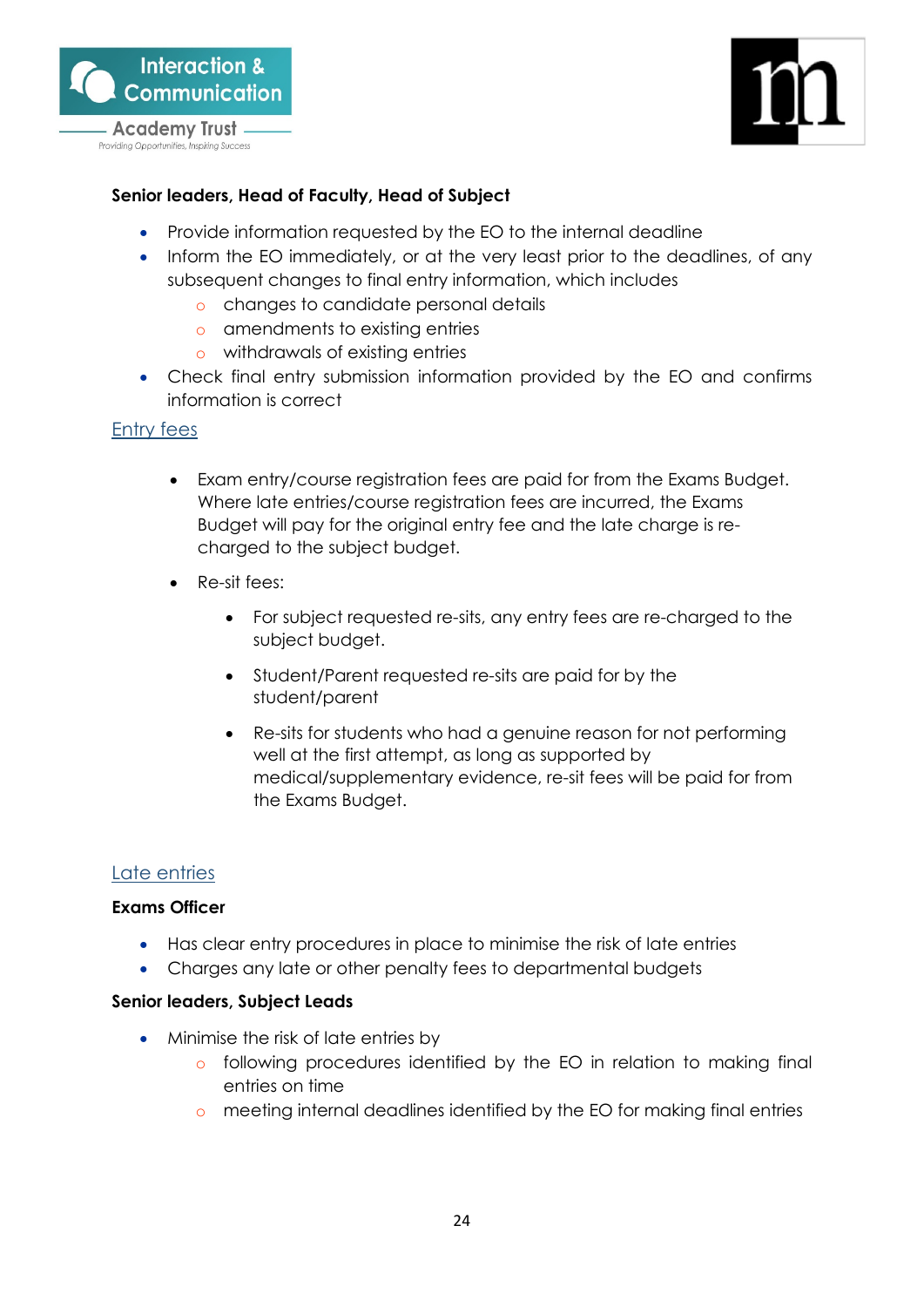



# Private candidates

Milton School does not currently accept private candidates

# Candidate statements of entry

### **Exams Officer**

• Provides candidates with statements of entry for checking

### **Teaching staff**

• Ensure candidates check statements of entry and return any relevant confirmation required to the EO

### **Candidates**

• Confirm entry information is correct or notify the EO of any discrepancies

### **Pre-exams: roles and responsibilities**

### Access arrangements

### **SENCo and Specialist Teacher**

- Ensures appropriate arrangements, adjustments and adaptations are in place to facilitate access to exams/assessments for candidates where they are disabled within the meaning of the Equality Act (unless a temporary emergency arrangement is required at the time of an exam)
- Ensures a candidate is involved in any decisions about arrangements, adjustments and /or adaptations that may be put in place for him/her
- Ensures exam information (JCQ information for candidates, individual exam timetable etc.) is adapted where this may be required for a disabled candidate to access it
- Allocates appropriately trained centre staff to facilitate access arrangements for candidates in exams and assessments (ensuring that the facilitator appointed meets JCQ requirements and fully understands the rule of the particular access arrangement)
- Where relevant, ensures the necessary and appropriate steps are undertaken to gather an appropriate picture of need and demonstrate normal way of working for a private candidate (including distance learners and home educated candidates) and that the candidate is assessed by the centre's appointed assessor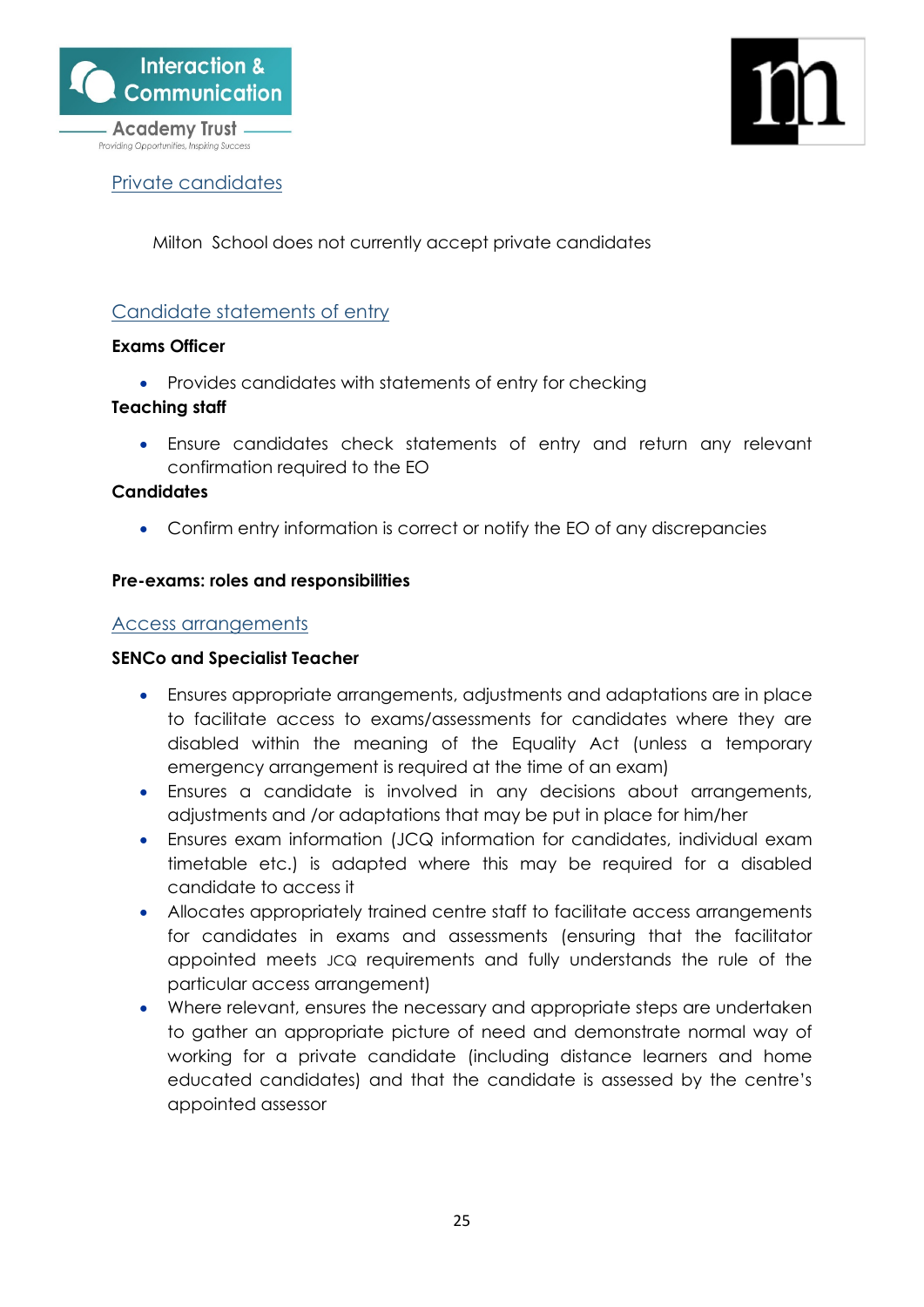



# Briefing candidates

### **Exams Officer**

- Issues individual exam timetable information to candidates and informs candidates of any contingency day awarding bodies may identify in the event of national or significant local disruption to exams
- Prior to exams issues relevant JCQ information for candidates' documents
- Where relevant, issues relevant awarding body information to candidates
- Issues centre exam information to candidates including information on:
	- o exam timetable clashes
	- o arriving late for an exam
	- o absence or illness during exams
	- o what equipment is/is not provided by the centre
	- o food and drink in exam rooms
	- o wrist watches in exam rooms
	- o when and how results will be issued and the staff that will be available
	- o the post-results services and how the centre deals with requests from candidates
	- when and how certificates will be issued

### **Access to Scripts, Reviews of Results and Appeals Procedures**

The Enquiry About Results Procedure for Staff and Candidates and Appeals against the centre's decision not to support a clerical check, a review of marking, a review of moderation or an appeal is incorporated within the Internal Appeals Procedure and they are available to view on the school intranet. It is also held in the Exams Officer Procedures and Policies File and is available to view on request. Copies of the relevant paperwork for post results requests will also be included in the Exams Handbook and in the candidate results' packs.

The centre will… have in place written procedures for how it will deal with candidates' requests for access to scripts, clerical re-checks, reviews of marking, reviews of moderation and appeals to the awarding bodies. Details of these procedures must be made widely available and accessible to all candidates. Candidates must be made aware of the arrangements for post-results services before they sit any examinations and the accessibility of senior members of centre staff immediately after the publication of results… [\(GR](http://www.jcq.org.uk/exams-office/general-regulations) 5.13)

The centre will… treat all candidates equally, including private candidates, throughout the examination process. This would also extend to post-results services and appeals [\(GR](http://www.jcq.org.uk/exams-office/general-regulations) 5.6)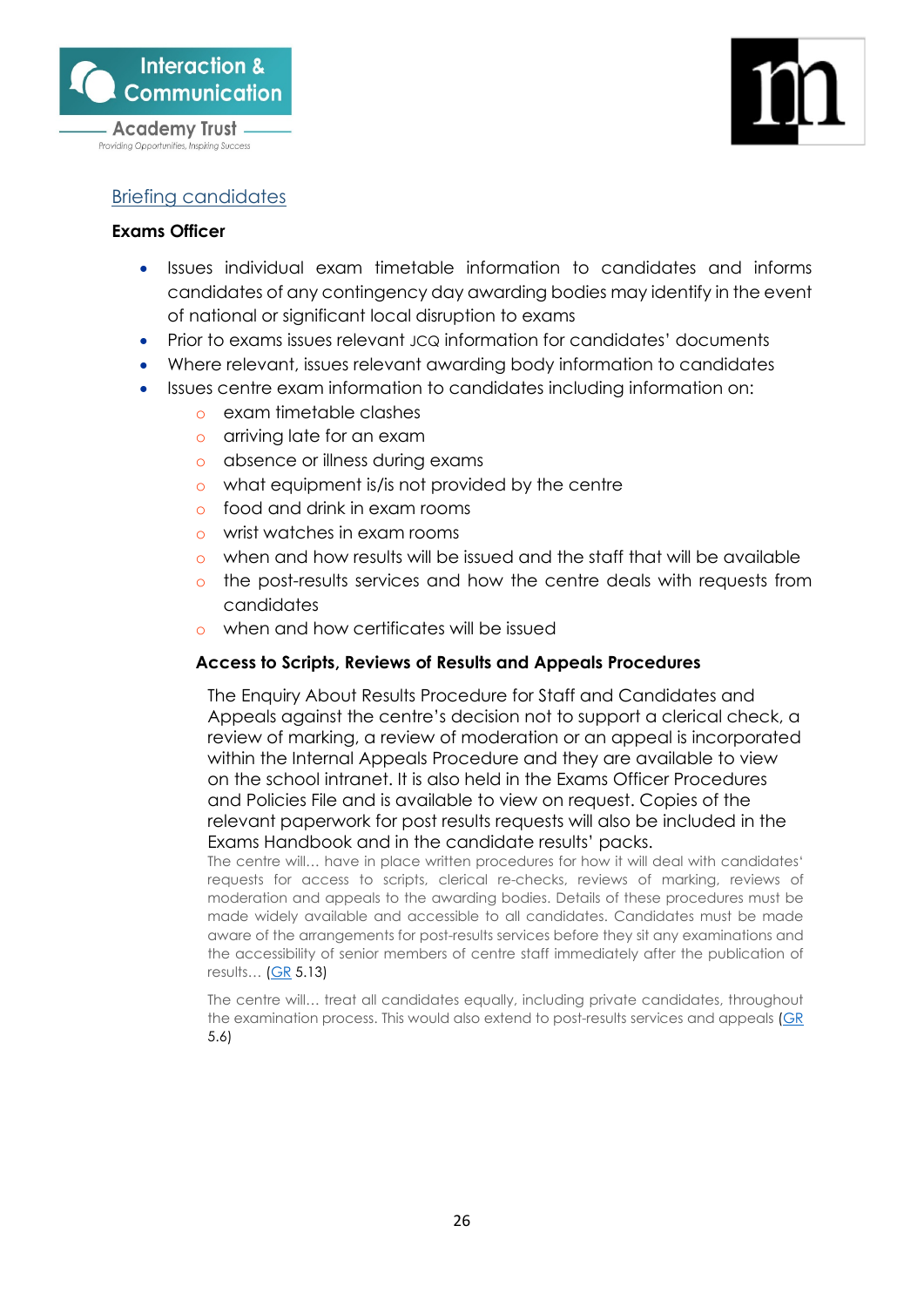



# Dispatch of exam scripts

### **Exams Officer**

• Identifies and confirms arrangements for the dispatch of candidate exam scripts with the DfE (STA) 'yellow label service' or the awarding body where qualifications sit outside the scope of the service

### Estimated grades

### **Senior leaders, Head of Faculty, Head of Subject**

• Ensure teaching staff provide estimated grade (where this may still be required by the awarding body); Centre-assessed grades, rank order of students or other data and/or judgements requested by the Dfe or awarding bodies to enable awards in the event of disruption to examinations to be sent to the EO

### **Exams Officer**

- Submits estimated grade information to awarding bodies to meet the external deadline (where this may still be required by the awarding body); Centreassessed grades, rank order of students or other data and/or judgements requested by the Dfe or awarding bodies to enable awards in the event of disruption to examinations.
- Keeps a record to track what has been sent

### Internal assessment and endorsements

### **Head of centre**

• Ensures procedures are in place for candidates to appeal internal assessment decisions and make requests for reviews of marking

### **SENCo and Specialist Teacher**

• Liaises with teaching staff to implement appropriate access arrangements for candidates undertaking internal assessments and practical endorsements

### **Teaching staff**

- Support the SENCo and Specialist Teacher in implementing appropriate access arrangements for candidates undertaking internal assessments and practical endorsements
- Assess and authenticate candidates' work
- Assess endorsed components
- Ensure candidates are informed of centre assessed marks prior to marks being submitted to awarding bodies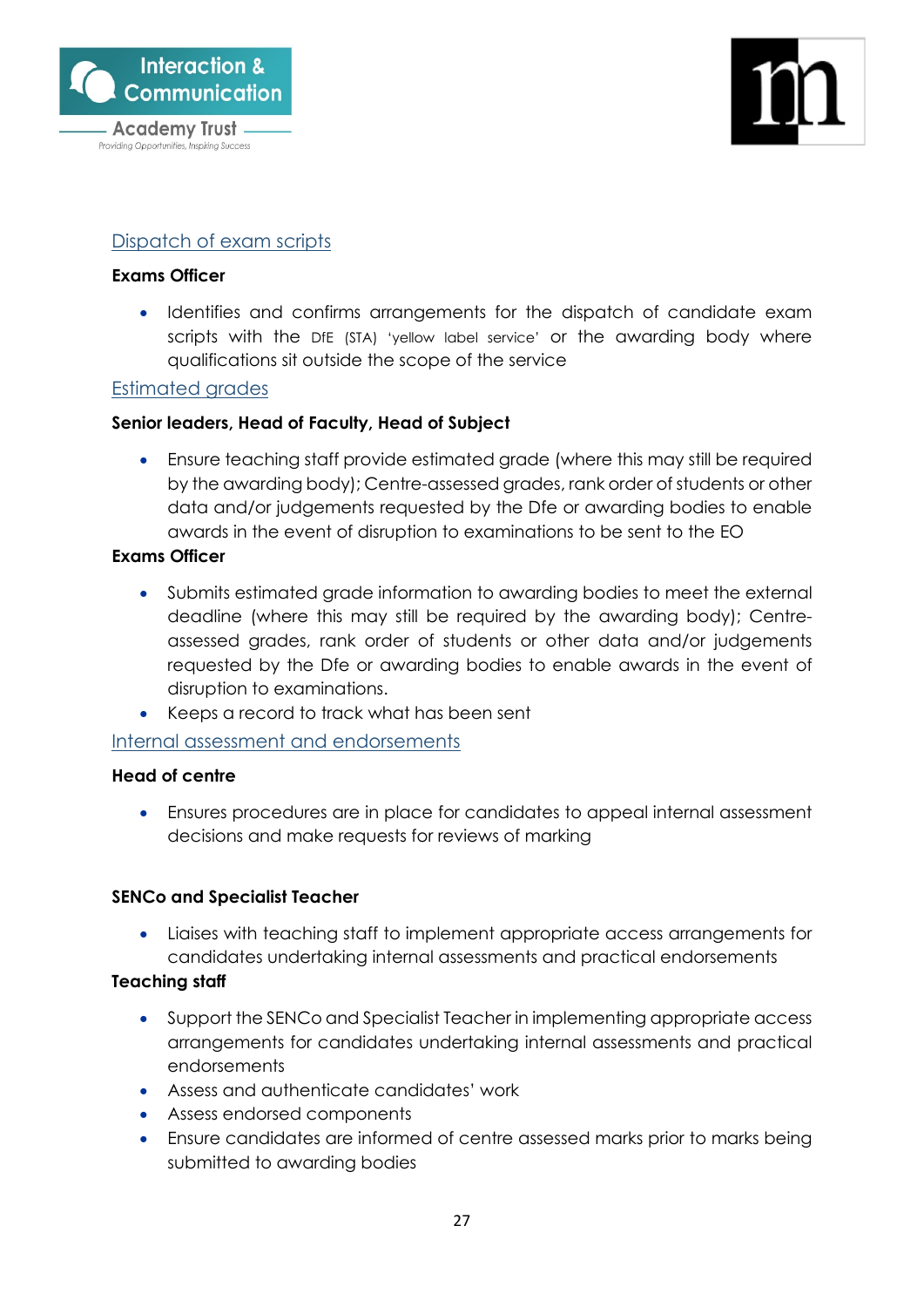

Providina Opportunities, Inspiring Success



# **Senior leaders, Head of Faculty, Head of Subject**

- Ensure teaching staff assess and authenticate candidates' work to the awarding body requirements
- Ensure teaching staff assess endorsed components according to awarding body requirements
- Ensure teaching staff provide marks for internally assessed components and grades for endorsements of qualifications to the EO to the internal deadline
- Ensure teaching staff provide required samples of work for moderation and sample recordings for monitoring to the EO to the internal deadline

### **Exams Officer**

- Submits marks, endorsement grades and samples to awarding bodies/moderators/monitors to meet the external deadline
- Keeps a record to track what has been sent
- Logs moderated samples returned to the centre
- Ensures teaching staff are aware of the requirements in terms of retention and subsequent disposal of candidates' work

### **Candidates**

• Authenticate their work as required by the awarding body

### Invigilation

### **Exams Officer**

- Provides an annually reviewed/updated invigilator handbook to invigilators, trains new invigilators on appointment and updates experienced invigilators on any regulation changes
- Deploys invigilators effectively to exam rooms throughout an exam series (including the provision of a roving invigilator where a candidate and invigilator (acting as a practical assistant, reader or scribe) are accommodated on a 1:1 basis to enter the room at regular intervals in order to observe the conducting of the exam, ensuring all relevant rules are being adhered to and supporting the practical assistant/reader and/or scribe in maintaining the integrity of the exam)
- Allocates invigilators to exam rooms (or where supervising candidates due to a timetable clash) according to the required ratios
- Liaises with the SENCo/Specialist Teacher regarding the facilitation and invigilation of access arrangement candidates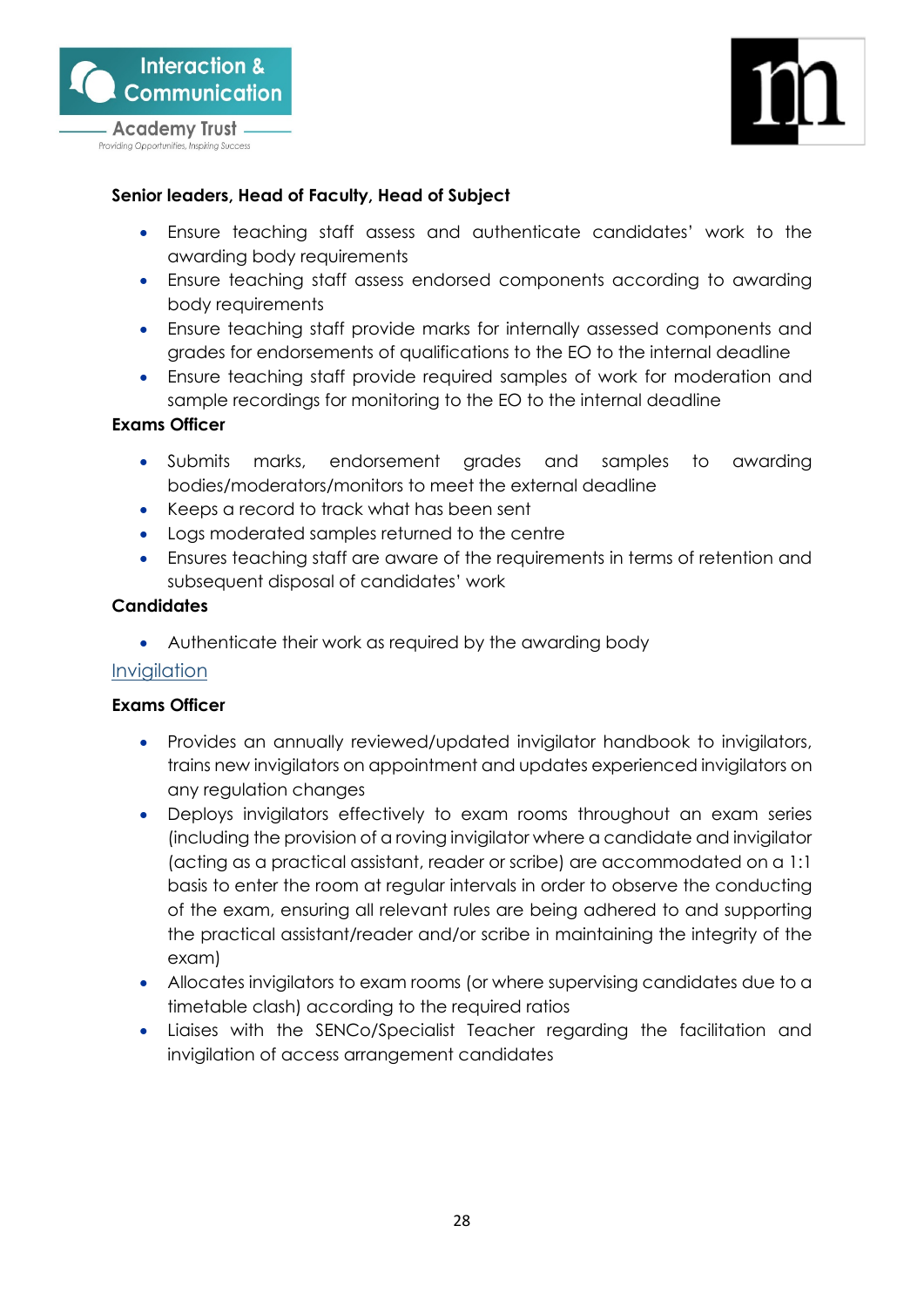

### **SENCo, Specialist Teacher and Cover Manager**

• Liaises with the EO regarding facilitation and invigilation of access arrangement candidates

### **Invigilators**

• Provide information as requested on their availability to invigilate throughout an exam series

### JCQ Centre Inspections

### **Exams Officer** or **Senior leader**

• Will accompany the Inspector throughout a visit

**SENCo** or relevant **Senior leader** (in the absence of the SENCo)

- Will meet with the inspector when requested to provide documentary evidence regarding access arrangement candidates and address any questions the inspector may raise
- Ensures that information is readily available for inspection at the venue where the candidate is taking the exam(s)

### Seating and identifying candidates in exam rooms

### **Exams Officer**

• Ensures a procedure is in place to verify candidate identity including private candidates

### **Candidate Identification Procedure**

- Transferred candidates from other centres would be asked to provide photographic ID to verify their identity if not accompanied by a member of their centre staff.
- Any candidate who wears religious clothing, such as a veil, and identity cannot be confirmed immediately, the candidate would be asked to go to a private room with a member of school staff who is the same sex, asked to remove the veil to confirm identity, and then allowed to replace the veil before being escorted to the exam room and the invigilator advised that the candidate's identity has been verified. This would usually be done by the Exams Officer in a sensitive manner and the candidate would have been previously advised of this procedure.

The centre will… verify the identity of all students that they enter for examinations or assessments. The centre must be satisfied that all candidate identities have been checked,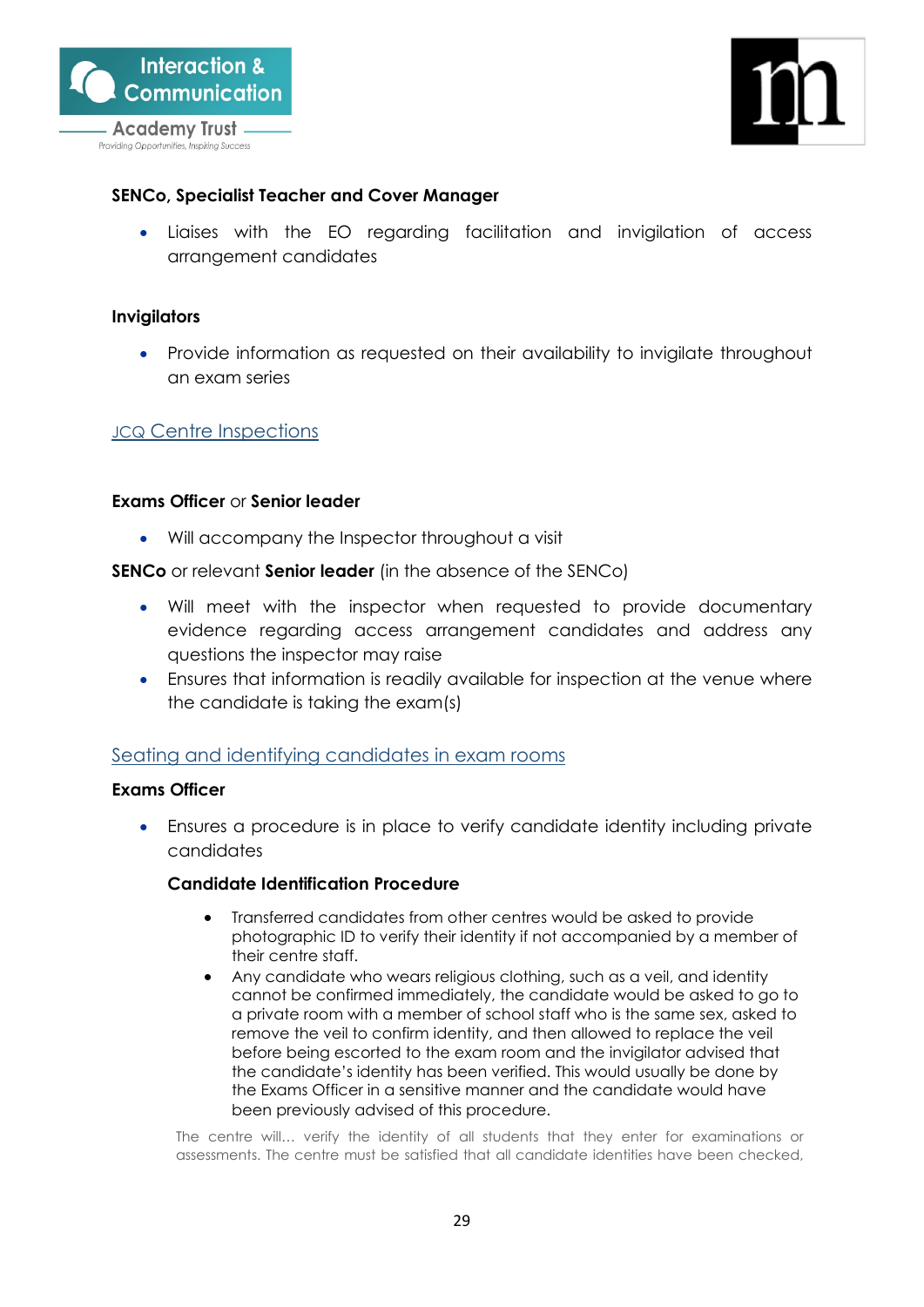



whether as part of the initial registration process, or in the case of private candidates through a verification process which involves photo-ID [\(GR](http://www.jcq.org.uk/exams-office/general-regulations) 5.6)

The centre will... have in place written procedures to verify the identity of all candidates at the time of the examination or assessment... [\(GR](http://www.jcq.org.uk/exams-office/general-regulations) 5.9)

Invigilators must establish the identity of all candidates sitting examinations.

A private/external candidate or a transferred candidate who is not known to the school or college must show photographic documentary evidence to prove that he/she is the same person who entered/registered for the examination/assessment, e.g. passport or photographic driving licence.

Where it is impossible to identify a candidate due to the wearing of religious clothing, such as a veil, the candidate should be approached by a member of staff of the same gender and taken to a private room where they should be politely asked to remove the religious clothing for identification purposes. Centres must inform candidates in advance of this procedure and well before their first examination.

Once identification has been established, the candidate should replace, for example, their veil and proceed as normal to sit the examination.

Invigilators must be informed of those candidates with access arrangements and must be made aware of the access arrangement(s) awarded. [\(ICE](http://www.jcq.org.uk/exams-office/ice---instructions-for-conducting-examinations) 16)

- Ensures invigilators are aware of the procedure
- Provides seating plans for exam rooms according to JCQ and awarding body requirements (and ensures candidates with access arrangements are identified on the seating plan and invigilators are informed of those candidates with access arrangements and made aware of the access arrangement(s) awarded)

### **Invigilators**

- Follow the procedure for verifying candidate identity provided by the EO
- Seat candidates in exam rooms as instructed by the EO/on the seating plan

### Security of exam materials

### **Exams Officer**

- Confirms appropriate arrangements are in place to ensure that confidential materials are only handed over to those authorised by the head of centre
- Ensures only persons authorised by the head of centre and the exams Officer are allowed access to the centre's secure storage facility as one of the two to six key holders
- Has a process in place to demonstrate the receipt, secure movement and secure storage of confidential exam materials within the centre
- Ensures a log is kept at the initial point of delivery recording confidential materials received and signed for by authorised staff within the centre and that appropriate arrangements are in place for confidential materials to be immediately transferred to the secure storage facility until they can be

•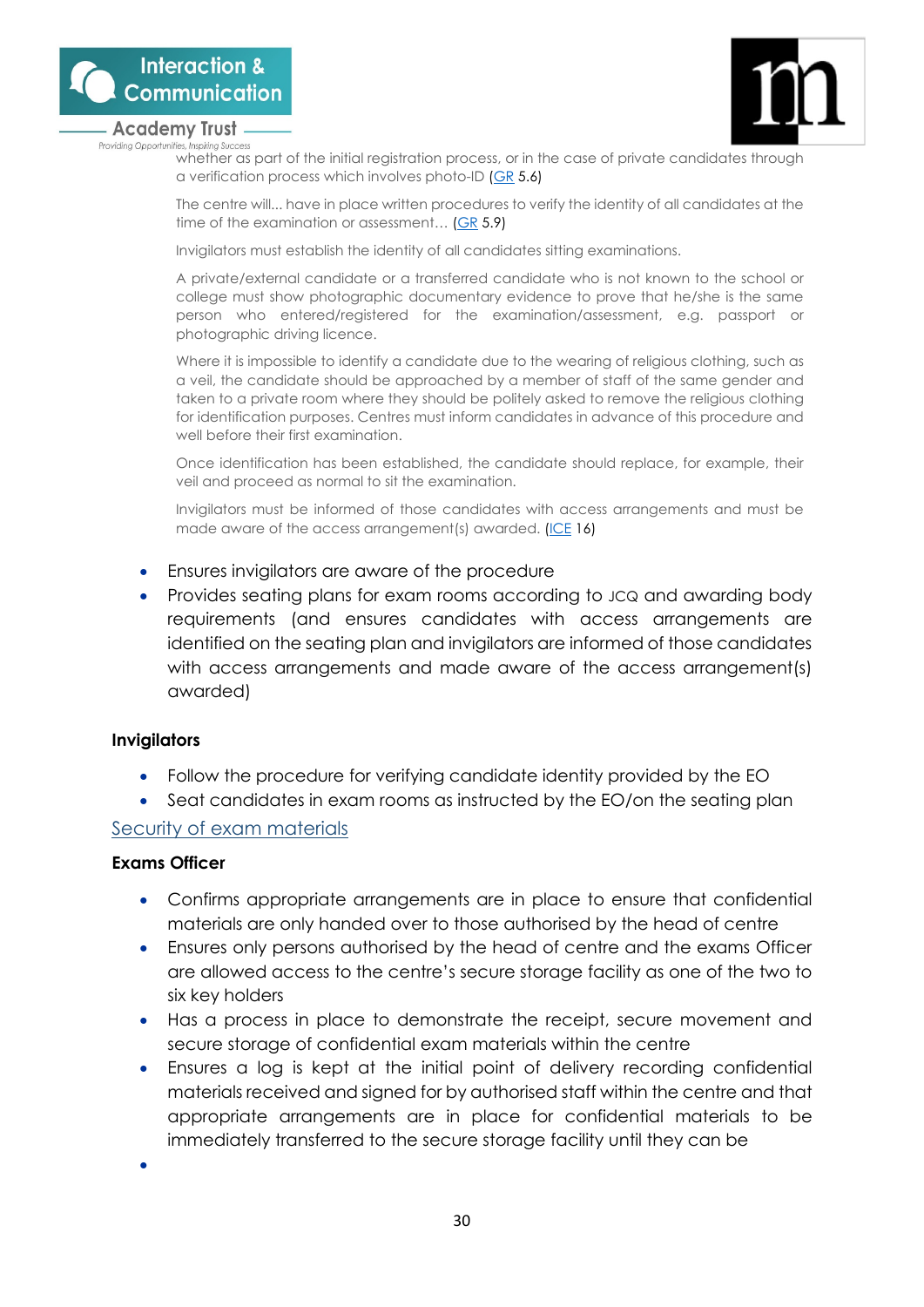



removed from the dispatch packaging and checked in the secure room before being returned to the secure storage facility in timetable order

- Ensures the secure storage facility contains only current and live confidential material (ensuring that past examination question papers, internal tests and mock examinations are not kept in the centre's secure storage facility)
- Ensures that examination stationery, e.g. answer booklets and formula booklets are stored in the secure room (attempting to store this material in the secure storage facility, when sufficient space allows)
- Ensures the integrity and security of any electronic question paper is maintained during the downloading, printing and collating process (ensuring printing is carried out in an area that can be controlled to prevent unauthorised personnel accessing live assessment materials and ensuring only authorised members of centre staff have access to electronic question papers)

### **Reception staff**

• Follow the process to log confidential materials delivered to/received by the centre to the point materials are issued to authorised staff for transferal to the secure storage facility

### **Teaching staff**

• Adhere to the process to record the secure movement of confidential materials taken from or returned to secure storage throughout the time the material is confidential

### Timetabling and rooming

### **Exams Officer**

- Produces a master centre exam timetable for each exam series
- Identifies and resolves candidate exam timetable clashes according to the regulations (only applying overnight supervision arrangements as a last resort, once all other options have been exhausted and according to the centre's procedure)

### **Overnight Supervision Arrangements Procedure**

Overnight supervision arrangements should only be applied as a last resort and once all other options have been exhausted.

The Examinations Officer will identify clashes which fall into the following categories:

When candidates are entered for multiple examinations (three or more examinations) timetabled for the same day and the total duration for those papers is:

a) more than six hours for GCE examinations (AS, A2, A-level), including approved extra time allowances and/or supervised rest breaks†; or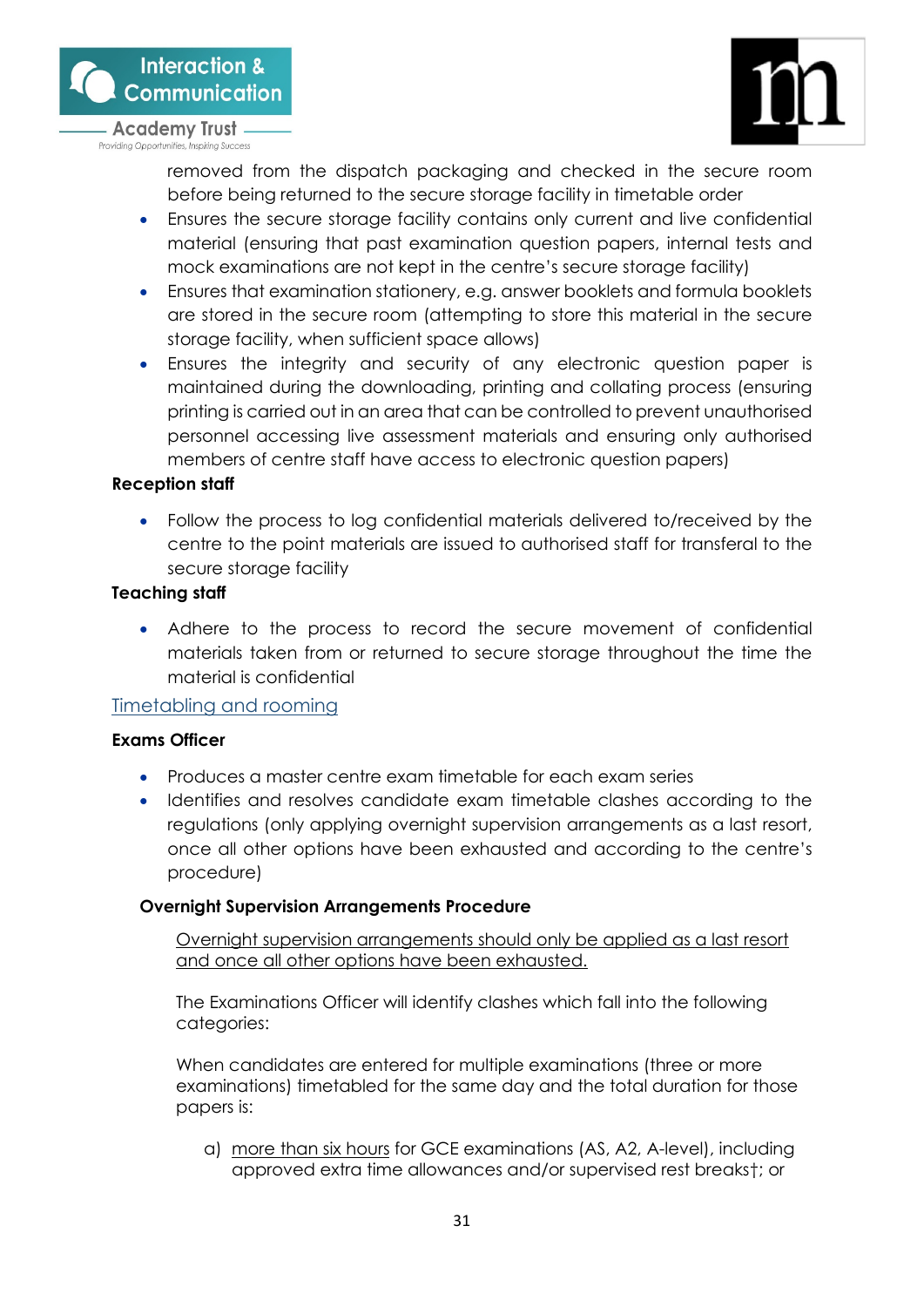

**Academy Trust** 

Providina Opportunities, Ins



b) more than five and a half hours for GCSE examinations, including approved extra time allowances and/or supervised rest breaks†;

*†Where reference is made to supervised rest breaks, this is a supervised rest break as defined in section 5.1 of the JCQ publication Access Arrangements and Reasonable Adjustments.* 

The Exams Officer will speak to the candidate to work out the best possible option for the candidate before any decision is made. If overnight supervision is the only option available, the following JCQ regulations will be followed.

Candidates may, at the centre's discretion, be allowed to take an examination the following morning, including Saturdays (see paragraph 8.5, page 14 of JCQ Publication Instructions for conducting examinations). Candidates are not allowed to take examinations on an earlier day than that scheduled on the timetable.

Where a candidate is allowed to take an examination the following morning, the centre must appoint a member of centre staff or an invigilator to supervise the candidate at all times while he/she is on the premises sitting examinations. The candidate must be under centre supervision from 30 minutes after the awarding body's published starting time for the delayed examination. The centre must ensure there is no contact with other candidates.

The supervision of a candidate on journeys to and from the centre and overnight may be undertaken by the candidate's parent/carer or centre staff. The centre must determine a method of supervision which ensures the candidate's well being.

The overnight supervision arrangements must ensure that the candidate does not have advance warning of the content of the examination deferred until the following morning. This means the candidate must not meet or communicate with anyone who may have knowledge of the content. This includes any form of electronic communication/storage device, e.g. telephone (both landline and mobile), e-mail, Internet and social media. It also extends to television and radio, which could report key details of the day's examinations.

The head of centre must be satisfied of any arrangement for overnight supervision of a candidate where necessary and accepts full responsibility for the security of the examination throughout.

The JCQ form *Timetable variation and confidentiality declaration for overnight supervision* must be completed before the overnight supervision is to commence. The centre must:

32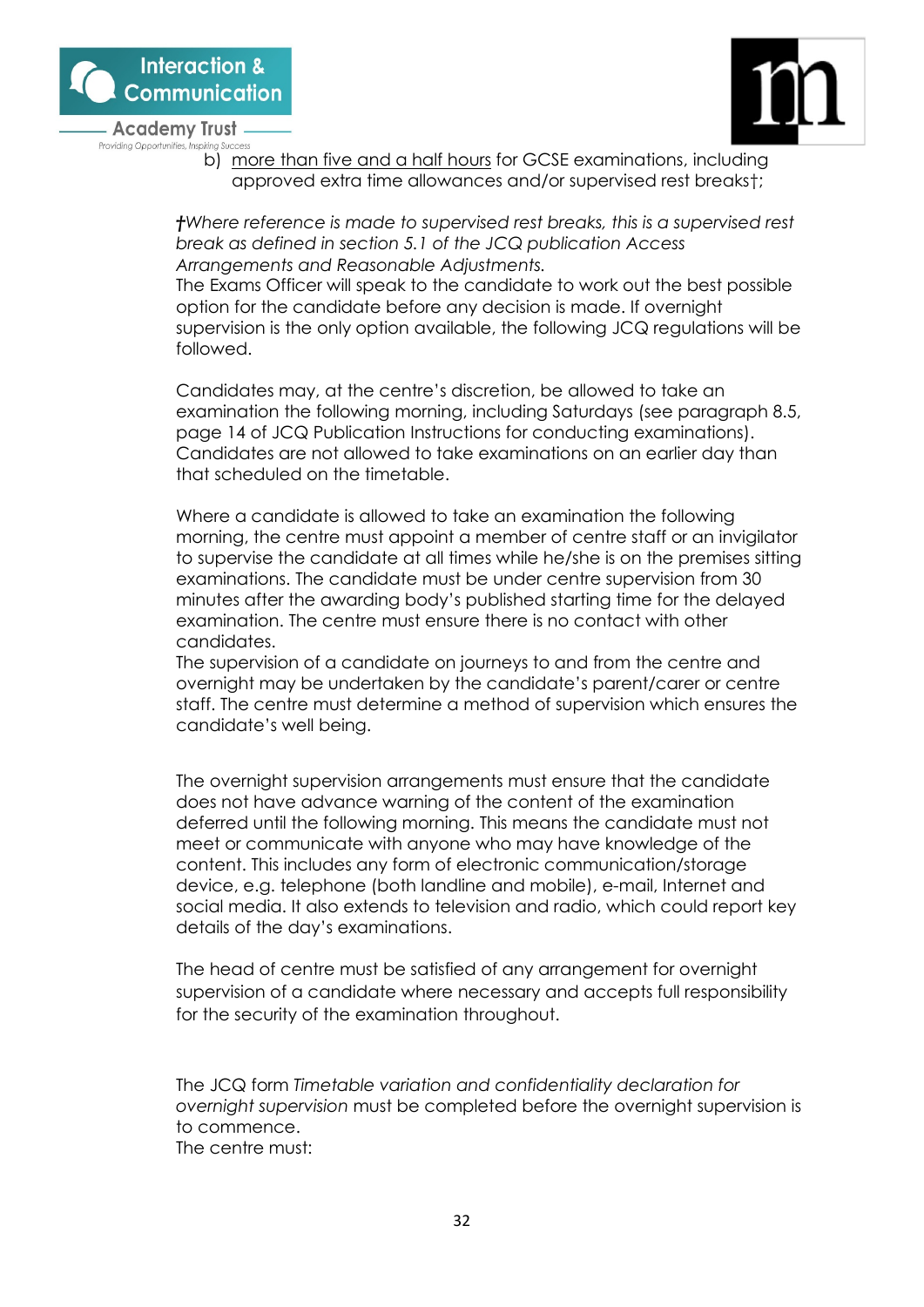



- a) inform the parties involved that any infringement of the conditions governing overnight supervision arrangements may lead to the awarding body being unable to accept the script and/or the application of sanctions/penalties, as detailed in the JCQ publication Suspected Malpractice in Examinations and Assessments: Policies and Procedures; http://www.jcq.org.uk/examsoffice/malpractice
- b) be satisfied that the arrangements maintain the integrity and security of the examination;
- c) keep all completed forms available in your centre for inspection until the deadline for reviews of marking has passed or until any appeal, malpractice or other results enquiry has been completed, whichever is later. Forms may be stored electronically or in hard copy paper format and must not be sent to an awarding body, unless specifically requested;
- d) inform the relevant awarding body immediately of any known or suspected contravention of the arrangements for overnight supervision of a candidate.

The awarding body may use appropriate means to check that the conditions for overnight supervision have been adhered to and will take action if there is evidence of any contravention. This could lead to the disqualification of any candidates involved and could affect whether the awarding body would allow such concessions to be made in the future. The head of centre must be satisfied of any arrangement for overnight supervision of a candidate where necessary and accepts full responsibility for the security of the examinations throughout.

If some candidates are allowed to take an examination on a later day than other candidates at your centre, all copies of the question paper used on the earlier day must be sealed in an envelope and returned to the centre's secure storage facility until all candidates at your centre have taken that examination. [ICE 8]

Overnight supervision arrangements should only be applied as a last resort and once all other options have been exhausted…

…candidates may, at the centre's discretion, be allowed to take an examination the following morning, including Saturdays (see paragraph 8.5). Candidates are not allowed to take examinations on an earlier day than that scheduled on the timetable…

The overnight supervision arrangements must ensure that the candidate does not have advance warning of the content of the examination deferred until the following morning. This means the candidate must not meet or communicate with anyone who may have knowledge of the content. This includes any form of electronic communication/storage device, e.g. telephone (both landline and mobile), e-mail, internet and social media. It also extends to television and radio, which could report key details of the day's examinations.

The JCQ Overnight Supervision and Overnight Supervision Declaration forms must be completed

before the overnight supervision is to commence. The JCQ Overnight Supervision form is completed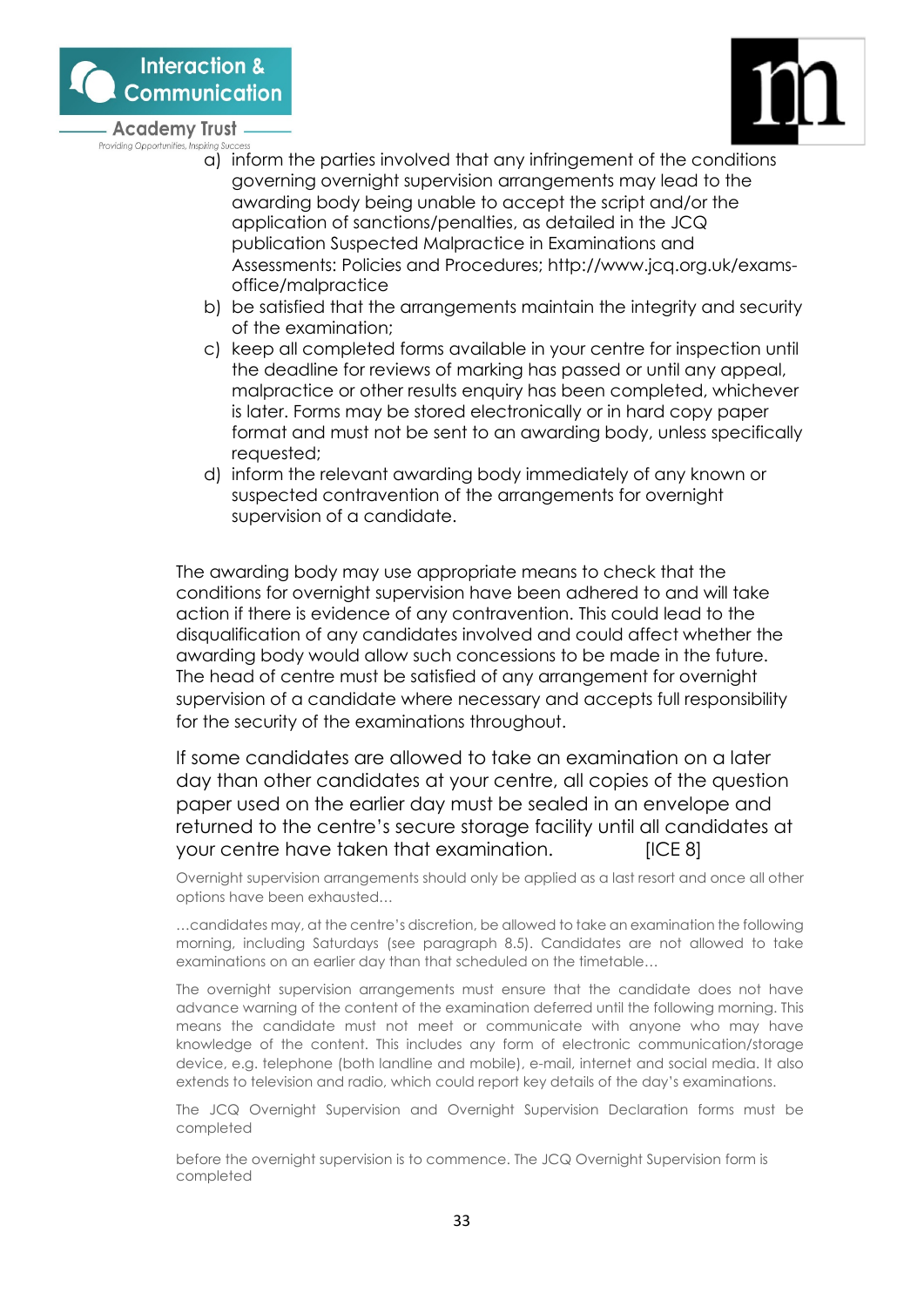



online using the Centre Admin Portal (CAP). The JCQ Overnight Supervision Declaration form is

downloaded from the Centre Admin Portal (CAP) for signing by the candidate, the supervisor and the head of centre. [\(ICE](http://www.jcq.org.uk/exams-office/ice---instructions-for-conducting-examinations) 8)

- Identifies exam rooms and specialist equipment requirements
- Allocates invigilators to exam rooms (or where supervising candidates due to an exam timetable clash) according to required ratios
- Liaises with site staff to ensure exam rooms are set up according to JcQ and awarding body requirements
- Liaises with the SENCo regarding rooming of access arrangement candidates

### **SENCO, Specialist Teacher and Cover Manager**

- Liaises with the EO regarding rooming of access arrangement candidates
- Liaises with other relevant centre staff to ensure appropriate arrangements, adjustments and adaptations are in place to facilitate access for disabled candidates to exams

### **Site staff**

• Liaise with the EO to ensure exam rooms are set up according to JCQ and awarding body requirements

### Alternative site arrangements

### **Exams Officer**

- Ensures question papers will only be taken to an alternative site where the published criteria for an alternative site arrangement has been met
- Will inform the JCQ Centre Inspection Service to timescale by submitting a JCQ Alternative Site arrangement notification through CAP (or through the awarding body where a qualification may sit outside the scope of CAP) of any alternative sites that will be used to conduct timetabled examination components of the qualifications listed in the JCQ regulations

### Centre consortium arrangements

### **Exams Officer**

• Processes applications for Centre Consortium arrangements through CAP to the awarding body deadline (or through the awarding body where a qualification may sit outside the scope of CAP)

### **Senior leaders, Head of Faculty/Subject**

• Inform the EO of any joint teaching arrangements in place and where the centre is acting as the consortium co-ordinator

### Transferred candidate arrangements

### **Exams Officer**

• Liaises with the host or entering centre, as required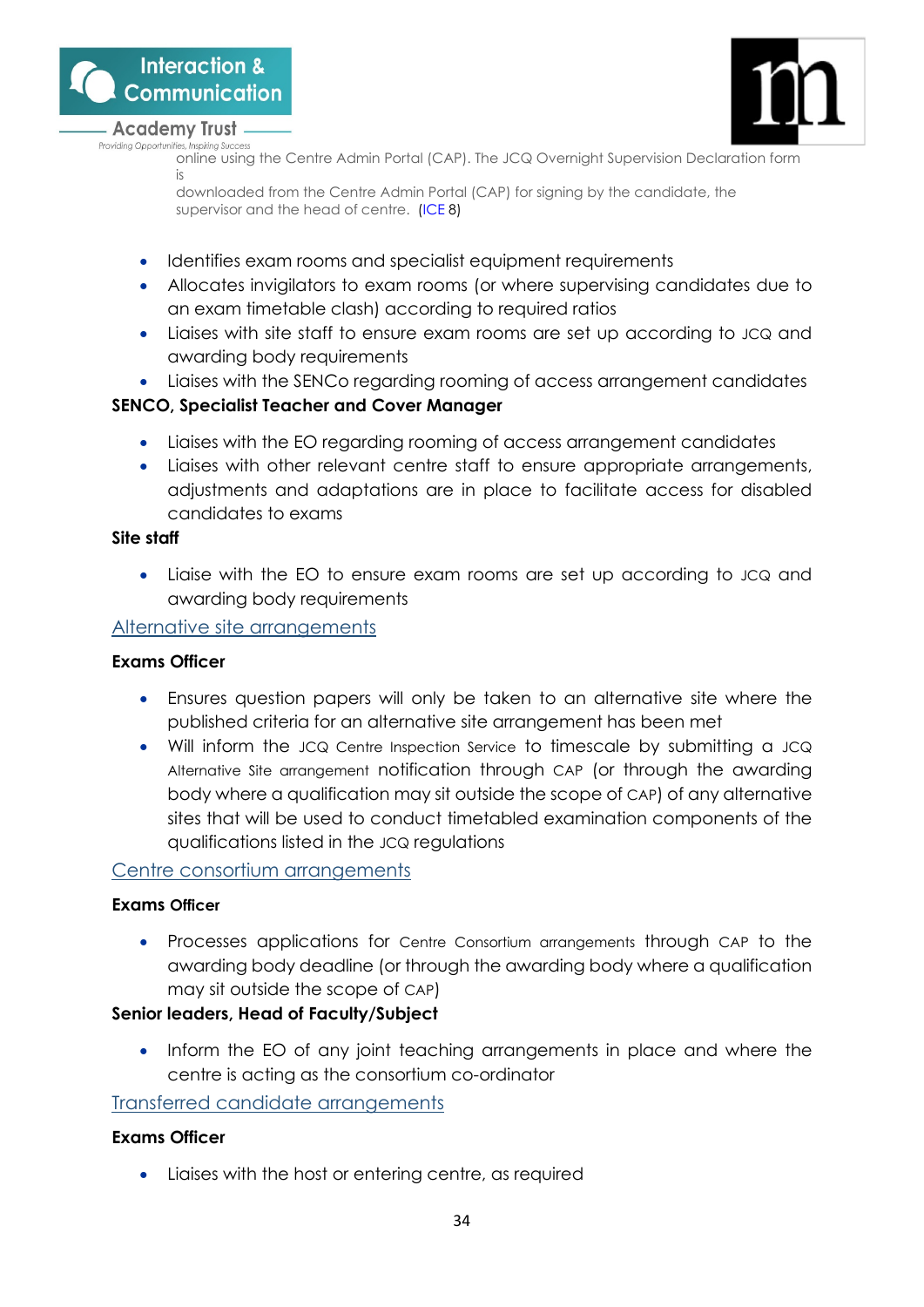



- Processes requests for Transferred Candidate arrangements through CAP to the awarding body deadline (or through the awarding body where a qualification may sit outside the scope of CAP)
- Where relevant (for an internal candidate) informs the candidate of the arrangements that have been made for their transferred candidate arrangements

### Internal exams

### **Exams Officer**

- Prepares for the conduct of internal exams under external conditions
- Provides a centre exam timetable of subjects and rooms
- Provides seating plans for exam rooms
- Requests internal exam papers from teaching staff
- Arranges invigilation

### S**ENCo/Specialist Teacher**

• Liaises with teaching staff to make appropriate arrangements for access arrangement candidates

### **Teaching staff**

- Provide exam papers and materials to the EO
- Support the SENCo/Specialist Teacher in making appropriate arrangements for access arrangement candidates

### **Exam time: roles and responsibilities**

### Access arrangements

### **Exams Officer**

- Provides cover sheets for access arrangement candidates' scripts where required for particular arrangements
- Has a process in place to deal with emergency access arrangements as they arise at the time of exams
	- o applies for approval through AAO where required or through the awarding body where qualifications sit outside the scope of AAO

### Candidate absence

### **Candidate Absence Procedure**

• In the case of candidate absence, the lead invigilator in each exam room completes the centre devised document called "Exam Absences" and contacts the Exams Officer.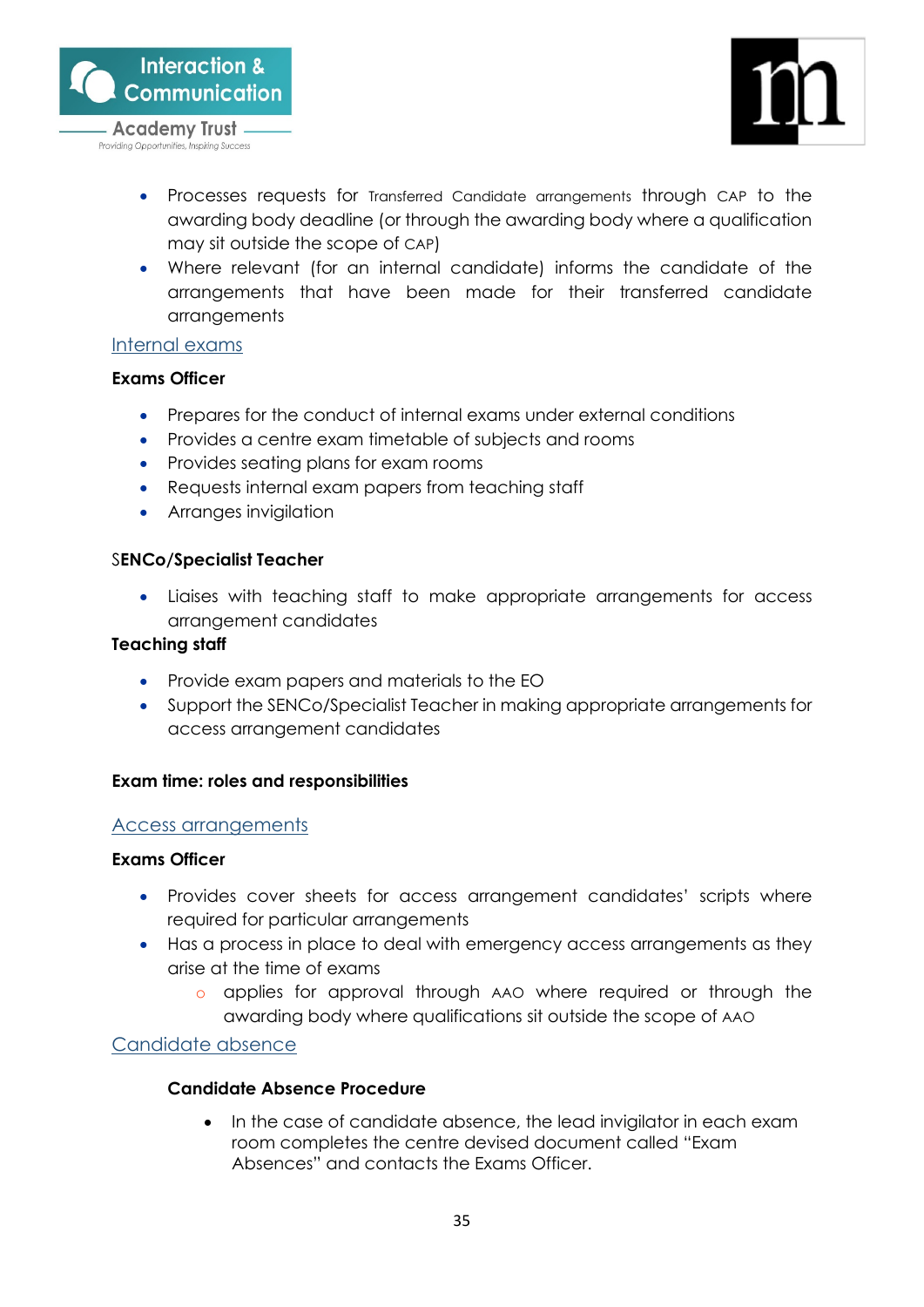

**Academy Trust** 



- Providing Opportunities, Inspiring Succes • The Exams Officer/Exams Assistant collects the Exam Absences form and will contact the home of the candidate to ascertain the reason for absence. This is done as soon as is practical after the start of the exam.
	- In some cases, contacting the home address is delegated to SLT, Year Teaching Assistants, Attendance Officer. The delegated centre staff then notify the Exams Officer why a candidate is late/absent.
	- The Exams Officer keeps a detailed record of who is absent, exam missed, who was contacted by whom, if an invoice is to be sent/medical evidence is to be provided for the purpose of special consideration.

Once candidates are seated and have started the examination, complete the attendance register. This will allow for the identification of absent candidates who can be contacted as to their whereabouts. [\(ICE](http://www.jcq.org.uk/exams-office/ice---instructions-for-conducting-examinations) 22)

# **Invigilators**

- Are informed of the procedure/process for dealing with absent candidates through training
- Ensure that confirmed absent candidates are clearly marked as such on the attendance register and seating plan

### **Candidates**

• Are re-charged relevant entry fees for unauthorised absence from exams

Candidate behaviour See *Irregularities* below.

Candidate belongings See *Unauthorised items* below. Candidate late arrival

### **Exams Officer**

- Ensures that candidates who arrive very late for an exam are reported to the awarding body by submitting a report on candidate admitted very late to examination room through CAP to timescale
- Warns candidates that their script may not be accepted by the awarding body **Invigilators**
	- Are informed of the procedure/process for dealing with late/very late arrival candidates through training
	- Ensure that relevant information is recorded on the exam room incident log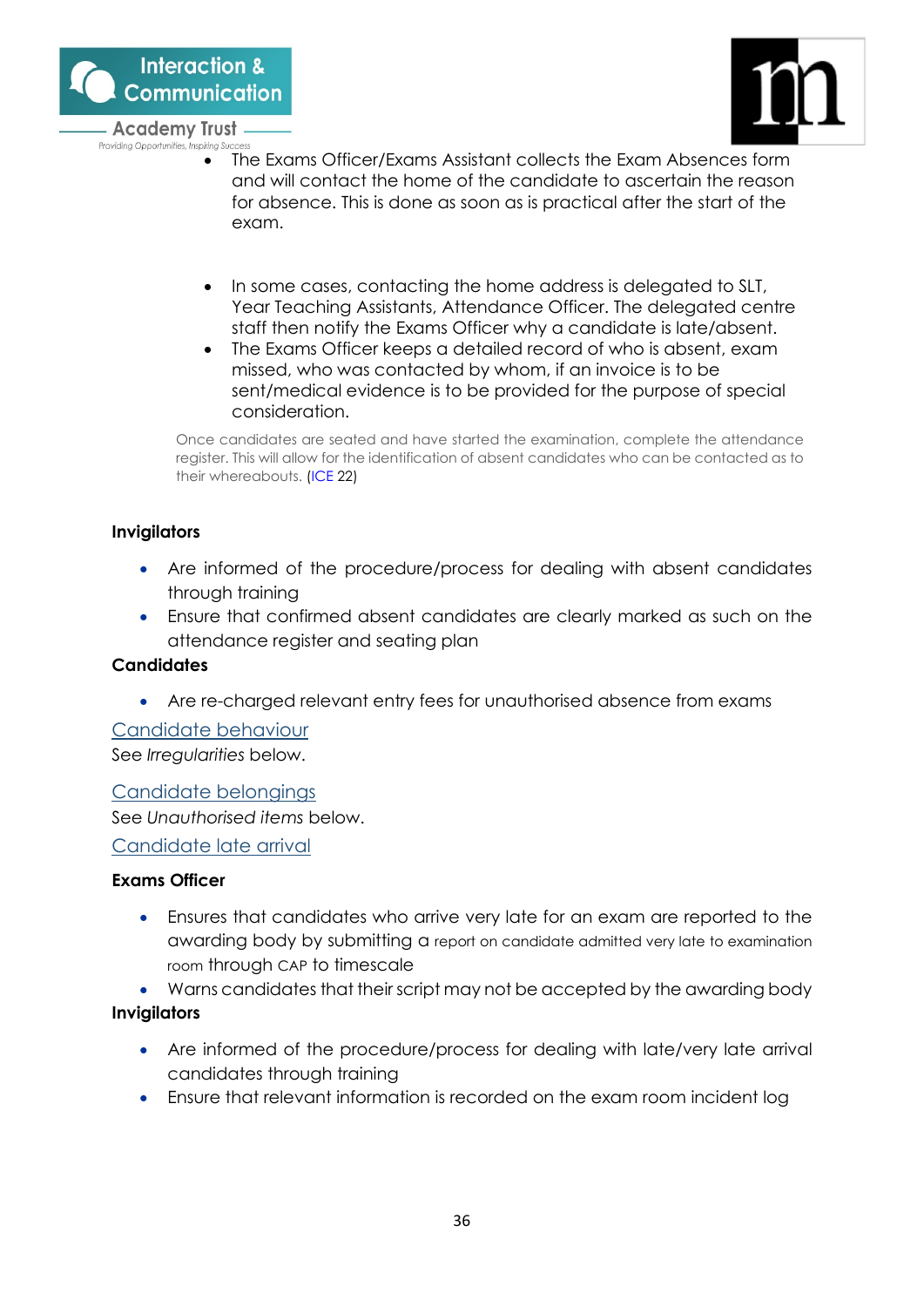



### **Candidate Late Arrival Procedure**

- In the case of candidate absence, the lead invigilator in each exam room completes the centre devised document called "Exam Absences" and contacts the Exams Officer.
- The Exams Officer/Exams Assistant collects the Exam Absences form and will contact the home of the candidate to ascertain the reason for absence. This is done as soon as is practical after the start of the exam.
- In some cases, contacting the home address is delegated to Heads of Year, Year Teaching Assistants, Attendance Officer. The delegated centre staff then notify the Exams Officer why a candidate is late.
- For candidates who arrives after the start of an examination but within an hour of the awarding body's published start time:
- The candidate is asked to get to school as soon as possible and register at Main Reception. (On rare occasions a member of centre staff, accompanied by another member of centre staff, may go and collect the candidate and bring them into school).
- The candidate is met by a member of centre staff, usually the Exams Officer and escorted to the exam room.
- The member of centre staff will look after any personal belongings and keep the candidate under supervision until composed enough to enter the exam room.
- The candidate is made aware that a written statement is required as to why they have arrived late before they leave the school site.
- The candidate is also advised that the whole time will be allowed for the exam.
- The candidate is allowed into the exam room and the invigilator is informed to complete the centre devised late form noting all the candidate details, time arrived and reason why the candidate is late.
- The Exams Officer/Assistant informs the invigilator that the whole time is allowed – this is dependent on if the resources are available for the exam to run for the full time due to the candidate arriving late. An alternative room and invigilator may be required to allow the full time.
- At the end of the exam, the candidate is escorted back to the Exams Office to complete their written statement and collect their belongings.
- A candidate will be considered very late if they arrive more than one hour after the published starting time for an examination which lasts an hour or more; or if the exams lasts for less than one hour, if the candidate arrives after the awarding body's published finishing time:
- The above procedure is followed with the addition of the candidate is advised that the awarding body may not accept their script.
- •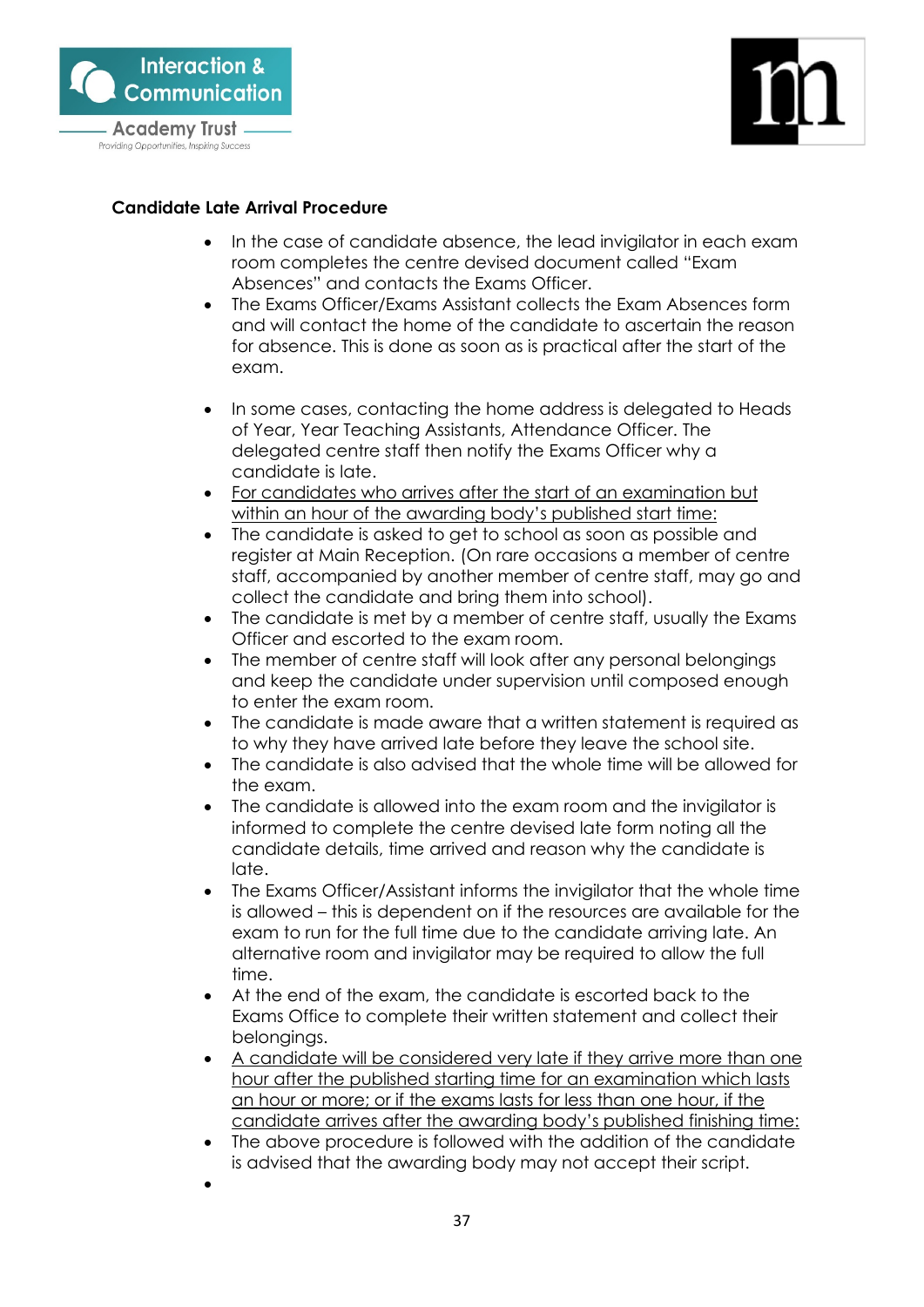



- And the Exams Officer will complete the form JCQ/VLA Report on candidate admitted very late to examination room within seven days of the examination having taken place.
- If the reason for a candidate arriving late warrants a special consideration application, the Exams Officer will submit an application on the candidate's behalf.
- On the rare occasion that a candidate is refused entry into an examination due to being late, the following will have been considered:
	- 1. Reason for late arrival
	- 2. How late the candidate is, within 30 minutes of the start time/between 30 minutes and 1 hour/after the exam has finished
	- 3. Can accommodation and invigilation be reasonably provided without a knock-on effect to:
		- Would excessive additional cost for invigilation be incurred
		- If the candidate's paper will be accepted by the awarding body
		- Delay in the cohort's examination papers being despatched to the examiner
		- If examinations taking place later in the day for others or the candidate who arrived late will be affected by any accommodation/invigilation issues
	- 4. A final decision will be made by a member of the Senior Leadership Team, generally the Principal. The SLT decision is final.

A candidate who arrives after the start of the examination may be allowed to enter the examination room and sit the examination. This is entirely at the discretion of the centre.

A candidate who arrives late, and is permitted by the centre to sit the examination, must be allowed the full time for the examination. [\(ICE](http://www.jcq.org.uk/exams-office/ice---instructions-for-conducting-examinations) 21)

### Conducting exams

### **Head of centre**

• Ensures venues used for conducting exams meet the requirements of JCQ and awarding bodies

### **Exams Officer**

- Ensures exams are conducted according to JCQ and awarding body instructions
- Uses an *exam day checklist* to ensure each exam session is fully prepared for, unplanned events can be dealt with and associated follow-up is completed

# Dispatch of exam scripts

### **Exams Officer**

- Dispatches scripts as instructed by JCQ and awarding bodies
- Keeps appropriate records to track dispatch

Exam papers and materials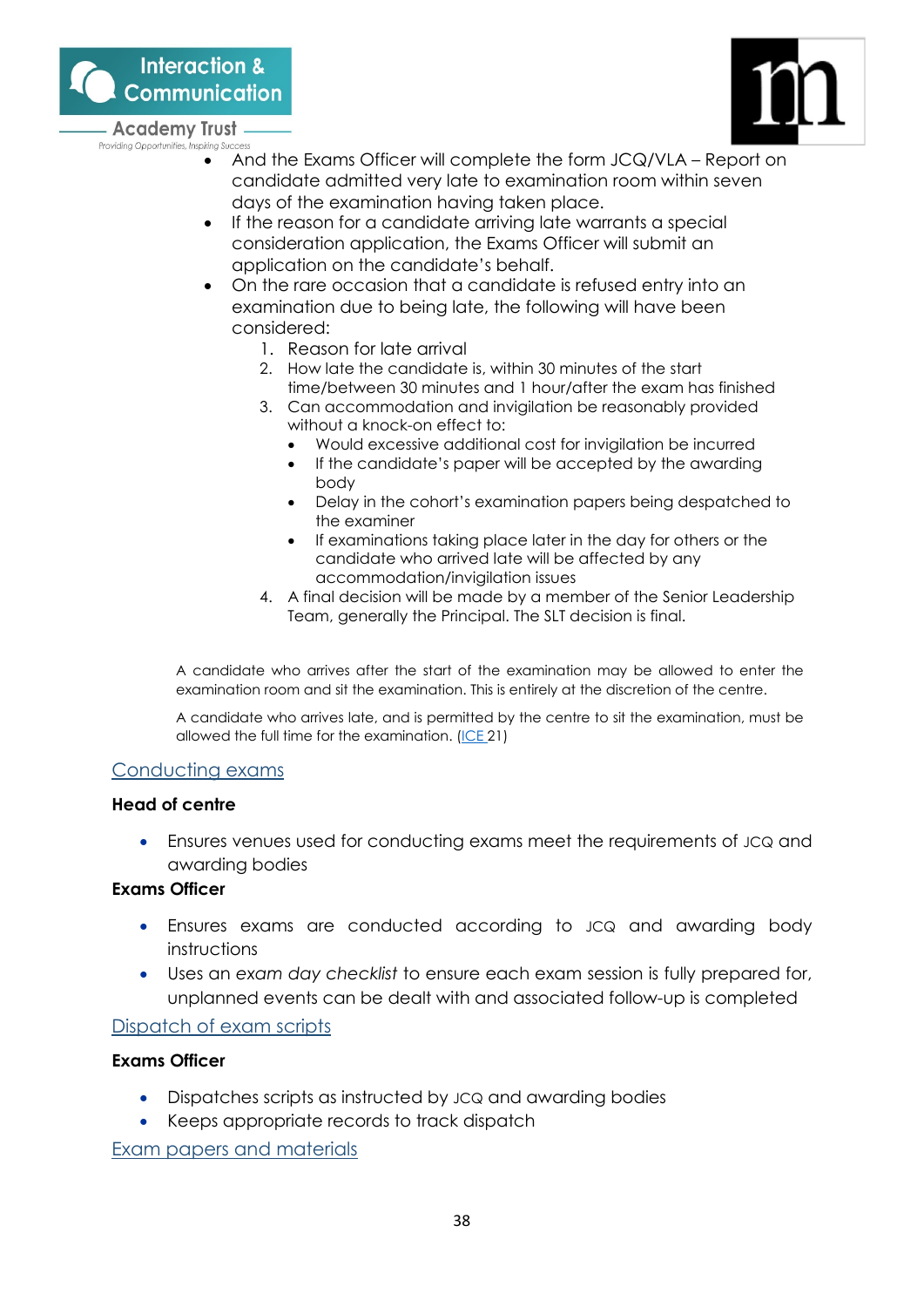

Providing Opportunities, Inspiring Success



# **Exams Officer**

- Organises exam question papers and associated confidential resources in date order in the secure storage facility
- Attaches erratum notices received to relevant exam question paper packets
- Collates attendance registers and examiner details in date order
- Regularly checks mail or email inbox for updates from awarding bodies
- In order to avoid potential breaches of security, ensures care is taken to ensure the correct question paper packets are opened by ensuring a member of centre staff, additional to the person removing the papers from secure storage, e.g. an invigilator, checks the day, date, time, subject, unit/component and tier of entry, if appropriate, immediately before a question paper packet is opened
- Ensures this additional/second check is recorded
- Where allowed by the awarding body, only releases exam papers and materials to teaching departments for teaching and learning purposes after the published finishing time of the exam, or until any timetable clash candidates have completed the exam

### Exam rooms

### **Head of centre**

- Ensures that internal tests, mock exams, revision or coaching sessions are not conducted in a room 'designated' as an exam room
- Ensures that when a room is 'designated' as an exam room it is not used for any purpose other than conducting external exams
- Ensures only approved centre staff (who have not taught the subject being examined) are present in exam rooms to perform permitted tasks
- Ensures the centre's procedure relating to food and drink that may be allowed in exam rooms is clearly communicated to candidates
- Ensures the centre's procedure on candidates leaving the exam room temporarily is clearly communicated to candidates

### **Food and Drink Procedure (Exams)**

Due to Covid-19, only water in a clear plastic bottle with no label is allowed in the exam room. Exceptions to this procedure will be identified to the invigilator by the Exams Officer/Examinations Assistant and usually will relate to a candidate's medical condition e.g. diabetes

Food and drink may be allowed in the examination room at the discretion of the head of centre. However, this is on the condition that any food or drink brought into the examination room whether by the candidate or the centre is free from packaging and all labels are removed from drink containers [\(ICE](http://www.jcq.org.uk/exams-office/ice---instructions-for-conducting-examinations) 18)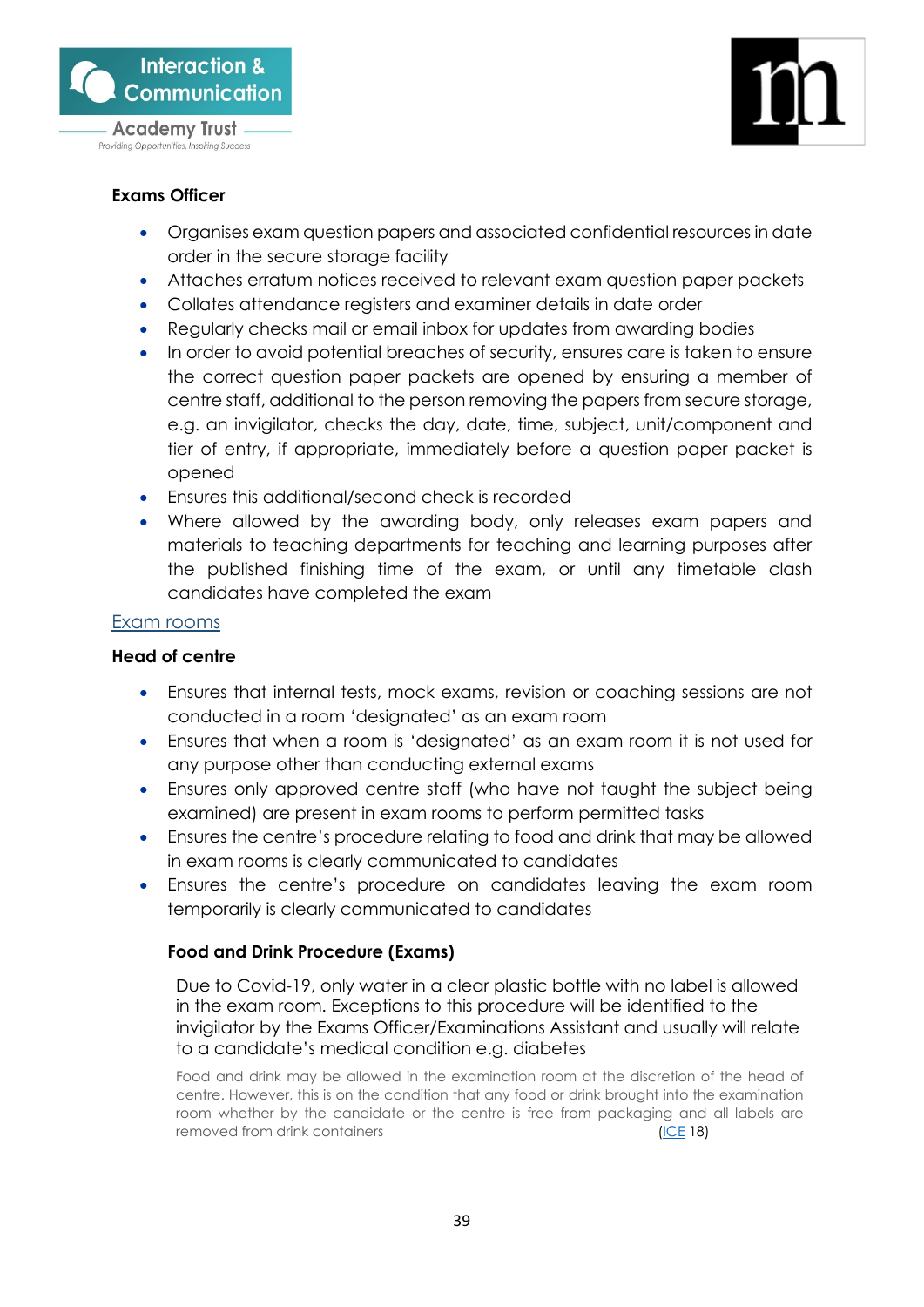

### **Ramadan and Exams – Exam Rooms and Halls**

- Invigilators are advised to refrain from suggesting to candidates to have a "tiny sip of water" for those fasting. This is not allowed unless there is concern that they may be suffering from dehydration.
- Good exam room management during hot weather will benefit all candidates; ensure that exam rooms are shaded and where possible, fans are available.
- As candidates are normally allowed to take food and drink into an exam room, where possible, a separate space for fasting candidates will be allocated, so that they are not distracted by others who might have water bottles or snacks on their desks.
- If a candidate taking an exam is showing any signs that they may be dehydrated, such as a headache or drowsiness, they should be advised to terminate the fast and drink some water. They can be reassured that in this situation Islamic rulings allow them to break and make it up later.

# **Leaving the Examination Room Procedure**

- Candidates who require to leave the exam room on a temporary basis, must put up their hand and attract the invigilator's attention.
- The invigilator will contact the Exams Officer for assistance to supervise the candidate.
- The candidate must wait for a member of centre staff to arrive and escort and supervise them out of the room.
- When the candidate is ready to return to the exam room, the Exams Officer will advise the invigilator of the candidate's status.
- In these cases, a candidate leaving the examination room temporarily will be recorded as a supervised rest break. The time missed will be noted down, an exam incident form will be completed by the invigilator and the time missed will be offered to the candidate.
- Dependent on the reason for leaving the examination room or if a candidate us too ill to continue the candidate must remain under supervision until the end of the normal finishing time, a statement will be required by the Examinations Officer from the invigilator and the member of staff who has supervised the candidate whilst out of the examination room, stating the difficulties the candidate has experienced. These statements will be used to support a special consideration application if an application is required to be made.

Candidates who are allowed to leave the examination room temporarily must be accompanied by a member of centre staff. This must not be the candidate's subject teacher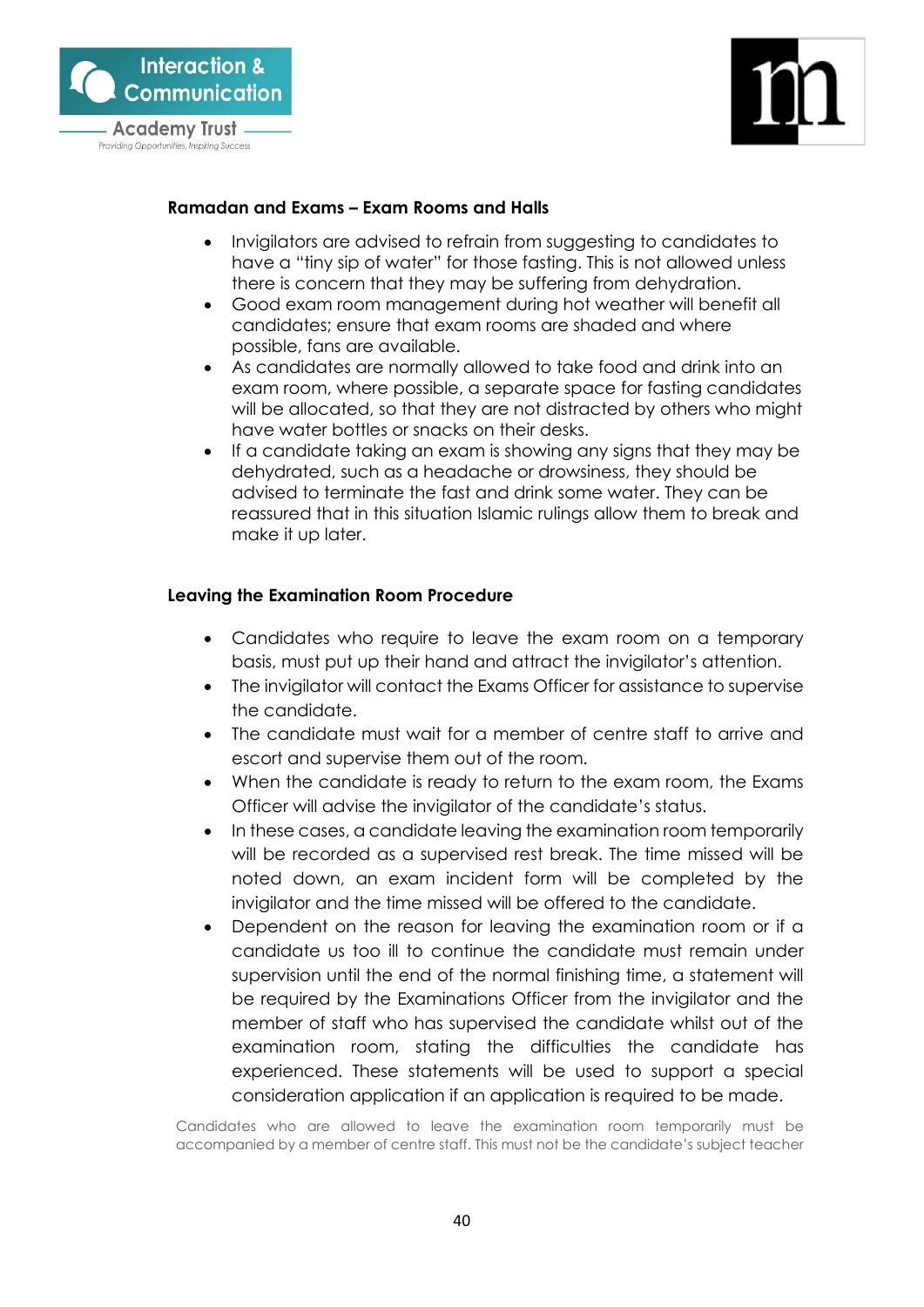



or a subject expert for the examination in question. Those candidates may be allowed extra time at the discretion of the centre to compensate for their temporary absence. [\(ICE](http://www.jcq.org.uk/exams-office/ice---instructions-for-conducting-examinations) 23)

### **Exams Officer**

- Ensures exam rooms are set up and conducted as required in the regulations
- Provides invigilators with appropriate resources to effectively conduct exams
- Briefs invigilators on exams to be conducted on a session by session basis (including the arrangements in place for any transferred candidates and access arrangement candidates)
- Ensures sole invigilators have an appropriate means of summoning assistance (if this is a mobile phone, instructs the invigilator that this must be on silent mode)
- Ensures invigilators understand they must be vigilant and remain aware of incidents or emerging situations, looking out for malpractice or candidates who may be in distress, recording any incidents or issues on the exam room incident log
- Ensures invigilators understand how to deal with candidates who may need to leave the exam room temporarily and how this should be recorded on the exam room incident log
- Provides authorised exam materials which candidates are not expected to provide themselves
- Ensures invigilators and candidates are aware of the emergency evacuation procedure
- Ensures invigilators are aware of arrangements in place for a candidate with a disability who may need assistance if an exam room is evacuated

### **Senior leaders**

- Ensure a documented emergency evacuation procedure for exam rooms is in place
- Ensure arrangements are in place for a candidate with a disability who may need assistance if an exam room is evacuated

### **Emergency Evacuation Procedure**

Fire Evacuation: Please see the emergency evacuation document for more information. Copies can be found on the school network and a copy in the Exam Officers policies and procedures file.

### **STUDENTS TAKING EXTERNAL EXAMINATIONS**

Students taking external examinations will be advised prior to the commencement of each examination to continue working if the fire alarm starts to sound intermittently.

In a fire emergency, the fire alarm will sound and this will be the signal to be on stand-by.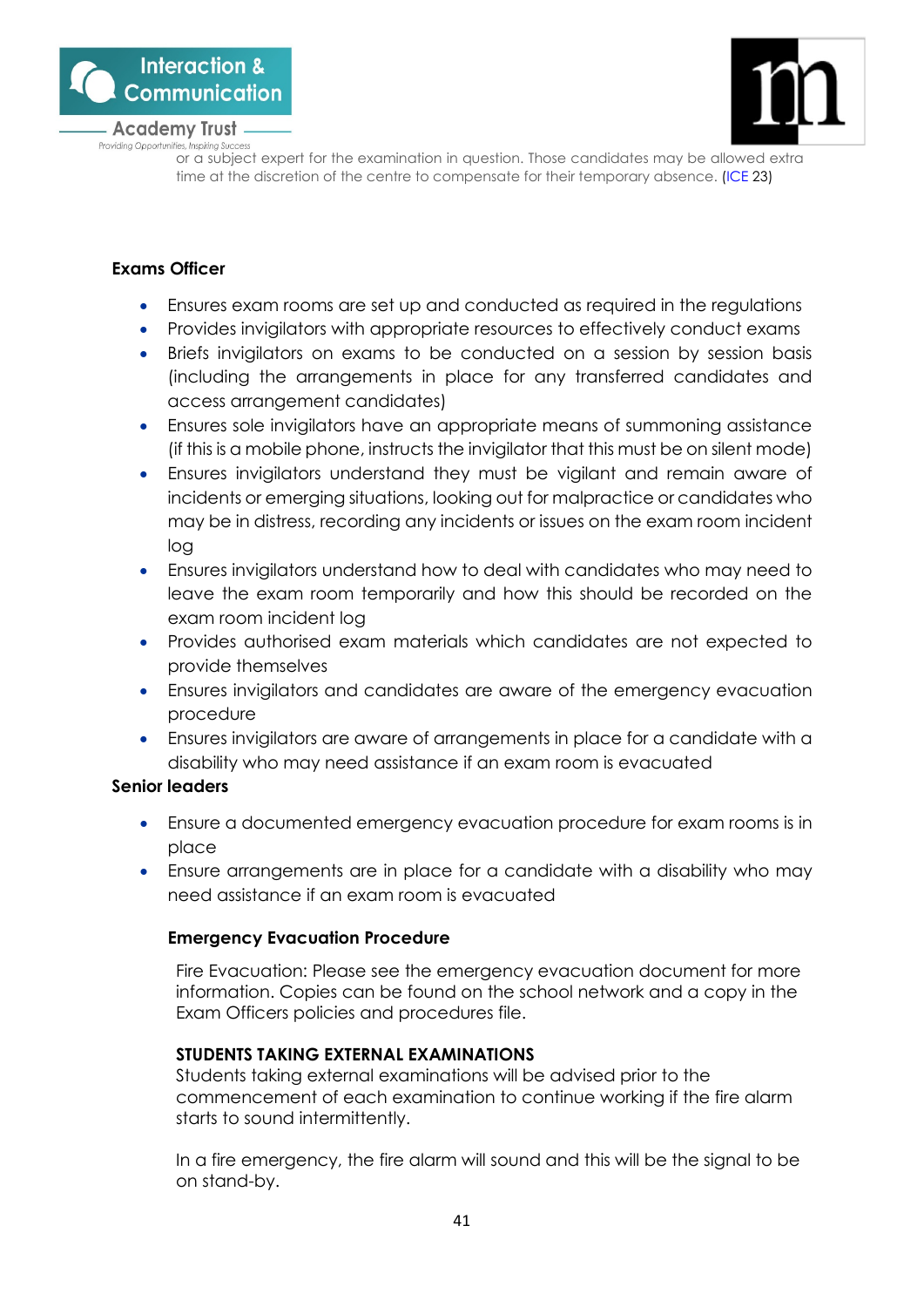

Providing Opportunities, Inspiring Success



If the fire alarm buzzer sounds intermittently, the following procedure will operate:

The students will be checked by the Examinations Officer Assistant and await instructions from the Principal.

The Principal will visit the examination rooms to advise the invigilation staff if evacuation of the students is necessary.

If the invigilation staff are aware of fire or smoke reaching the examination rooms or have been advised that fire is in the vicinity of the building, they should evacuate the examination rooms immediately and escort the students to the allocated area on the rear playground, lined up in exam entry order.

STUDENTS MUST NOT BE ALLOWED TO COMMUNICATE AT ANY TIME DURING THE EMERGENCY PROCEDURE

When dealing with emergencies, staff must be aware of the centre's procedure and, where appropriate, any instructions from relevant local or national agencies. Reference should also be made to the following document: [https://www.gov.uk/government/publications/bomb](https://www.gov.uk/government/publications/bomb-threats-guidance/procedures-for-handling-bomb-threats)[threats-guidance/procedures-for-handling-bomb-threats](https://www.gov.uk/government/publications/bomb-threats-guidance/procedures-for-handling-bomb-threats)

Centres must have a written centre procedure for dealing with an emergency evacuation of the examination room, which will be subject to inspection by the JCQ Centre Inspection Service. [\(ICE](http://www.jcq.org.uk/exams-office/ice---instructions-for-conducting-examinations) 25)

### **Site staff**

- Ensure exam rooms are available and set up as requested by the EO
- Ensure grounds or centre maintenance work does not disturb exam candidates in exam rooms
- Ensure fire alarm testing does not take place during exam sessions

### **Invigilators**

• Conduct exams in every exam room according to JCQ Instructions for conducting examinations and/or awarding body requirements and as instructed by the centre in training/update and briefing sessions

### **Candidates**

- Are required to follow the instructions given to them in exam rooms by authorised centre staff and invigilators
- Are required to remain in the exam room for the full duration of the exam

### **Irregularities**

### **Head of centre**

• Ensures (as required by an awarding body) any cases of alleged, suspected or actual incidents of malpractice or maladministration before, during or after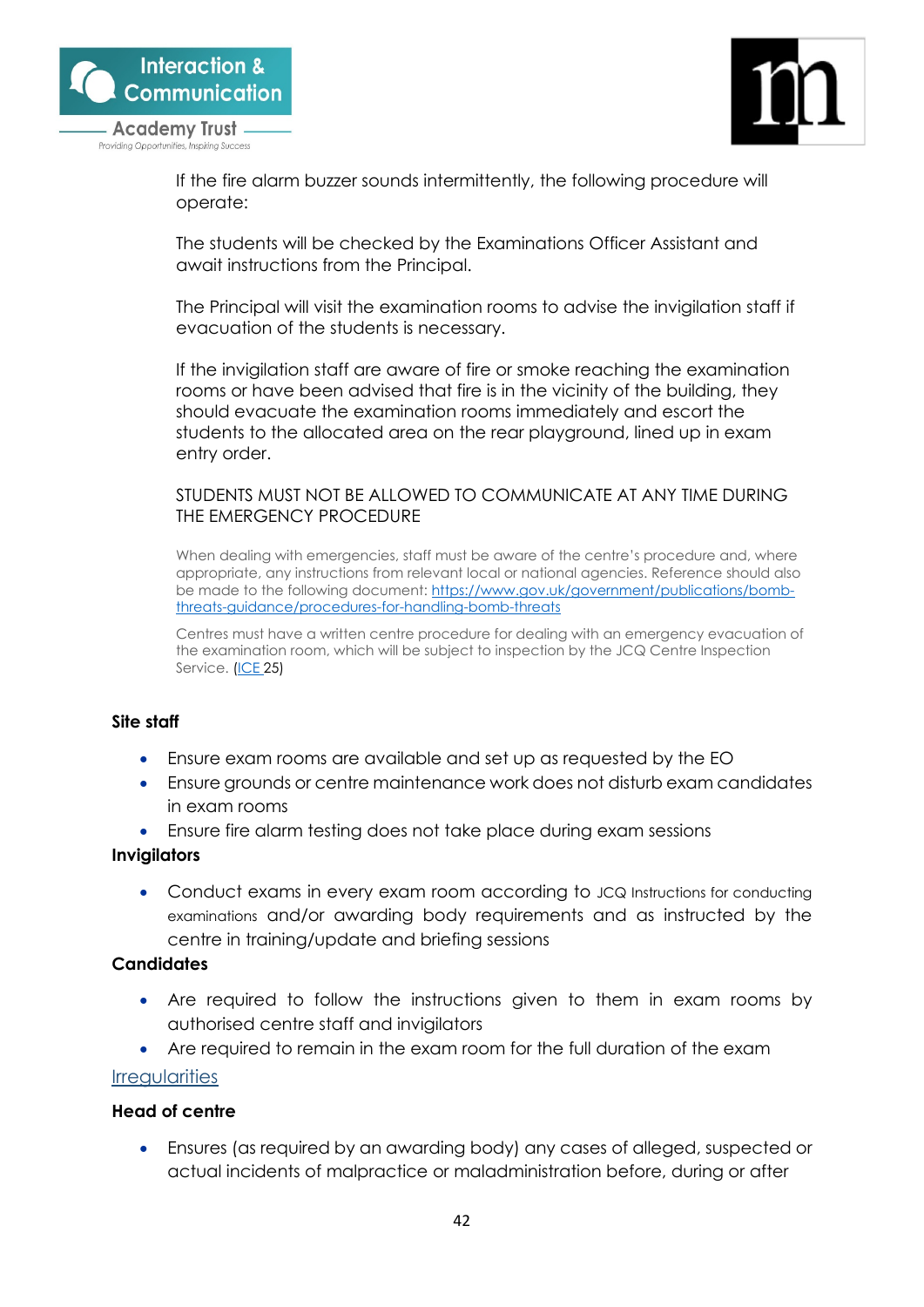



examinations/assessments (by centre staff, candidates, invigilators) are investigated and reported to the awarding body **immediately**, by completing the appropriate documentation

### **Managing Behaviour Procedure**

Should any candidate refuse to conform to the examination regulations and is likely to disrupt others, the invigilator will contact the Exams Officer/Assistant and he/she will be asked to leave the room and kept under supervision. The Exams Officer/Assistant will notify SLT for support.

Where a candidate is being disruptive, the invigilator must warn the candidate that he/she may be removed from the examination room. The candidate must also be warned that the awarding body will be informed and may decide to penalise them, which could include disqualification.

The invigilator must record what has happened…

The head of centre has the authority to remove a candidate from the examination room, but should only do so if the candidate would disrupt others by remaining in the room. [\(ICE](http://www.jcq.org.uk/exams-office/ice---instructions-for-conducting-examinations) 24)

### **Senior leaders**

- Ensure support is provided for the EO and invigilators when dealing with disruptive candidates in exam rooms
- Ensure that internal disciplinary procedures relating to candidate behaviour are instigated, when appropriate

### **Exams Officer**

- Provides an exam room incident log in all exam rooms for recording any incidents or irregularities
- Actions any required follow-up and reports to awarding bodies as soon as practically possible after the exam has taken place

### **Invigilators**

• Record any incidents or irregularities on the exam room incident log (for example, late/very late arrival, candidate or centre staff suspected malpractice, candidate illness or needing to leave the exam room temporarily, disruption or disturbance in the exam room, emergency evacuation)

### **Malpractice**

See *Irregularities* above.

### Special consideration

### **Senior leaders**

• Provide signed evidence to support eligible applications for special consideration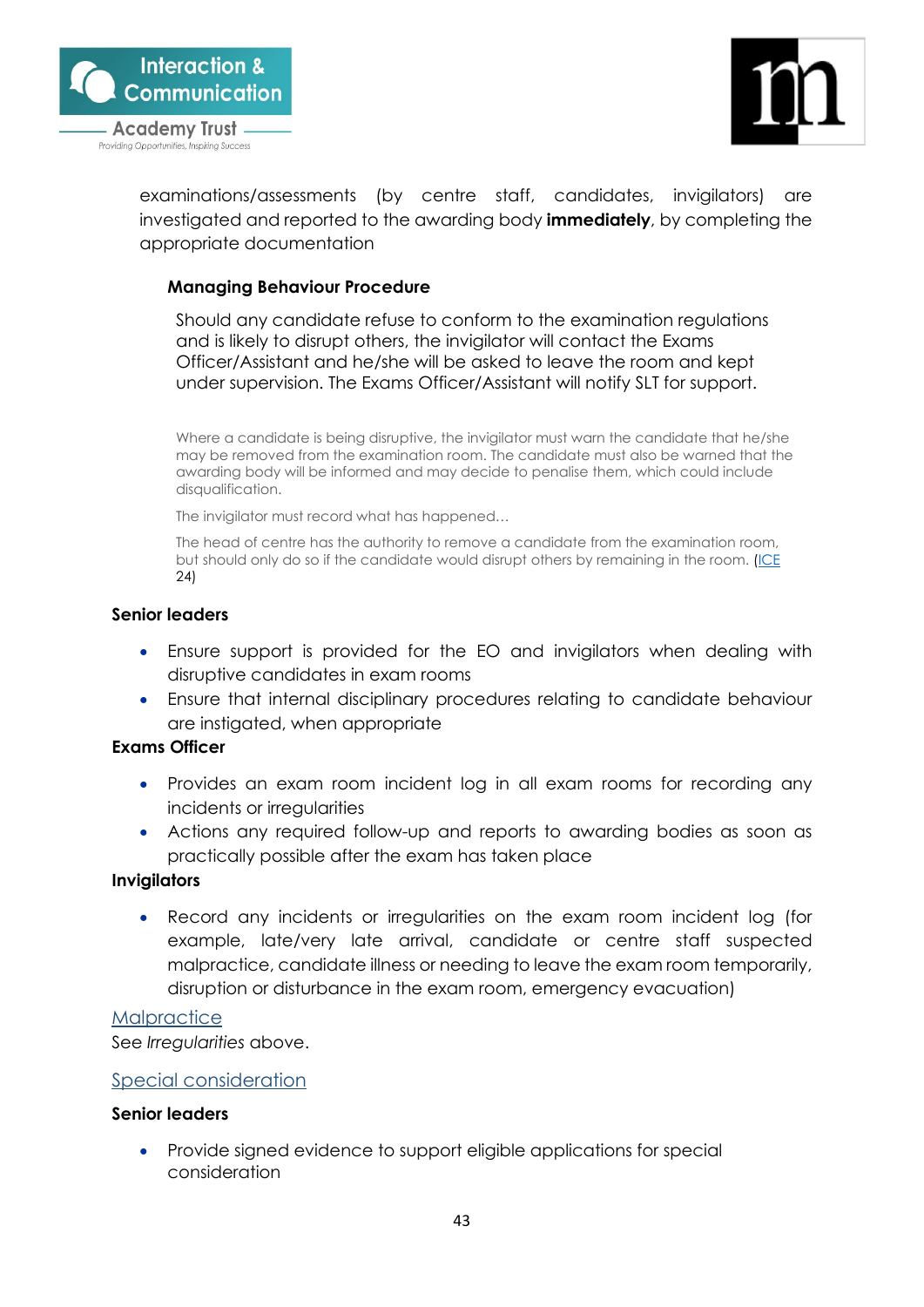

Providing Opportunities, Inspiring Success



### **Exams Officer**

- Processes eligible applications for special consideration to awarding bodies
- Gathers evidence which may need to be provided by other staff in centre or candidates
- Submits requests to awarding bodies to the external deadline

### **Special Consideration Procedure**

The Special Consideration Procedure can be found on the school network and in the Exams Officer Procedures File and is available to view on request.

### **Candidates**

• Provide appropriate evidence to support special consideration applications, where required

### Unauthorised items

### **Arrangements for unauthorised items taken into the exam room**

Details relating to the arrangements for unauthorised materials taken into the exam room can be found in the Malpractice procedure for staff and candidates. This procedure can be found on the school network and in the Exams Officer Procedures and Policies File and is available to view on request.

Generally, a separate area within the school is provided for candidates to leave personal belongings. If this is not available, an area within the exam room away from where the candidates are seated.

In the examination room candidates must not have access to items other than those stated in the instructions on the question paper, the stationery list or the specification for that subject.

Potential technological/web enabled sources of information such as… are not permitted… ideally, all unauthorised items are left outside of the examination room… any pencil cases taken into the examination room must be see-through… any unauthorised items that have been taken into the examination room must be placed out of reach of the candidates (and not under their desks) before the examination starts. This would normally be at the front of the examination room or a similar arrangement that enables the invigilator to control access to the items… If candidates have access to unauthorised items in the examination room this may be considered as malpractice. They could be subject to penalties in accordance with the JCQ publication *Suspected Malpractice in Examinations and Assessments: Policies and Procedures…* 

Prior to the examination starting, the invigilator must ensure that candidates have removed their wrist watches, placing them on their desks.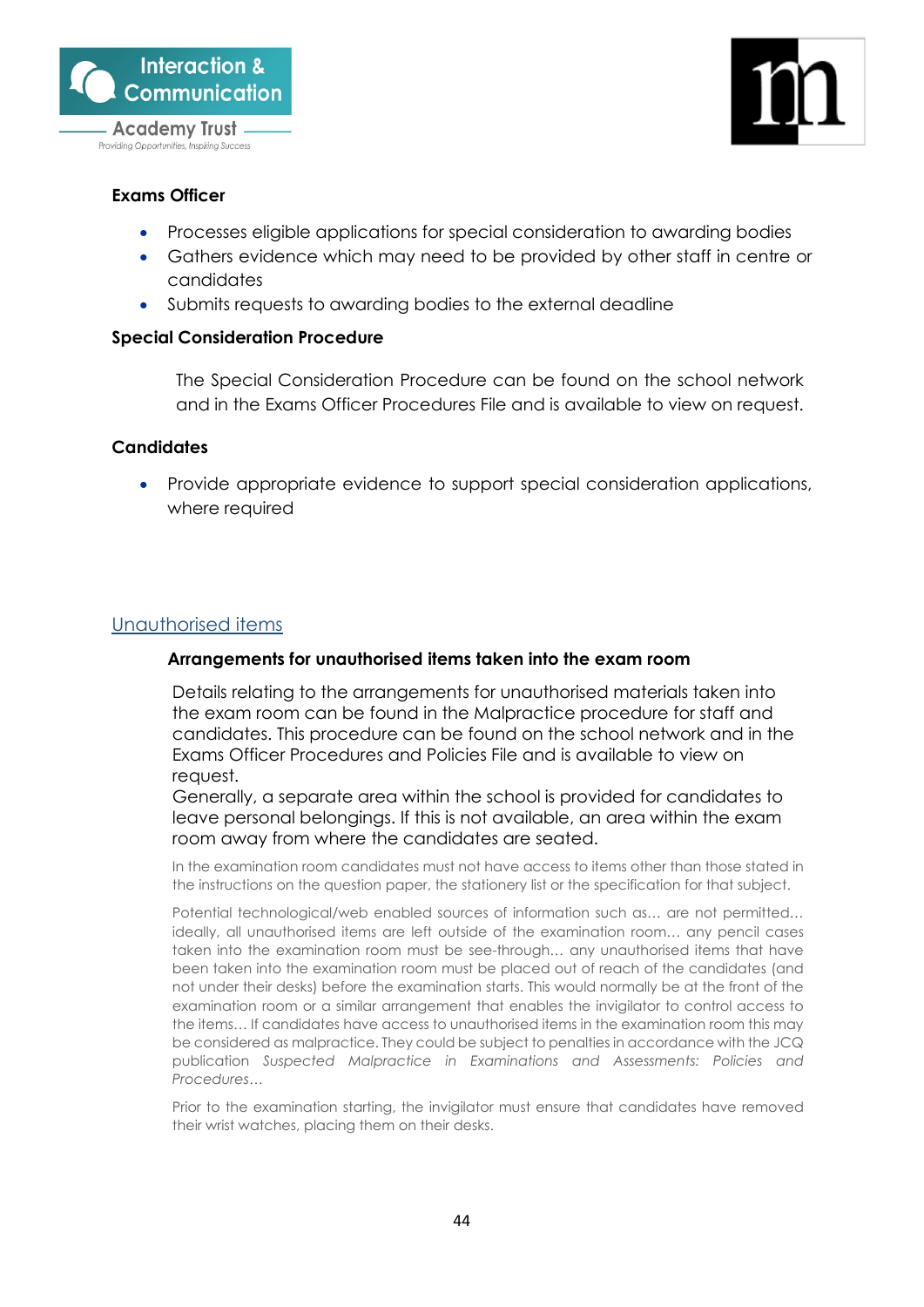



A head of centre may, if he/she so wishes, prohibit candidates bringing a wrist watch into the examination room. In this case candidates would be required to leave their watches outside of the examination room. [\(ICE](http://www.jcq.org.uk/exams-office/ice---instructions-for-conducting-examinations) 18)

### **Invigilators**

• Are informed of the arrangements through training

### Internal exams

### **Exams Officer**

- Briefs invigilators on conducting internal exams
- Returns candidate scripts to teaching staff for marking

### **Invigilators**

• Conduct internal exams as briefed by the EO

### **Results and post-results: roles and responsibilities**

### Internal assessment

### **Senior Leaders, Subject Leads**

- Ensures teaching staff keep candidates' work, whether part of the moderation sample or not, secure and for the required period stated by JCQ and awarding bodies
- Ensures work is returned to candidates or disposed of according to the requirements

### Managing results day(s)

### **Senior Leaders**

- Identify centre staff who will be involved in the main summer results day(s) and their role
- Ensures senior members of staff are accessible to candidates after the publication of results so that results may be discussed and decisions made on the submission of any requests for post-results services and ensures candidates are informed of the periods during which centre staff will be available so that they may plan accordingly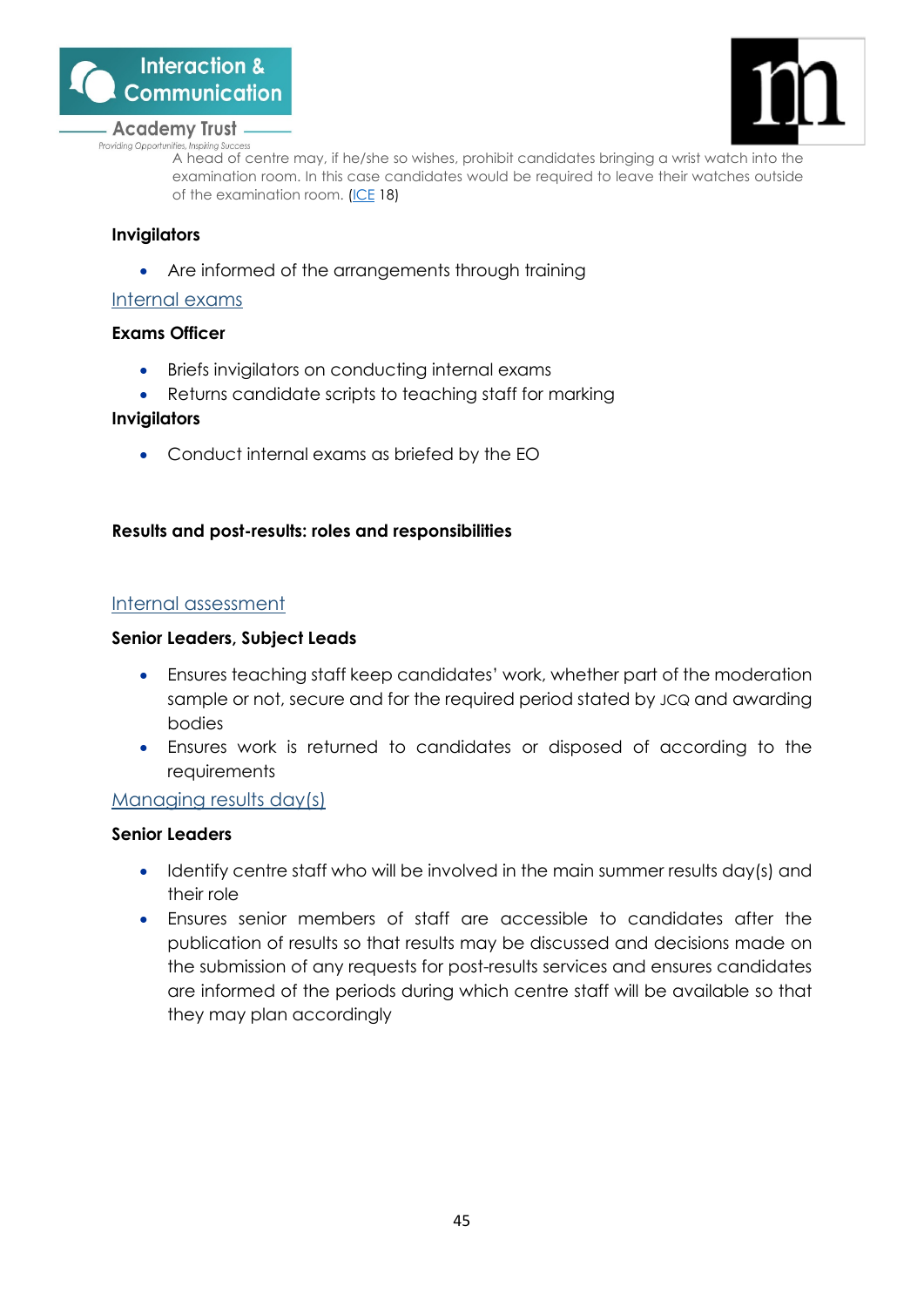



# **Exams Officer**

• Works with senior leaders to ensure procedures for managing the main summer results day(s) (a results day programme) are in place

# **Results day programme**

### **Results are prepared in the following way: Before the end of the Summer Term**

- The Exams Officer ensures that any results that are already known e.g. BTEC, NCFE CACHE, and any other qualification where an electronic download is not available; have been input into the school internal results document and stored securely.
- The Exams Officer will download results that are available for download via the exam board secure system. They will then be stored securely within the schools internal results document.
- The Exams Officer liaises with the Premises Team to organise opening hours for early access to the school building.

# **The day before results issue**

- The Exams Officer will download all electronic results files from the awarding bodies. This may involve resolving results issues e.g. missing results.
- All results information is shared with the Principal, SLT, Network Manager and selected personnel who are preparing results for publication.
- The centre staff involved are kept to a minimum.
- The Exams Officer prints and prepare the results ready for distribution on results day.
- The Exams Officer assists the Data Manager with any outstanding results issues.
- The Exams Officer produces the reports required for the Head of Centre and selected personnel
- The Exams Officer ensures that all results are available for staff to view/download on the school network on the morning of results issue to candidates.

### **Results are issued to candidates in the following way:**

- Before the end of the summer term, candidates are informed about when, where and how to collect their results. This is done before the end of the summer term, usually before examinations begin.
- Attached to the email is a Results Collection form which details how a candidate can obtain their results if they are unavailable to collect in person.
- The completed authorisation form must be handed in to the Exams Officer by the deadline set and photographic identification produced by the person collecting results on the candidate's behalf.
- Members of the Senior Leadership Team distribute results to candidates.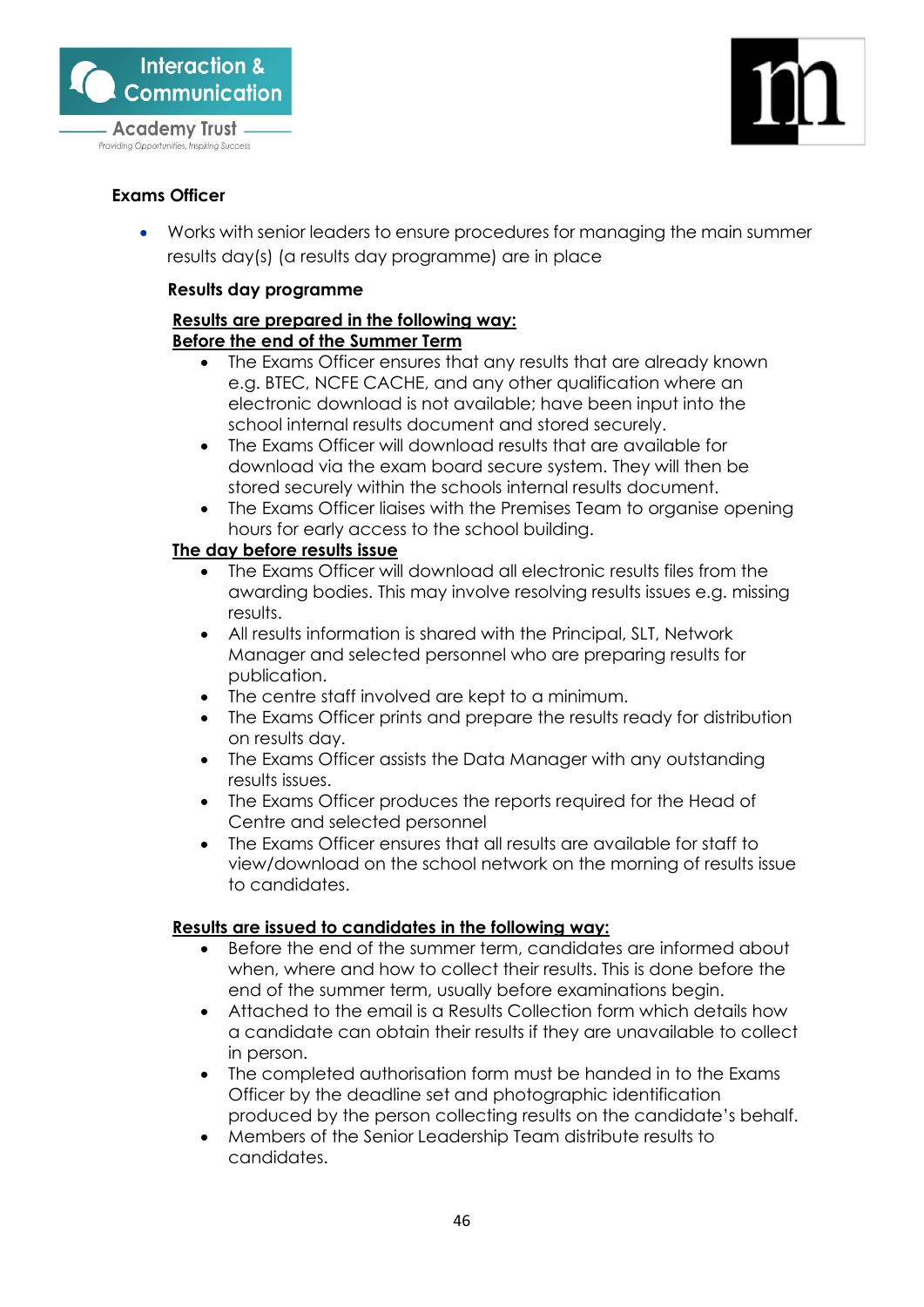





- The Exams Officer is available for staff, candidates and parents to process enquiries about results queries and assist with any results issues.
- The Exams Officer ensures that all results are available for staff to view on the school network on the morning of results issue to candidates.
- On occasions where a candidate has moved away from the area/requested results are posted, results are posted out in a stamped addressed envelope provided by the candidate.
- In the case of lockdown/Covid-19, results will be posted out to candidates to their confirmed current address.

### **Post Results Information**

• Post results information is included in the results information pack which is included with their results in the exams student handbook on the school network and school website, hard copy when collected, or attached to their results email.

### **Site staff**

• Ensure the centre is open and accessible to centre staff and candidates, as required for the collection of results

# Accessing results

### **Head of centre**

- Ensures results are kept entirely confidential and restricted to key members of staff until the official dates and times of release of results to candidates
- Understands that it is not permitted to withhold provisional results from candidates under any circumstances

### **Exams Officer**

- Informs candidates in advance of when and how results will be released to them for each exam series
- Accesses results from awarding bodies under restricted release of results, where this is provided by the awarding body
- Resolves any missing or incomplete results with awarding bodies
- Issues statements of results to candidates on issue of results date
- Provides summaries of results for relevant centre staff on issue of results date

# Post-results services

# **Head of centre**

- Ensures an **internal appeals procedure** is available where candidates disagree with any centre decision not to support a clerical re-check, a review of marking, a review of moderation or an appeal
- Ensures that senior members of centre staff are available immediately after the publication of results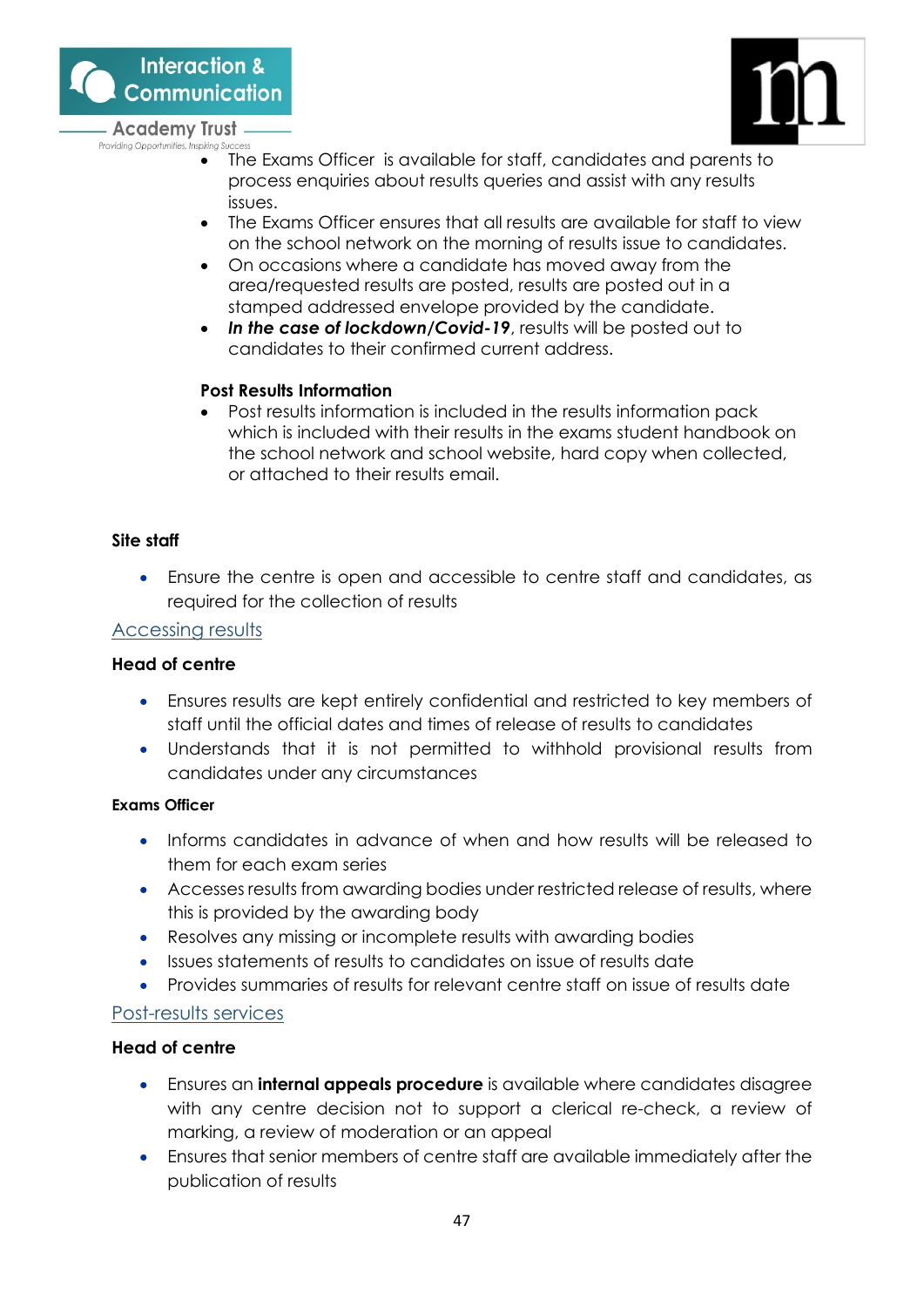



Understands that if the centre has concerns about one of its component/subject cohorts, then requests for reviews of marking should be submitted for all candidates believed to be affected (candidate consent is required as marks and subject grades may be lowered, confirmed or raised)

# **Exams Officer**

- Provides information to candidates (including private candidates) and staff on the services provided by awarding bodies and the fees charged (see also above **Briefing candidates** and **Access to Scripts, Reviews of Results and Appeals Procedures**)
- Publishes internal deadlines for requesting the services to ensure the external deadlines can be effectively met
- Provides a process to record requests for services and to collect candidate informed consent (**after** the publication of results) and fees where relevant
- Submits requests to awarding bodies to meet the external deadline for the particular service
- Tracks requests to conclusion and informs candidates and relevant centre staff of outcomes
- Updates centre results information, where applicable

### **Teaching staff**

- Meet internal deadlines to request the services and gain relevant candidate informed consent
- Identify the budget to which fees should be charged

### **Candidates**

- Meet internal deadlines to request the services
- Provide informed consent and fees, where relevant

# Analysis of results

### **SLT lead for data**

- Provides analysis of results to appropriate centre staff
- Provides results information to external organisations where required
- Undertakes the secondary school and college (key stage 4/16-18) performance tables *June and September checking exercise* (where applicable)

# **Certificates**

Certificates are provided to centres by awarding bodies after results have been confirmed.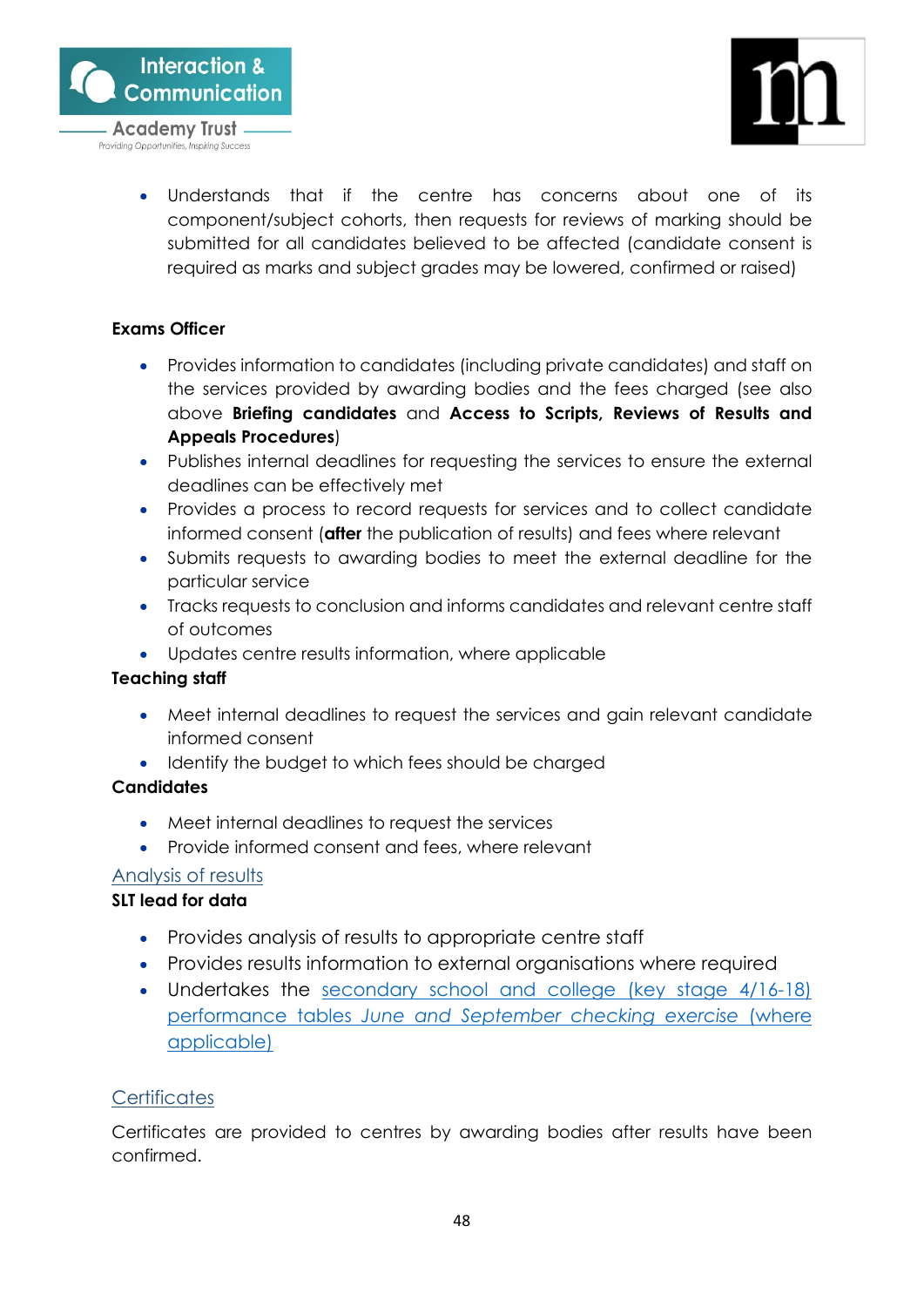



# **Certificate Issue Procedure**

Certificates are issued in the following way:

- Candidates still in school are requested to collect and sign for their certificates at a designated place and times.
- Candidates who have left school are emailed using the epraise system. The email is sent to the registered parent email detailing when from and where certificates can be collected. Attached to the email is a Certificate collection form which details how a candidate can obtain their certificates if they are unavailable to collect in person. The completed authorisation form must be handed in at the time of collection and photographic identification produced by the person collecting certificates on the candidate's behalf.
- On rare occasions where a candidate has moved away from the area, certificates will be posted out first class recorded delivery as long as a written request and current address has been provided to the Exams Officer.
- All envelopes containing certificates are listed on a document and the person collecting is requested to sign for them.

Any envelopes that are posted to candidates, the Exams Officer will note "posted" and the date next to the candidate name. (to support this detail, refer to the requirements in [GR](http://www.jcq.org.uk/exams-office/general-regulations) 5.14).

### **Candidates**

• May arrange for certificates to be collected on their behalf by providing the EO with written or email permission/authorisation; authorised persons must provide ID evidence on collection of certificates

### **Certificate Retention Procedure**

Results are kept for 6 years plus current academic year. Certificates are kept for 4 years and are destroyed securely after this time. Records of certificate collection/non-collection are kept for 6 years by the Exams Officer.

(to support this detail, refer to the requirements in [GR](http://www.jcq.org.uk/exams-office/general-regulations) 5.14)